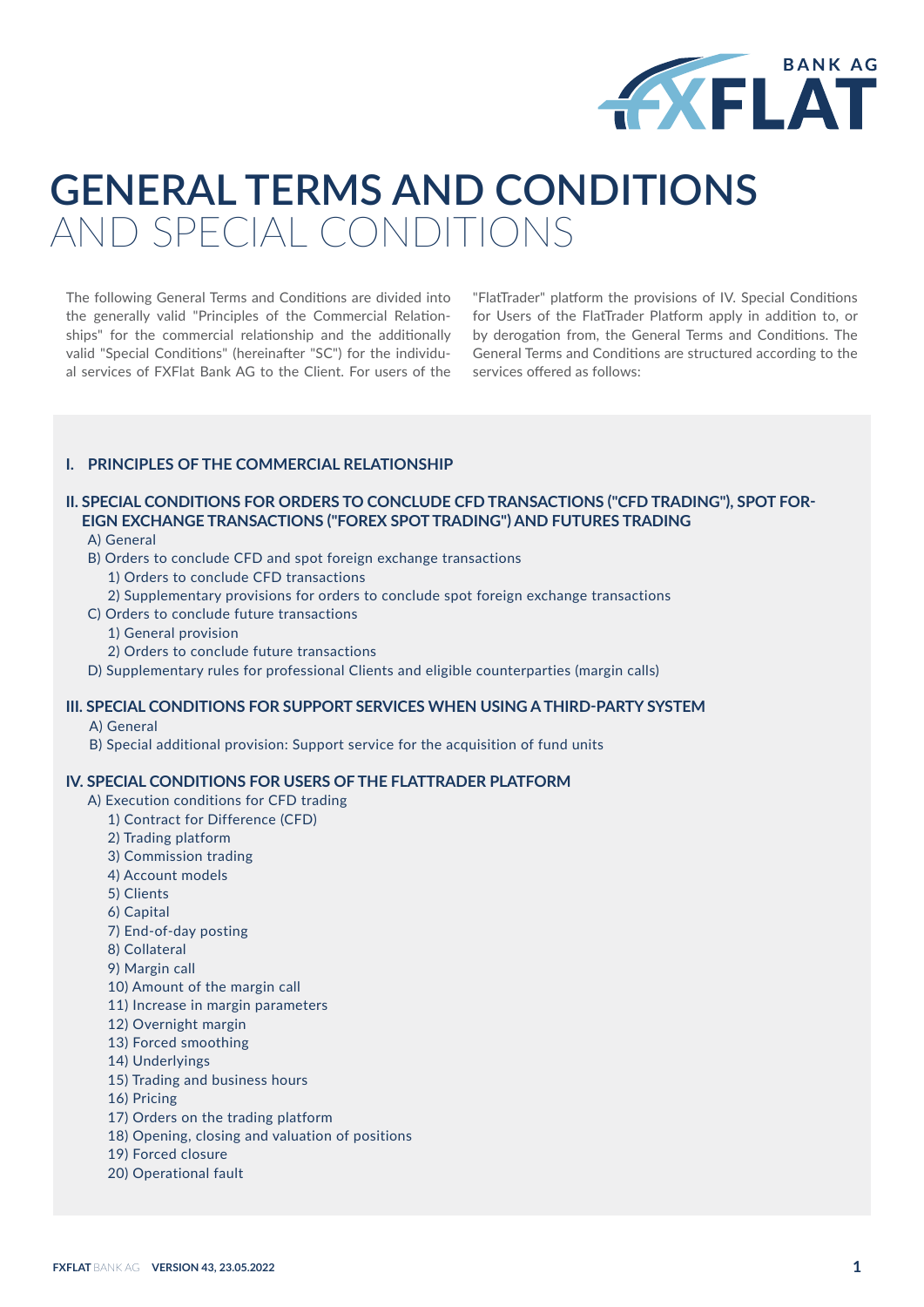- B) Mistrade
	- 1) Definition
	- 2) Mistrade
	- 3) Reference price
	- 4) Form and deadline of the application
	- 5) Procedure in the event of a mistrade
	- 6) Other
- C) Types of order
	- 1) Market order
	- 2) Limit
	- 3) Stop
	- 4) Stop loss
	- 5) Trailing stop loss
	- 6) Guaranteed stop order
	- 7) Take profit
	- 8) OCO order
	- 9) If-done order
	- 10) Duration of validity
- D) Contract specifications
	- 1) Contract value
	- 2) Holding overnight positions
	- 3) Special provisions for individual underlyings
	- 4) Sharesww
	- 5) Stock indices
	- 6) Trading unit
	- 7) Taxes

#### **I. PRINCIPLES OF THE COMMERCIAL RELATIONSHIP**

**1. Scope and amendments of these General Terms and Conditions and the Special Conditions for individual commercial relations**

## **1.1. Scope**

The General Terms and Conditions ("Principles of the Commercial Relationship" and "Special Terms and Conditions") apply to the entire commercial relationship between the Client and FX-Flat Bank AG (hereinafter the "Bank"). In addition to the "Principles of the Commercial Relationship", individual commercial relationships are subject to "Special Conditions" which contain deviations from or supplements to these "Principles of the Commercial Relationship".

## **1.2. Amendments**

Amendments to the "Principles of the Commercial Relationship" and the **"Special Conditions" are possible due to changes in statutory provisions, case law or the market situation** and will be offered to the Client in text form no later than six weeks before their proposed effective date.If the Client has agreed an electronic communication channel with the bank within the context of the commercial relationship (e.g. the use of an electronic trading system or email), the changes may also be offered by this means.

## **2. No investment advice**

The Bank does not assume any contractual duty to provide advice ("execution/transfer-only business") over and above the statutory duty to clarify, advise and inform. The Client is responsible for their own investment and trading decisions. Market data and market information, analyses and seminars provided to the Client do not constitute investment or trading recommendations.

# **3. No licensing or provision of the hardware & software together with the Client's connection**

The Bank operates an electronic trading platform for commission trading to which the Client may connect in order to transmit orders and/or conclude transactions electronically with the Bank. For this purpose, the Client requires transmission and connection software (so-called front-end software), which is operated on the Client's electronic devices, and an Internet or proprietary online service with Internet access ("connection and network access"). The Client will ensure that the hardware, software and connection comply with the specifications and minimum requirements published by the Bank. The Bank does not provide the Client with any hardware. The Bank does not create any software, in particular transmission and connection software (so-called "frontends"), and makes its own or third-party software available to the Client. The Client must test and acquire the software required for the use of the trading system (in particular frontends) himself, conclude corresponding licence agreements with third parties and operate, maintain and update the transmission and connection software himself. The same applies to connection and network access.

#### **4. Banking secrecy/telephone surveillance/data collection**

The Bank is required to maintain secrecy about all Client-related facts and evaluations of which it becomes aware (banking secrecy). The Bank may only disclose information about the Client if this is required by law or if the Client has consented. The Client agrees that all telephone conversations with the Bank may be recorded and retained as the Bank deems appropriate or necessary. The records are kept for at least 60 months, or 84 months at the request of the authorities, and then delet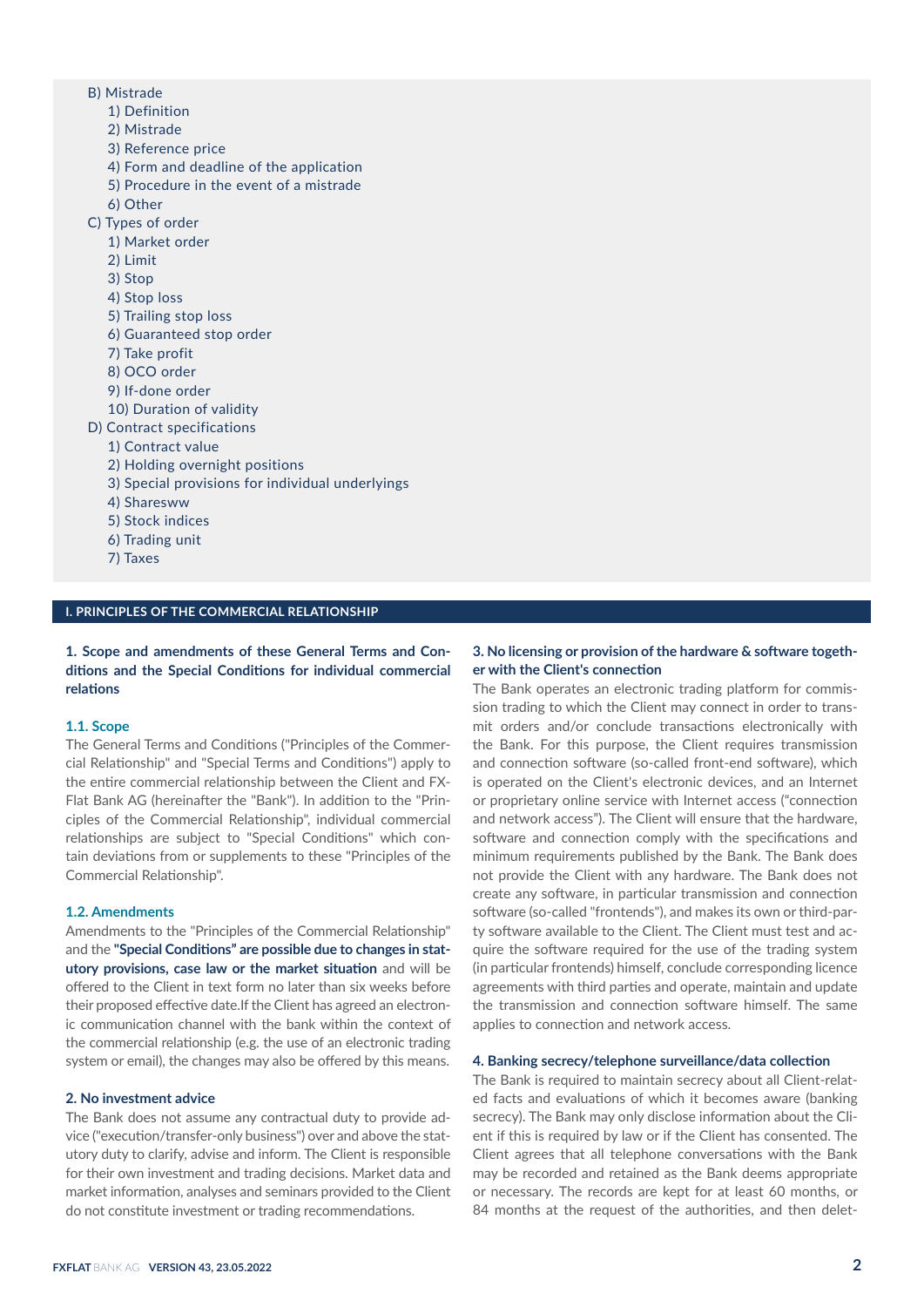ed if the Bank has no reason to keep them longer. All personal data arising in the course of the commercial relationship will be collected, processed and used by the Bank for the purpose of executing the contract.

# **5. Liability of the Bank; contributory negligence of the Client; operational fault**

## **5.1. Principles of liability**

In the execution of its duties, the Bank will be liable for any fault on the part of its employees and of persons whom it calls in to perform its duties. To the extent that the Special Conditions for individual commercial relations or other agreements stipulate otherwise, these regulations take precedence. If the Client has contributed to the occurrence of a loss through culpable conduct (e.g. through breach of the duties to cooperate set out in Nos. 6 and 7), the principles of contributory negligence will determine the extent to which the Bank and the Client must bear the loss. The Bank will only be liable for losses, including loss of profit, caused by the failure or malfunction of a trading platform provided by the Bank if and to the extent that such losses are attributable to the fault of the Bank, but not in the event of a malfunction under No. 9 of the SC.

# **5.2. Commissions/forwarded orders/brokerage commissions/ execution transactions**

In principle, the Bank acts as a commission agent and executes the Client's order by concluding transactions with third parties in its own name for the account of the Client. If the content of an order is agreed in accordance with the Special Conditions or if it is typically executed in such a way that the Bank entrusts a third party with its further execution, the Bank fulfils the order by forwarding it to the third party in its own name or by instructing the third party (forwarded order/intermediary order), who in turn is entitled to engage third parties. In such cases, the Bank's liability is limited to the careful selection and commissioning of the third party. The Bank will not be liable for the execution of the execution transaction or the covering transaction by its contracting party or by the contracting party of the commission agent commissioned by the Bank by way of interim commission. A liability for execution according to § 384 para. 3 HGB is excluded in all cases, and a del credere liability (liability for the fulfilment of duties of the commercial partner of the execution transaction) is not assumed and is excluded.

## **5.3. Operational fault**

The Bank will not be liable for any damage or loss of profit caused by force majeure, riots, acts of war or natural disasters or other events for which it is not responsible (e.g. strikes, lockouts, traffic disruptions, acts of domestic or foreign authorities, failure of network nodes). The Bank's operations are also expected to be disrupted by events in the reference market or by intervention by the authorities or the management of the reference market having a corresponding effect. The Bank's duty to execute a disposal to the debit of a foreign currency credit balance or to settle a foreign currency liability will be suspended to the extent and for as long as the Bank is unable to dispose of the currency in which the foreign currency credit balance or liability is denominated, or is only able to do so to a limited extent, due to political measures or events in the country of such currency. To the extent that and for as

long as such measures or events continue, the Bank will also not be required to effect payment at another location outside the country of the currency, in another currency (including in euro) or by acquiring cash.

# **5.4. Disruption of the operation of the hardware, software and connections provided by third parties**

The Bank accepts no liability in the event of malfunctions in the operation of hardware and software and connections not provided by the Bank.

# **5.5. Approval of the procedure for establishing cost and product transparency/disclaimer**

The Bank will make the information on cost transparency and on the products, consisting of the pre-trade cost calculator, the cost information sheet and the product information sheet (socalled Key Information Document KID), available to the Clients on the website https://www.fxflat.com/de/cfd-handel/kosten-transparenz/:

The Client agrees that the Bank will comply with the statutory and sub-statutory duties to provide cost transparency and product transparency in relation to the chosen method of transmission and provision (Internet site). The Client may not derive any claims for damages or other rights from a breach of the statutory and sub-statutory provisions on the form, type and procedure of the preparation of the cost and product transparency; this will not affect claims arising from the content of the transparency (e.g. misstatements), to which the general liability principles under these GTC will apply.

## **6. General duties of the Client to cooperate**

#### **6.1. Notice of changes**

In order to ensure the proper conduct of commercial transactions, the Client must notify the Bank without delay of any changes to their name and address, their electronic address (email address) and the expiry or amendment of any power of representation granted to the Bank (in particular a power of attorney). This notice requirement also applies if the power of representation is entered in a public register (e.g. the Commercial Register) and its expiry or amendment is entered in that register.

#### **6.2. Clarity of orders**

The orders must be able to identify their content without any doubt. Unclearly formulated orders can lead to queries, which can cause delays. Above all, Clients must ensure that the information they provide is correct and complete when placing orders. Changes, confirmations or repetitions of orders must be marked as such.

## **6.3. Special notice in the event of urgency in the execution of an order**

If the Client deems it necessary to execute an order with particular urgency, they must notify the Bank of this separately. For orders placed on a form, this must be done outside the form.

# **6.4. Review of and objections to communications from the Bank**

The Client must immediately check account statements, securities statements, transaction, custody account and income statements, other statements, notices of the execution of orders and information on expected payments and consign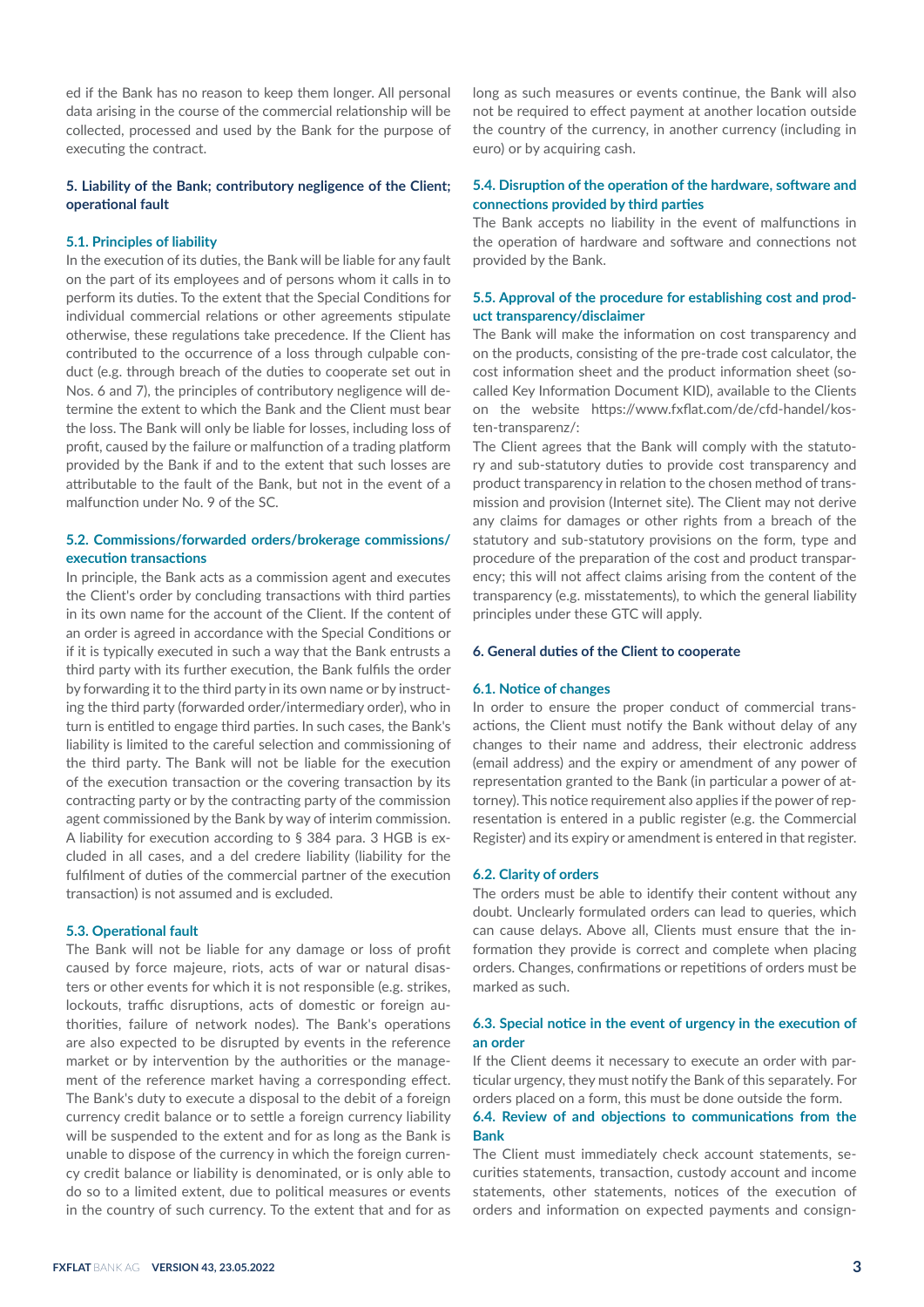ments (notices) for correctness and completeness and raise any objections without delay. This also applies to notices sent electronically.

# **6.5. Notice of the Bank in the event of non-transmission of communications**

If the Client does not receive account statements, securities statements, transaction, custody account and income statements, other statements, notices of the execution of orders and information on expected payments and consignments (notices), the Client must notify the Bank immediately. The duty to notify applies even if the Client does not expect any other notices. This also applies to notices sent electronically.

# **6.6. Duty of the Client to retrieve data for cost and product transparency**

The Client is required to retrieve the cost and product transparency data provided by the Bank in accordance with No. 5.5 before each login to the order transmission system and before placing commission orders.

#### **6.7. Duty to provide complete and accurate information**

In particular, the Bank is required to verify the suitability of the banking service for the Client and to determine who is the ultimate beneficial owner of the commercial relationship. The Client is required to provide the Client data requested by the Bank completely and correctly in order to be able to fulfil the statutory requirements. In addition, the Client is required to report changes in his economic circumstances of his own accord and in particular after a relatively long break in trading.

# **6.8. Duty to maintain and check the email inbox and the mailbox**

The Client is required to constantly check not only the mailbox of the trading system, but also the email account specified by the Client and the email account used for correspondence with the Bank, in particular with regard to announcements of forced closures. This applies in particular, but not exclusively, to Clients who do not earn margins and hold positions that are at risk of becoming overnight, weekend or holiday positions. The Bank will not be liable for any loss of profit resulting from a corresponding forced closure. In the event of a discrepancy between the minimum margin and margin parameters displayed in the trading system and the margin data sent by email, the margin data sent by email will take precedence.

# **7. Special duties of cooperation and liability of the Client when using electronic trading platforms**

#### **7.1. Equipment of the Client**

For services using an electronic trading platform provided by the Bank, the Client requires technical equipment (hardware and software, in particular front-end) and an Internet or proprietary online service with Internet access (connection), for which the Client must ensure compliance with the specifications and minimum requirements announced by the Bank; the equipment, front-end and network access are not provided by the Bank.

#### **7.2. Duty to notify interruption of electronic communications**

The Client is required to inform the Bank without delay of any

disruptions in the transmission or entry of data of which they become aware.

#### **7.3. Access protection**

The Client is required to secure the trading platform against access by third parties. For this purpose, the Client receives personalised security features and authentication tools. In particular, they may not be stored electronically, must be protected against spying, may not be entered outside the trading platform or passed on (e.g. in other online systems or by email). In accordance with the following provisions, the Client will be liable for his own losses and lost profits as well as for damages incurred by the Bank in the event of an unauthorised or improperly initiated transaction (unauthorised transaction):

# **7.4. Measures in the event of danger or suspicion of unauthorised transactions**

If the Client discovers the loss, theft of the personalised security features and authentication instruments, misuse or other unauthorised use, or if there is no reconciliation between the transaction data displayed to the Client and the transaction data entered by the Client, the Client must notify the Bank immediately (blocking notice) and report the theft/misuse to the police without delay. The same applies in the event of suspicion on the part of the Client. The Client must notify the Bank immediately on discovering an unauthorised or incorrectly displayed transaction (blocking notice). The Bank will block the trading platform at the instigation of the Client or if it is entitled to terminate the commercial relationship or if it suspects unauthorised or fraudulent use of the personalised security features and authentication instruments.

#### **7.5. Liability for unauthorised transactions**

The Bank will not be liable to the Client for any losses and/ or lost profits resulting from an unauthorised transaction prior to a blocking notice, unless the unauthorised transaction is due to a fault of the trading platform or the unauthorised transaction arose because the Bank failed to ensure receipt of a blocking notice. As soon as the Bank has received a blocking notice and an unauthorised transaction has been executed due to culpable conduct on the part of the Bank following the blocking notice, the Bank will be liable, unless the Client has acted fraudulently.

## **7.6. Misuse**

The Client is prohibited from using the trading platform for any purpose other than that for which it is intended. The Bank will be entitled to block the trading platform in the event of suspected misuse. The following will be deemed to constitute misuse: - the connection of transmission software ("frontend") not authorised by the Bank which communicates with the trading platform through an interface, - the use of unauthorised software which communicates electronically with the trading platform even without being connected to the interface, in particular by means of default settings and electronic triggering of the mouse click, - the exploitation of deviations between the Bank's quotation and the reference prices to the exclusion of the risk of market price changes, the exploitation of deviations between the Bank's quotation and the reference prices to the exclusion of the risk of market price changes, in particular through the use of the Bank's own computer pro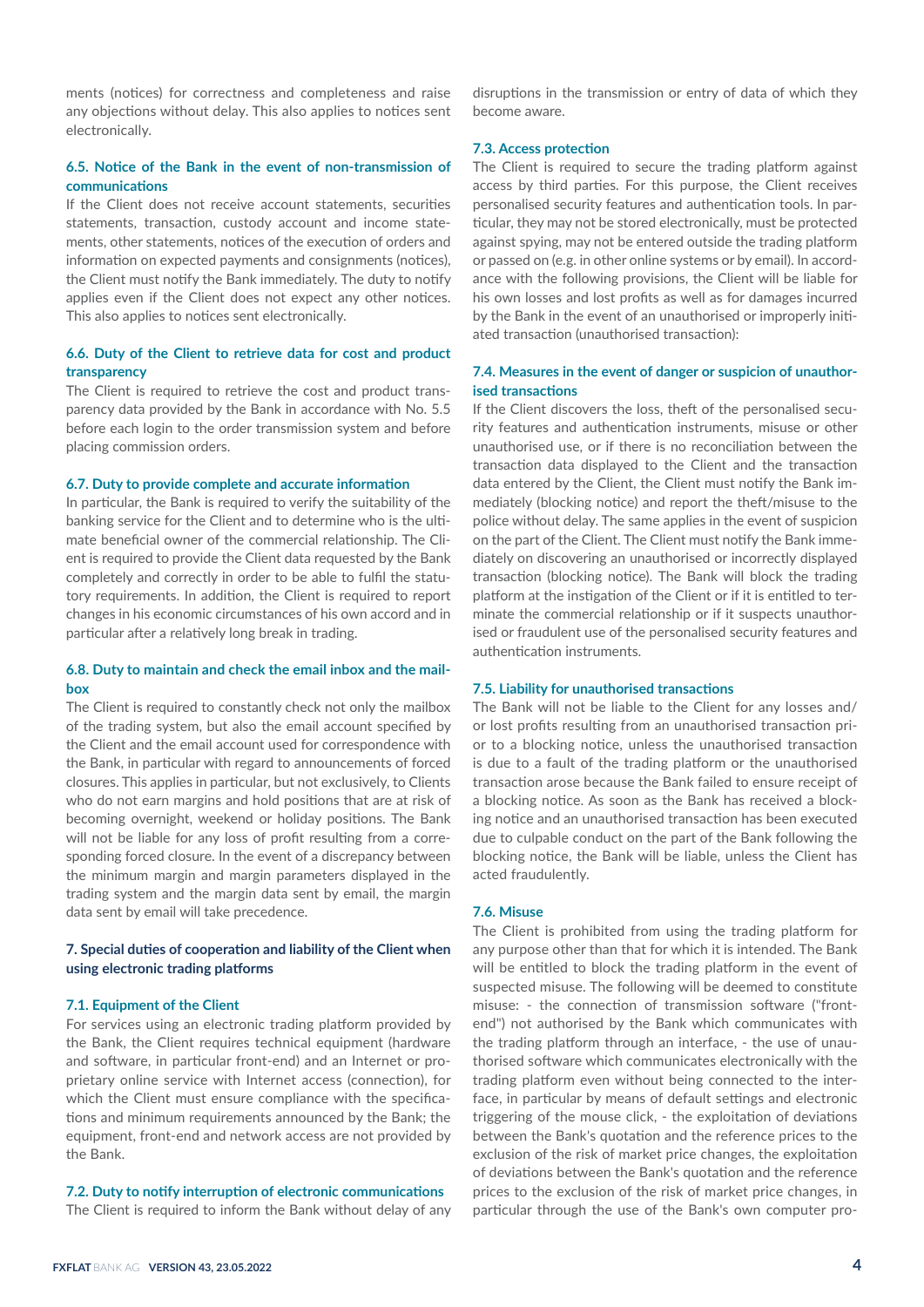grams and reference market data sources, including those not connected to the trading platform (arbitrage-driven trading), - the manipulation, modification or other use of the trading platform in such a way that price changes are not displayed prior to acceptance, - the use of the trading platform for insider trading or market manipulation or market abuse, in particular in algorithm-based trading.

#### **8. Limits of the Client's right of set-off/exclusion of assignment**

The Client may only set off claims against claims of the Bank if his claims are undisputed or have been finally determined by a court of law. The assignment or pledging of claims of the Client against the Bank arising from the commercial relationship is excluded. This prohibition applies to all claims.

#### **9. Right of disposal after the death of the Client**

After the death of the Client, the person claiming to be the Client's legal successor with respect to the Bank must provide the Bank with appropriate proof of his entitlement under inheritance law. If a copy or a certified copy of the testamentary disposition (will, contract of inheritance) is submitted to the Bank together with the corresponding opening record, the Bank may consider the person designated in it as heir or executor as beneficiary, permit him to dispose of the assets and, in particular, make payments to him with discharging effect. This will not apply if the Bank is aware that the person named in it is not entitled to dispose (e.g. following contestation or due to the invalidity of the will) or if the Bank has not become aware of this due to negligence.

# **10. Applicable law and legal venue/no arbitration in the event of disputes**

#### **10.1. Applicability of German law**

German law will apply to the commercial relationship between the Client and the Bank. If you have opened the commercial relationship as a consumer and you have your habitual residence in another country at the time of the opening of the commercial relationship, the application of mandatory statutory provisions of such country will remain unaffected by the choice of law made in sentence 1.

## **10.2. Legal venue for domestic Clients**

If the Client is a merchant and if the commercial relationship in dispute is attributable to the operation of his commercial business, the Bank may bring an action against the Client at the place where the Bank has its registered office or at any other competent court; the same will apply to a legal entity under public law and to special funds under public law. The Bank itself can only be sued by these Clients at the Bank's registered office.

#### **10.3. Legal venue for foreign Clients**

The agreement on the legal venue will also apply to Clients who perform a comparable commercial activity abroad and to foreign entities that are comparable with domestic statutory entities under public law or with a domestic special fund under public law.

# **10.4. No participation in dispute resolution proceedings before a consumer arbitration board, regulation for Clients domiciled in Switzerland**

FXFlat is not required to participate in a dispute resolution procedure before a consumer arbitration board and is also generally not willing to do so. However, the legislator has required us to refer to the hypothetical competent conciliation bodies: Conciliation Board at the Federal Financial Supervisory Authority, Department ZR 3, Graurheindorfer Straße 108, D-53117 Bonn, Tel: 0228/4108-0, Fax: 0228/4108--62299, Email: schlichtungsstelle@bafin.de, to the extent that disputes exist in connection with the Investment Code (KAGB) as well as banking transactions and financial services within the meaning of § 1 para. 1 sentence 2 of the Banking Act (KWG) and § 1 para. 1a sentence 2 of the Banking Act, unless a recognised private arbitration board is competent (cf. § 14 para. 1 No. 6 and 7 of the Injunctions Act (UKlaG). In addition, the Bank may be sued at the Deutsche Bundesbank -Arbitration Board-, Wilhelm-Epstein-Straße 14, 60431 Frankfurt am Main, PO Box 10 06 02, 60006 Frankfurt am Main: +49 (0)69 9566--3232, Fax: +49 (0)69 709090--9901, Email: schlichtung@bundesbank.de if disputes arise from the application of the provisions on distance contracts on financial services (§§ 312c ff. BGB) of the provisions on consumer loans and other financial aids and their intermediation (§§ 491 to 508, 511 and 655a to 655d BGB, Article 247a § 1 of the Introductory Act to the BGB).

According to the FIDLEG (Financial Services Act - Switzerland), we are required to give Clients domiciled in Switzerland the opportunity to use the ombudsman procedure and to join an ombudsman's office (Art. 74 ff.). We are a member of the Financial Services Ombudsman Service (OFD), Bleicherweg 10, 8002 Zurich.

European platform for online dispute resolution: The European Commission provides a platform for online dispute resolution (OS), which you can access through https://ec.europa.eu/consumers/odr/. You can find an overview of the arbitration boards recognised in Germany under the above link.

Competent supervisory authority: BaFin - Federal Financial Supervisory Authority, Graurheindorfer Str. 108, 53117 Bonn, Marie-Curie-Str. 24--28, 60439 Frankfurt. www.bafin.de.

## **11. Cost of banking services**

#### **11.1. Interest, fees and expenses in business with Clients**

The amount of interest and charges for the services provided by the Bank to consumers, including the amount of payments exceeding the charges agreed for the main service, are set out in the respective List of Prices and Services for the MetaTrader and FlatTrader platforms. If a Client makes use of a main service listed in it and no deviating agreement has been made, the interest and charges listed in the respective list of prices and services at that time will apply. An agreement to pay the consumer a higher fee than the agreed fee for the main service can only be made expressly by the Bank with the Client, even if it is shown in the relevant list of prices and services. Unless otherwise agreed, the statutory provisions will apply to the remuneration for services not listed in the price list and for services rendered on behalf of the Client which, judging by the circumstances, can only be expected to be rendered against remuneration.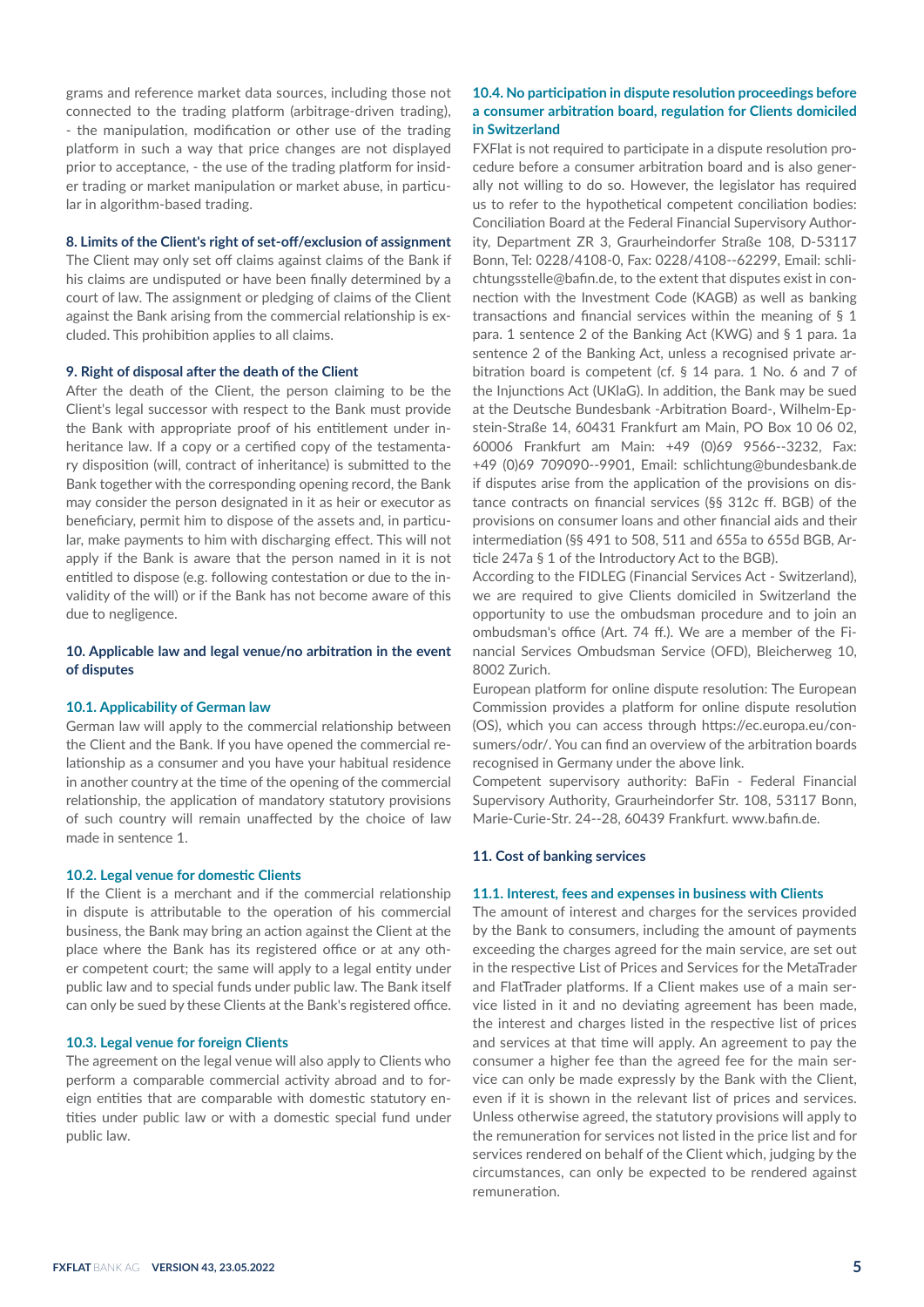#### **11.2. Approval of mark-ups on execution prices (mark-ups)**

The Bank is entitled to quote the total price to the Client, which is made up of the execution price plus the commissions specified in the List of Prices and Services, to invoice the Client by debiting the trust collective account and to pay the execution price to the market maker or commissioned third party and to retain the commissions. Alternatively, the market maker or commissioned third party is entitled to add the commission to which the Bank is already entitled to the execution price or fees and to transfer the commission share to which the Bank is entitled to the Bank and the Bank is entitled to collect the commission in this way.

#### **11.3. Unpaid service**

The Bank will not charge a fee for a service which it is required to provide by law or on the basis of an ancillary contractual duty, or which it provides in its own interest, unless such a fee is permitted by law and is charged in accordance with the statutory provisions.

## **11.4. Change in fees for services used on a permanent basis**

Changes to charges for banking services which are typically used by the Client on a permanent basis within the context of the commercial relationship will be offered to the Client in text form no later than six weeks before their proposed effective date. If the Client has agreed an electronic communication channel with the Bank within the context of the commercial relationship, the amendments may also be offered by this means. The Client will be deemed to have given their consent if they have not given notice of their refusal before the proposed date on which the change is to take effect. The Bank will specifically draw the Client's attention to this approval effect in its offer. If the changes are offered to the Client, the Client may also terminate the contract affected by the change without notice and free of charge before the proposed effective date of the changes. The Bank will specifically draw the Client's attention to this right of termination in its offer. If the Client terminates the contract, the amended fee for the terminated commercial relationship will not apply. The above agreement will only apply with respect to consumers if the Bank wishes to change charges for main services which are typically used by the consumer on a permanent basis within the context of the commercial relationship. A change in the charge based on a payment by the consumer in excess of the principal service may be agreed by the Bank only expressly with the consumer.

#### **11.5. Reimbursement**

Any claim for reimbursement of expenses on the part of the Bank will be governed by the statutory provisions.

## **12. Client and Bank waiver of payment or enforcement of small amounts for position closures and hedges**

# **12.1. Waiver by Client and Bank of payment or enforcement of small amounts in the case of position closures**

In the interest of the Client, the Bank will appoint a substitute market maker in addition to the main market maker in order to conclude transactions on behalf of the Client, e.g. if the trading period of the main market maker has ended or the main market maker does not quote prices. This may result in the Client position being closed to an offer from a market maker who is not the market maker to whom the Bank opened the position on behalf of the Client. Since the close-out must be made with the market maker with which the position was opened, the Bank will ensure that a corresponding close-out is made with the market maker with which the position was opened. If this position-opening market maker now has a worse closing price than the closing price of the other market maker displayed to the Client, the Bank will assume the difference at its own expense at its reasonable discretion. If this position-opening market maker shows a better price than the closing price of the other market maker displayed to the Client, the Client will in return waive payment of the difference, provided it is a small amount; the same will apply if there are in principle two market makers for a transaction position and the display of the best price is intended to lead to the opening of a position with one market maker and the closing of a position with the other market maker.

#### **12.2. Collateral**

The Bank hedges the Client's foreign currency risk through appropriate foreign exchange transactions. Foreign currency risks arise, for example, when Clients trade products in USD on EUR accounts, e.g. US futures. When Client transactions involve foreign currency risk, the Client agrees to the above contract for difference ("hedging") and accepts the underlying exchange rate. In addition, the Client accepts that the contract for differences only serves to offset realised foreign currency risks and that the Client has no further claims.

## **13. Judicial deposit in the event of untraceability of the Client**

If, during the commercial relationship or during a period of time required for the settlement of the commercial relationship, the Client violates his duties to cooperate under § 6.1 and if the Bank has unsuccessfully pursued the measures listed conclusively below to identify the Client, the Bank may close the sub-account and securities account at the credit institution allocated to the Client and hold the funds and securities in safe custody for the Client for a fee in accordance with the statutory provisions. The measures are: unsuccessful return transfer/ transfer to the reference account/deposit or origin account/ deposit specified by the Client, contact through the last known email address, fax number, telephone number and by post; simple search engine search on the basis of the last known data; attempt to make a residents' registration office enquiry at the last known place of residence.

# **14. Authority to seize assets, lien, security and advances in respect of the Bank's claims against the Client**

## **14.1. Authorisation to receive and hold Client funds**

The Bank is entitled to receive Client funds and to hold them in one or more fiduciary omnibus accounts in the name of the Bank with one or more credit institutions - not separately for different Clients, but separately from the Bank's own funds. The share of the escrow account attributable to the Client serves as security and advance payment for claims of the Bank arising from the Bank's business activities for the Client (e.g. commission-based order execution in CFD and futures transactions) and with the Client.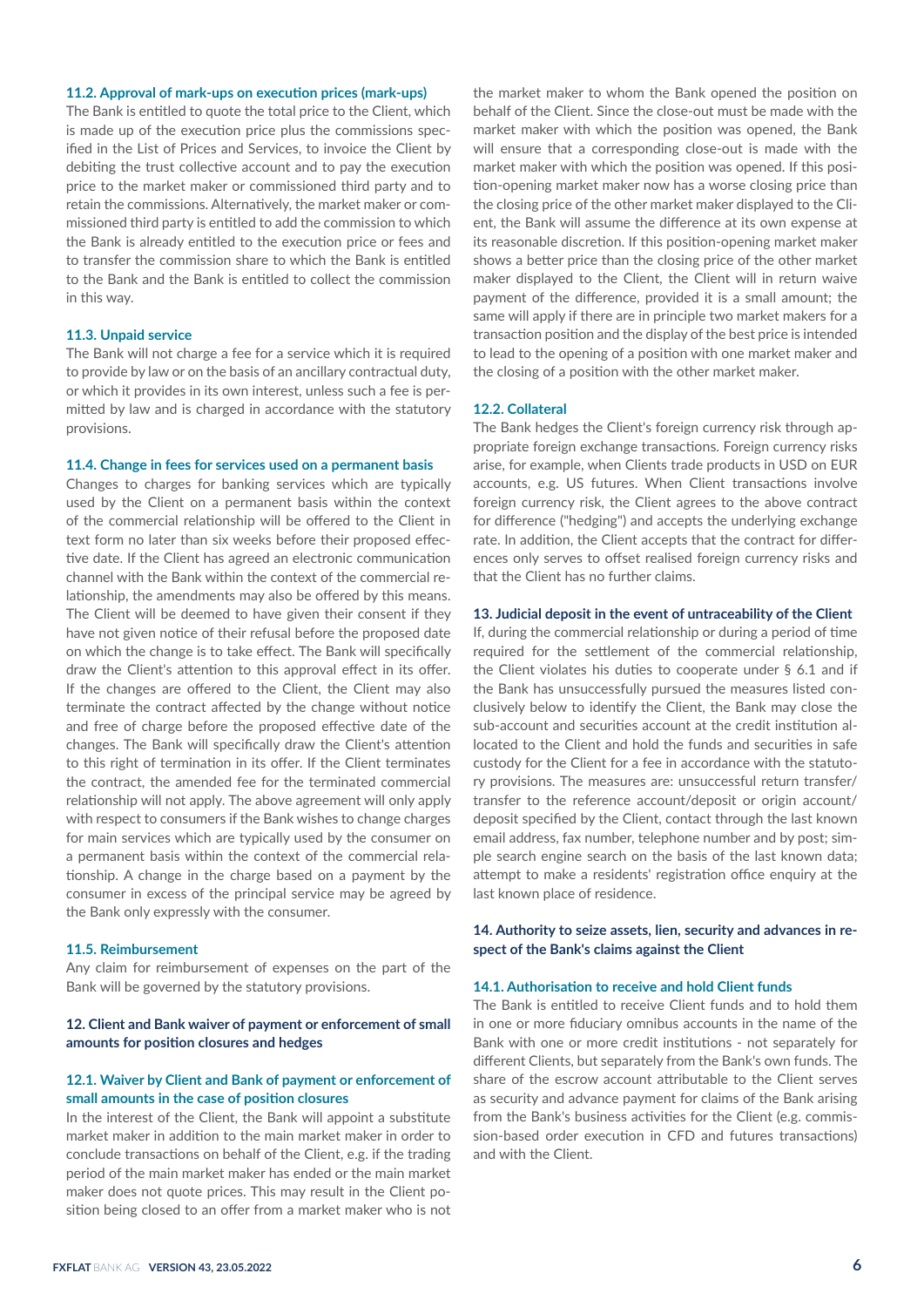# **14.2. Liens**

#### **14.2.1. Lien on Client assets from all banking transactions**

The Client hereby grants the Bank a lien on valuables of all kinds which come into the Client's possession or other power of disposal in the course of all banking commercial transactions by the Client or by third parties for the Client's account. Covered assets include all property and rights of any kind (examples: foreign exchange, securities including interest, bond and dividend coupons, collective custody account units, subscription rights), also include claims of the Client against the Bank (e.g. from trust agreements and account balances including account balances for tax payments of the Client). Claims of the Client against third parties are assigned to the Bank if documents issued in respect of the claims come into the power of disposal of the Bank in the course of banking business. The allocation of the pledged assets to specific areas of the commercial relationship is irrelevant, so that, for example, CFDs or funds booked on one omnibus account constitute a pledge for claims of the Bank arising from the future transaction booked on another omnibus account and vice versa.

## **14.2.2. Secured claims, assertion and realisation**

The lien secures all existing and future claims, including conditional or limited claims, of the Bank against the Client which the Bank acquires in connection with the commercial relationship. The Bank may withhold the assets subject to the AGB lien only if there is a justified security interest. Such a right exists in particular under the conditions of the claim for subsequent security under No. 14.3 ff. The Bank will be entitled to realise these assets if the Client fails to meet his liabilities when due despite a reminder setting a reasonable deadline and threatening to realise the assets in accordance with § 1234 (1) of the Civil Code. The Bank has a choice of several securities. The Bank will take the legitimate interests of the Client into account in the selection and execution of such transactions. The Bank will be entitled to set off realisation proceeds which are insufficient to satisfy all claims at its reasonable discretion. The Bank will structure credit notes issued to the Client for realisation proceeds in such a way that they are to be regarded as invoices within the meaning of VAT law.

# **14.3. Authorisation of the Bank to provide collateral and make advance payments**

The Bank may demand the provision and enhancement of banking collateral and advances (e.g. margin in CFD transactions) for all claims arising from the banking commercial relationship, even if the claims are conditional.

#### **14.4. Changes in risk**

If the Bank has initially refrained, in whole or in part, from demanding the provision or enhancement of collateral and advance execution when claims against the Client arise, it may still demand collateral or advance execution at a later date. However, the precondition for this is that circumstances occur or become known which justify an increased risk assessment of the claims against the Client. This may be the case in particular if - the economic circumstances or positions (e.g. in the case of CFD contracts) of the Client have changed or threaten to change adversely, or - the existing collateral has deteriorated or threatens to deteriorate in value. The Bank's claim to collateralization does not exist if it has been expressly agreed that the Client is not required to provide any collateral or advance execution, or is only required to provide collateral or advance execution specified in detail.

# **14.5. Fixing of time limits for the lodging or strengthening of securities and advance payments**

The Bank will allow a reasonable period of time for the provision or enhancement of collateral and advance payments. If the Bank intends to exercise its right of termination without notice under No. 16.2 of the "Principles of the Commercial Relationship" or the Special Conditions if the Client fails to fulfil his duty to provide or increase collateral in due time, it will notify the Client thereof in advance.

## **14.6. The Bank's right of choice**

When the Bank liquidates, it has a choice of several securities. In the realisation and in the selection of the collateral to be realised, it will take into account the legitimate interests of the Client and of any third party who has provided collateral for the Client's liabilities.

#### **14.7. Special arrangements for risk assessment and deadline**

If a different risk assessment or deadline has been agreed for requesting the provision or enhancement of certain securities or advance performances, these will be decisive.

#### **14.8. Restriction of the security interest and the duty to release**

The Bank may assert its claim to the provision or enhancement of collateral and advances until the realisable value of all collateral and advances equals the total amount of all claims arising from the banking commercial relationship (cover limit).

# **14.9. Release**

If the realisable value of all collateral and advances exceeds the cover limit on a more than temporary basis, the Bank will, at the Client's request, release collateral and advances of its choice in the amount exceeding the cover limit; in selecting the collateral and advances to be released, it will take into account the legitimate concerns of the Client.

#### **14.10. Special arrangements for realised value**

If a different valuation standard than the realisable value has been agreed for a specific collateral or advance execution, or if a different cover limit has been agreed, or if a different limit has been agreed for the release of collateral and advance performances, these will be decisive.

## **14.11 Taxes and duties**

#### **a) Commissions, fees and other costs**

Commissions, fees and other costs owed by the Client in accordance with the relevant List of Prices and Services for the MetaTrader and FlatTrader platforms shall be due at the time of opening or closing a CFD position. The maturity of funding amounts for overnight positions is determined in accordance with the "Contract Specifications". The calculation basis for the financing amounts can be found in the relevant contract specifications.

#### **b) Taxes and duties**

Any taxes and duties incurred in connection with derivatives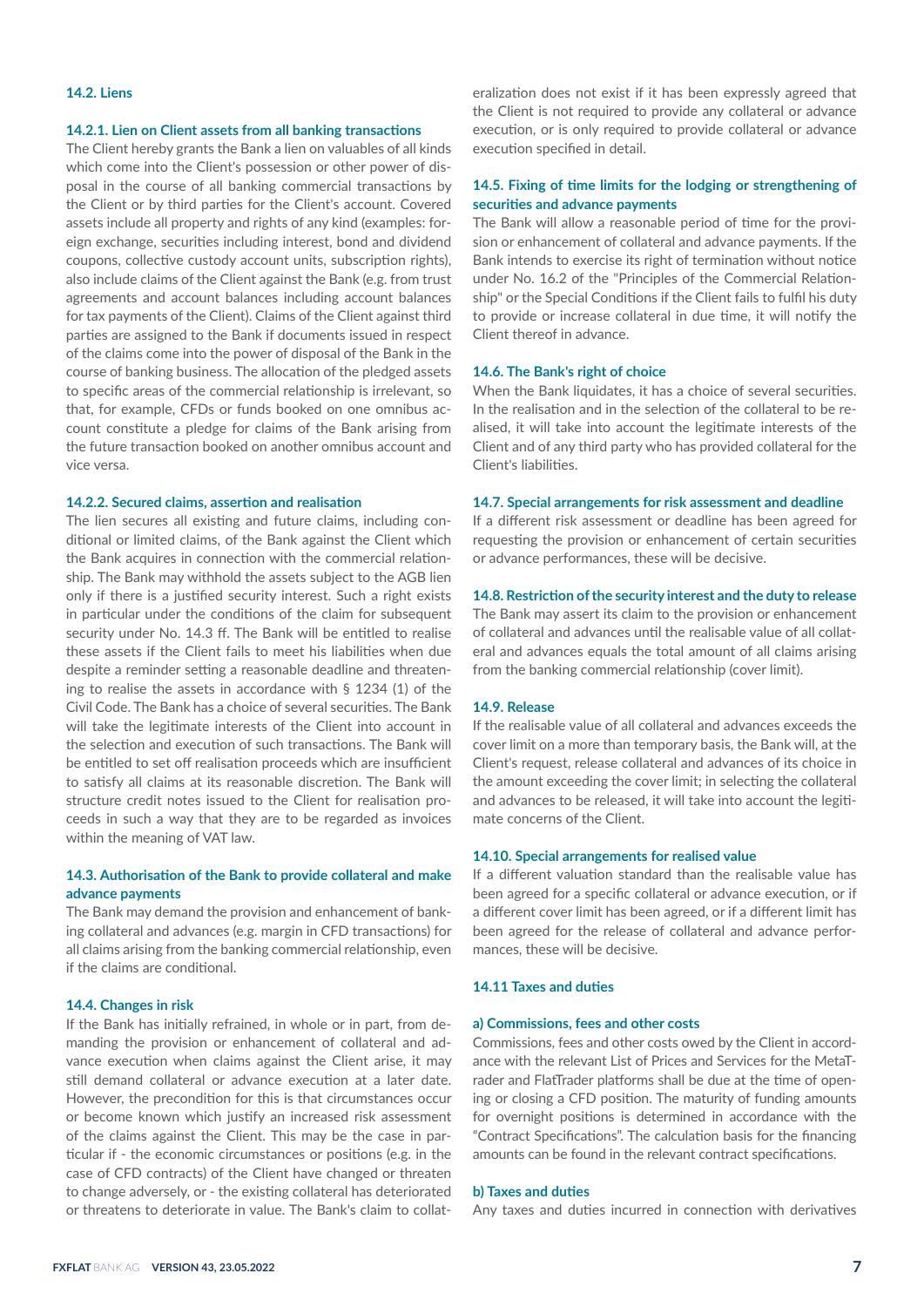trading shall be borne by the Client.

Taxes and duties whose withholding is required by law may be deducted or withheld by the Bank from payments to or credits in favour of the Client. If the requirements are met, the church tax is paid by FXFlat. The sales, settlement and other taxes payable by the Bank are determined by the Bank on the basis of continuous monitoring and the hypothetical offsetting of the profits and losses of pending positions. In order to avoid a shortfall in the margin account, it is the Client's responsibility to know his hypothetical tax burden at all times and to constantly maintain funds in an appropriate amount so that there is no shortfall in the margin account due to the taxes to be paid by FXFlat. If there is a threat of a negative balance occurring on the margin account due to taxes and duties that are expected to be paid, the Bank will inform the Client of the expected shortfall in cover and request appropriate settlement.

In addition, the Bank may compulsorily close out ("liquidate") all or individual open trading positions of the Client, so that no shortfall arises in the margin account in the course of the tax payment. In doing so, it shall close the positions with the highest hypothetical profit first, as tax is only due on these, and shall continue in descending order until the credit balance in the margin account is sufficient for the tax burden to be paid. The Bank does not guarantee at any time that there will not be a shortfall in cover despite liquidation.

If the Client wishes to avoid liquidation, it may be necessary for the Client to make a deposit at extremely short notice through the Bank in an amount at least equal to the anticipated tax liability.

Compulsory settlement will be effected exclusively in the interest of the Bank; the Client will have no claim to compulsory settlement.

# **c) Formula for calculating the tax burden expected to be incurred**

The current expected tax burden of a margin account can be determined using the following formula, whereby this concerns a determination of an indicative value that does not reflect the exact individual tax burden: Tax burden: (sum of open profits + sum of open financing costs) x 28%

#### **d) Interest on credit balances**

The Bank is not required to pay interest on positive balances on CFD accounts or trust collective accounts. In the event of negative balances, the Bank will be entitled to claim its default damages and, in this case, to charge interest at a rate of 8% p.a.

#### **e) Terms of the trust collection account**

With regard to the Bank's own investor compensation insurance and the deposit insurance of the Custodian Bank at which the trust account is held in the name of the Bank, reference is hereby made to the information document.

## **14.12. Protection against negative balances**

Any negative balance protection provided for by law or validly ordered by the competent supervisory authorities will remain unaffected by the provisions of Nos. 14.2--14.11.

## **15. Termination rights of the Client**

## **15.1. Ordinary right of termination**

The Client may terminate the entire commercial relationship or

individual commercial relationships for which neither a term nor a deviating termination provision has been agreed by giving 4 weeks' notice. Notice of termination must be given in text form or in writing.

#### **15.2. Termination for good cause**

If a term or a different termination provision has been agreed for a commercial relationship, termination without notice may only be given if there is good cause for doing so which makes it unreasonable for the Client to continue the commercial relationship, even taking into account the legitimate interests of the Bank.

#### **15.3. Statutory rights of termination**

Statutory rights of termination remain unaffected by this.

#### **16. Termination rights of the Bank**

## **16.1. Termination subject to a period of notice**

The Bank may terminate the entire commercial relationship or individual commercial relationships for which neither a term nor a deviating termination provision has been agreed at any time by giving reasonable notice. In determining the period of notice, the Bank will take into account the legitimate concerns of the Client. Notice of termination must be given in text form or in writing.

# **16.2. Termination for good cause without observing a period of notice**

Termination of the entire commercial relationship or individual commercial relationships without notice is permissible - in text form or in writing or by posting on the trading platform - if there is good cause which makes it unreasonable for the Bank to continue the commercial relationship, even taking into account the legitimate interests of the Client. There is good cause in particular, - in the event of death or incapacity of the Client or a restriction of is ability to use the trading platform (e.g. illness), - if the IT supplies or licences required for the provision of a trading platform are terminated by the Bank, - if the Client has provided incorrect information about his financial circumstances which was of material significance for the Bank's decision to conclude a commercial relationship or other transactions involving risks for the Bank (e.g. commission transactions through CFDs with the Client), or if a material deterioration in the Client's financial circumstances or in the value of a security or service occurs or threatens to occur and as a result the fulfilment of a liability to the Bank, including the realisation of collateral provided for this purpose, is jeopardised, or - if the Client fails to fulfil his duty to provide or increase collateral and advance performances in accordance with No. 11.2 and 11.3 of these "Principles of the Commercial Relationship" or on the basis of another agreement within the reasonable period of time set by the Bank. If the good cause consists of the violation of a contractual duty, the termination is only permissible after the unsuccessful expiry of a reasonable period of time set for the remedy or after an unsuccessful warning, unless this is dispensable due to the particularities of the individual case (§ 323 (2) and (3) BGB).

## **16.3. Settlement after cancellation**

In the event of termination without notice, the Bank will grant the Client a reasonable period of time for settlement, unless immediate settlement is required.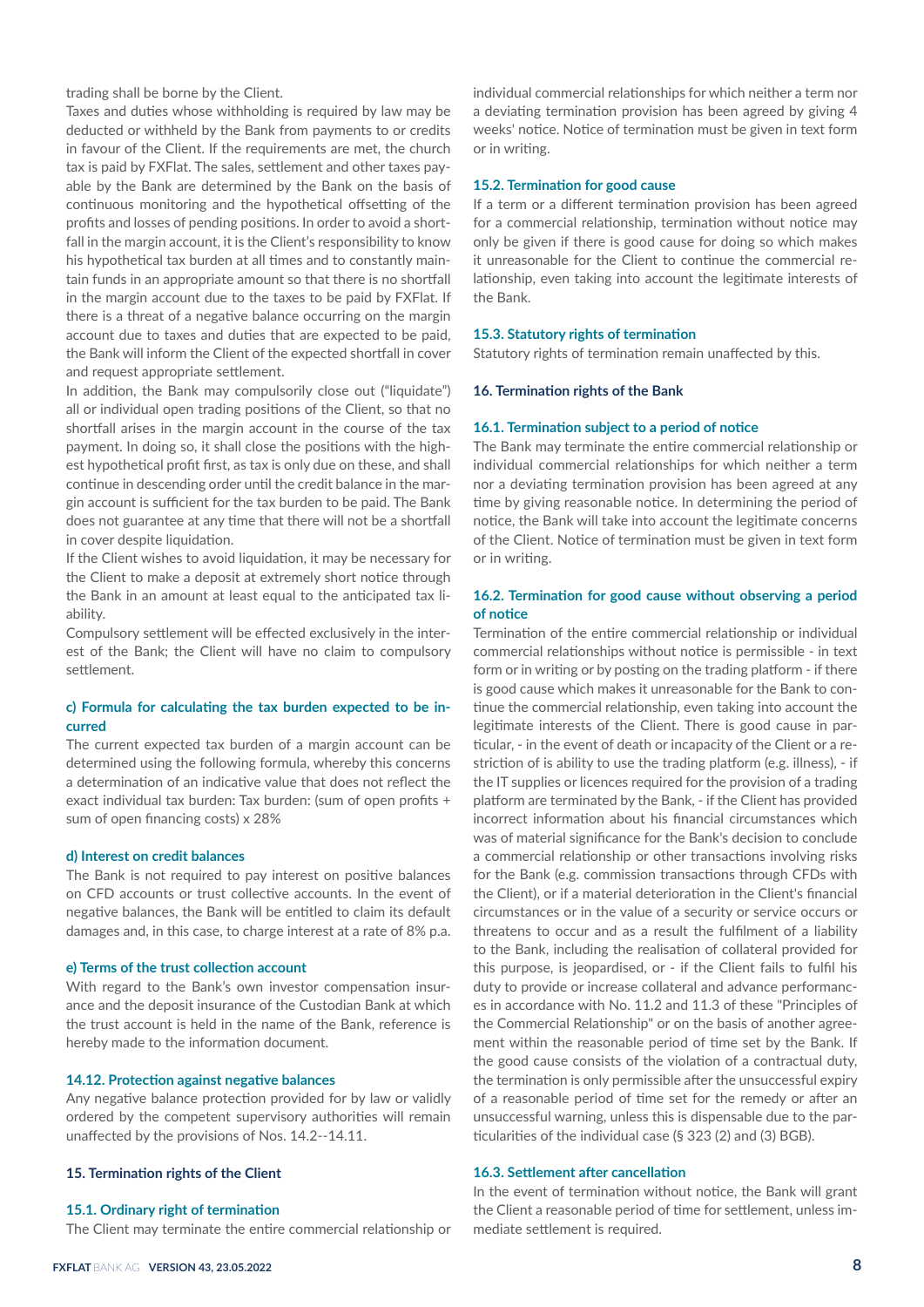#### **II. SPECIAL CONDITIONS FOR ORDERS TO CONCLUDE CFD GF TRANSACTIONS ("CFD TRADING") AND SPOT FOREIGN EXCHANGE TRANSACTIONS ("FOREX SPOT TRADING") AND FUTURES TRADING**

## **A. General**

#### **1. Scope and structure**

In addition to the "Principles of the Commercial Relationship", these Special Conditions ("SC") will applied to the conclusion of CFD transactions ("CFD trading") and spot exchange transactions ("FOREX-SPOT trading") through the electronic trading platform of the securities trading bank. Deviations from or additions to the Special Conditions to the "Principles of the Commercial Relationship" take precedence over them. The following Special Conditions break down as follows:

# **A) General**

- **B) Orders to conclude CFD and spot foreign exchange transactions**
- **1) Orders to conclude CFD transactions**
- **2) Supplementary provisions for orders to conclude spot foreign exchange transactions**
- **C) Orders to conclude future transactions**
- **1) General provisions**
- **2) Orders to conclude future transactions**
- **D) Supplementary rules for professional Clients and eligible counterparties (margin calls)**

## **2. Approval of the acceptance of allocations for commission business**

When executing Client orders on a commission basis, the Bank receives renumeration from the market makers. For each transaction in transaction types or instruments, the Bank may receive a share of up to 50% of the profit that the market makers make from the execution business. The Bank will provide further details on request. The Client agrees that the above contributions may be made by the market maker to the Bank and received by the Bank and will remain with the Bank. For this purpose, it is agreed that possible surrender claims of the Client against the Bank or the market maker will not arise under any circumstances. This serves to maintain and expand the technical infrastructure as well as the wide range of services and cost-effective order execution.

#### **3. Consent to grant funds to third parties**

The Client declares his consent to services provided by the Bank to cooperation partners and tied agents within the meaning of the Banking Act. These surcharges consist of a percentage of the fees paid by the Client to the Bank. The cooperation partner or tied agent receives up to 0.00175% of the volume traded by the Client in CFDs and in forex transactions (buying and selling) per batch (unit: 100,000) an allocation of up to USD 4.00, plus agreed mark-ups, if applicable. The exact amount of the allocation will be communicated to the Client on request. The Client agrees that the above contributions are made by the Bank and remain with the cooperation partner or tied agent. This serves to maintain and expand the technical infrastructure as well as the wide range of services and cost-effective order execution.

# **B) Orders to conclude CFD and spot foreign exchange transactions**

## **1) Orders to conclude CFD transactions**

## **1. Subject of the contract, definitions and principles of CFD trading**

**1.1.** These Special Conditions apply to the Client's order through the Bank's electronic trading platform ("Trading Platform") ("CFD Trading") for the conclusion and closing of financial contracts for differences ("CFD Contract") between the Bank and the market maker or the involvement of other commission agents. Changes will be offered to the Client at least 6 weeks before the proposed effective date in text form or, if electronic transmission (e.g. electronic PostBox and/or private email account) has been agreed, in electronic form. The Client will be deemed to have given his consent if he has not notified his refusal before the deadline.

**1.2.** A CFD contract is an open contract for difference on the execution of the underlying asset. Its sole purpose is to settle in cash the difference between the price of the CFD contract ("Contract Value") determined by the market maker at the time of opening and at the time of closing of the CFD contract by the Client. The valuation gains or losses resulting from the changes in the contract value are calculated by the market maker on an ongoing basis; the resulting pending settlement claims and duties between the Bank and the Client are shown in the trading system and credited or debited to the CFD account at the end of the day.

**1.3.** Underlyings may be equities, indices, index futures, commodities, precious metals, exchange rates, interest rate futures, cryptocurrencies as well as other assets traded on reference markets (exchanges, multilateral trading facilities, systematic internalisers) with price publication. The possible underlyings are published on the trading platform.

**1.4.** In order to perform CFD trading, the Bank grants the Client electronic access to a trading platform. CFD trading is generally conducted through the trading platform during the trading platform's operating hours or - in the event of a trading platform failure - by telephone during the Bank's business hours. The "Trading Platform Operating Hours" are weekly from 23:00 on the day before a business day until 23:00 on Friday, i.e. generally from 23:00 on Sunday until 23:00 on Friday. The Bank's business hours range from 09:00 (opening of business) to 19:00 (closing of business) on each business day. "Business Day" means any day on which the Frankfurt Stock Exchange is open for trading. The Bank will be entitled to change the operating hours of the trading platform and the business hours at its reasonable discretion (§ 315 of the Civil Code (BGB)), fixing an appropriate cut-off date. The changes and the time of their validity will be published on the trading platform and sent to the Client's electronic mailbox.

**1.5.** Within the operating hours of the trading platform or, in the case of CFD trading by telephone, within the operating hours, CFD trading may in principle be carried out at the times specified by the Bank for the individual underlyings ("underlying trading hours"). The trading hours for the individual under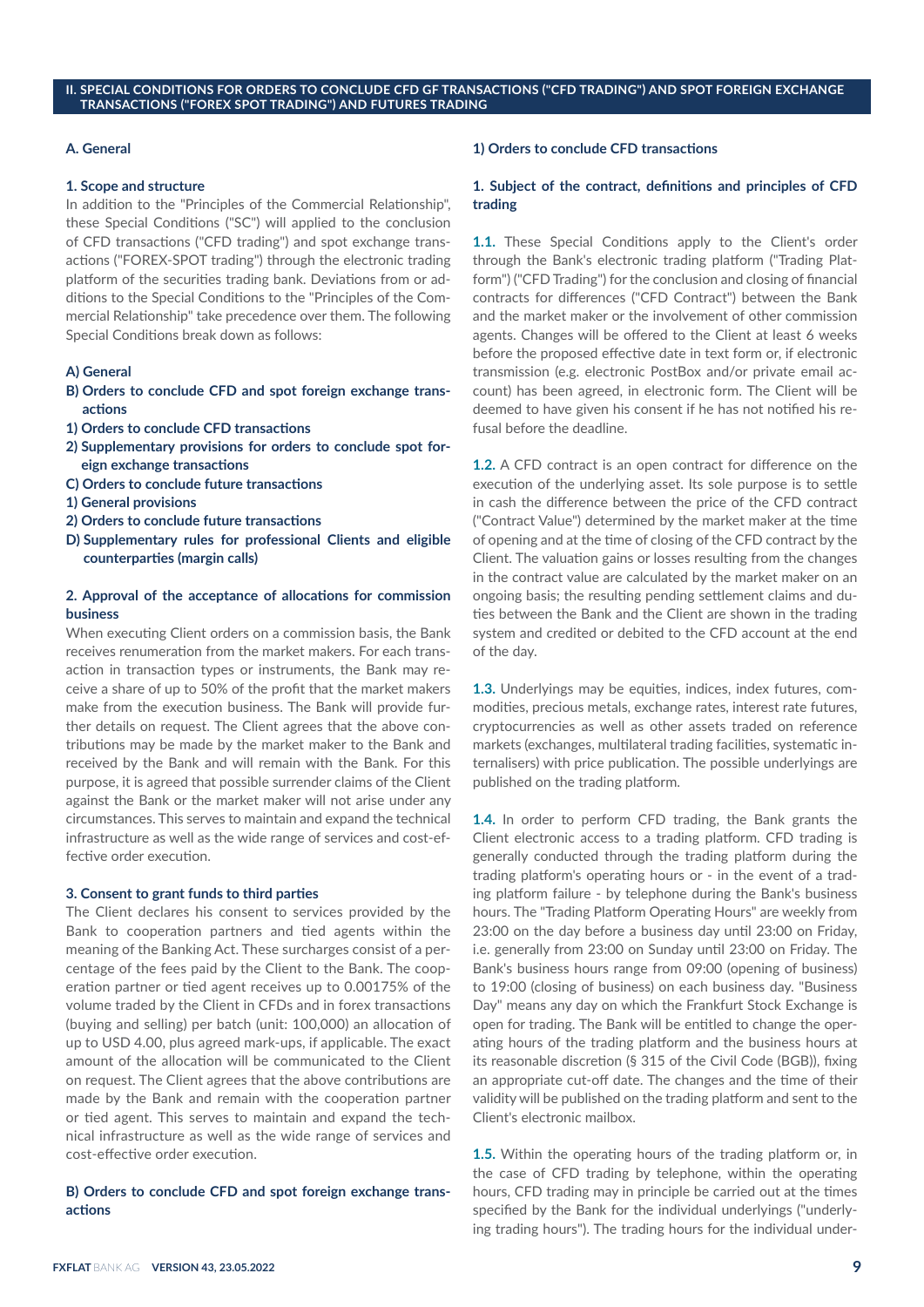lyings are published on the trading platform. The Bank will be entitled to change the trading hours at its reasonable discretion (§ 315 of the Civil Code), fixing an appropriate effective date. The changes and the time of their validity will be published on the trading platform and sent to the Client's electronic mailbox.

**1.6.** In order to be able to perform CFD trading, the Client must ensure that sufficient funds are available at all times in an account in which the Client's funds intended for CFD trading, the resulting claims of the Bank against the Client and of the market maker against the Bank are deposited. The account is held in the name of the Bank with a deposit-taking institution as a trust omnibus account for the Client (i.e. funds of different Clients are pooled in one account but segregated for accounting purposes), with the Bank holding its share of the trust omnibus account in trust for the Client in accordance with the Client's deposit and CFD trading and to which profits, losses and claims are credited or debited on a net basis ("margin account for CFD, futures and foreign exchange"). The balance on the margin account for CFDs, futures and foreign exchange is collateral provided by the Client in favour of the Bank for CFD trading (the "Margin"). This Client collateral can be used by the Bank to conclude the CFD contract with the market maker. The Bank is entitled to close CFD contracts on behalf of the Client, including at a loss to the Client in the event of a negative balance on the CFD account ("forced closure").

**1.7.** In the event of 30 days of trading inactivity on the part of the Client, the amount due to the Client from the escrow account will be transferred to the reference account specified by the Client. Therefore, in order to complete CFD transactions after 30 days of inactivity, it is necessary to make a new deposit into the escrow account.

**1.8.** The market makers with whom the Bank concludes CFD transactions in the name and for the account of the Client are specified in the respective current "Order Execution Policy" published on the trading platform, which does not form part of these Special Conditions. The Client gives instructions to conclude the CFD transactions exclusively with the market makers named in it; the orders are therefore not executed on a regulated market or a multilateral trading system, for example. It will not constitute a breach of the Bank's best execution duty if the Bank executes the orders in accordance with the "Order Execution Policy" and does not achieve the best possible result (e.g. in comparison with the prices of other market makers not mentioned in the "Order Execution Policy") for the Client. The Bank will review the "Order Execution Policy" at least quarterly and check that orders have been properly executed. The Client will be informed of significant changes to the "Order Execution Policy" by means of a setting in the trading platform.

**1.9.** The Bank is exempt from the prohibition on self-dealing (§ 181 of the Civil Code).

1.10. The Bank does not assume any contractual duty to provide advice ("execution-only business") beyond the statutory duty to provide information and clarification. The Client is responsible for his own investment decision. The Bank's duties are limited to informing the Client, where applicable, at the time of entering into the commercial relationship, that according to the Client's documentation at the time of entering into the commercial relationship, the CFD Transactions are not suitable for the Client's experience and knowledge, and to informing the Client in a general and standardised manner about the risks of CFD Transactions.

**1.11.** The following sections of the Special Conditions set out these principles and definitions in greater detail:

- \_To open and close a CFD position and price under 2
- On quotation and market disruption under 3
- For the cancellation of contracts, openings and closings for mistrades under 4
- On the composition of the margin, margin requirement under 5<br>- On forced smoothing/early closure in the event of insolvency
- under 6
- To CFD account under 7
- To the trading platform under 8
- For termination under 9
- To interfere with operation under 10
- For miscellaneous under 11.

## **2. Opening and closing a CFD position**

**2.1.** By entering into a CFD contract in the name and for the account of the Client, the Bank and the market maker open a long position ("CFD Long Position") or a short position ("CFD Short Position"; both together the "CFD Position") on a specific number of units of the underlying security ("Contract Amount") at prices provided by the market maker in accordance with the respective contract content ("Contract Specifications"). It aims exclusively at settling in cash the difference between the prices of the contract resulting in valuation gains or losses ("contract value") at the time of opening and at the time of closing the CFD position; an actual delivery of the underlying is excluded as well as the exercise of rights associated with the holding of the underlying.

**2.2.** During the trading period of the underlying instrument, the market maker continuously provides prices at which he is generally prepared to open and close CFD positions ("contract price"); FXFlat transmits the prices of the market maker - against a surcharge under no. 2.3 of the SC - to the Client in the trading system, but does not guarantee that the order will also be executed at this price, since due to the time delay between price determination and execution transaction, minor deviations between the sent price and the current price can sometimes occur (so-called slippage). The posting of prices on the trading platform or the quotation by telephone stating the volume ("quotation") will be deemed to be an invitation by the Bank to the Client to submit an offer to open or close a CFD position at the contract price and volume stated (applications within the meaning of § 145 of the Civil Code). The quotation of a contract price does not constitute an duty on the part of the Bank to accept an order to open or close a CFD position, nor does it constitute an duty on the part of the market maker. The opening or closing of a CFD position will be deemed to have taken place when the Client accepts the contract price through the trading platform and this also appears in the trading platform under "open and closed positions" or, in the case of a conclusion by telephone, is confirmed by naming the con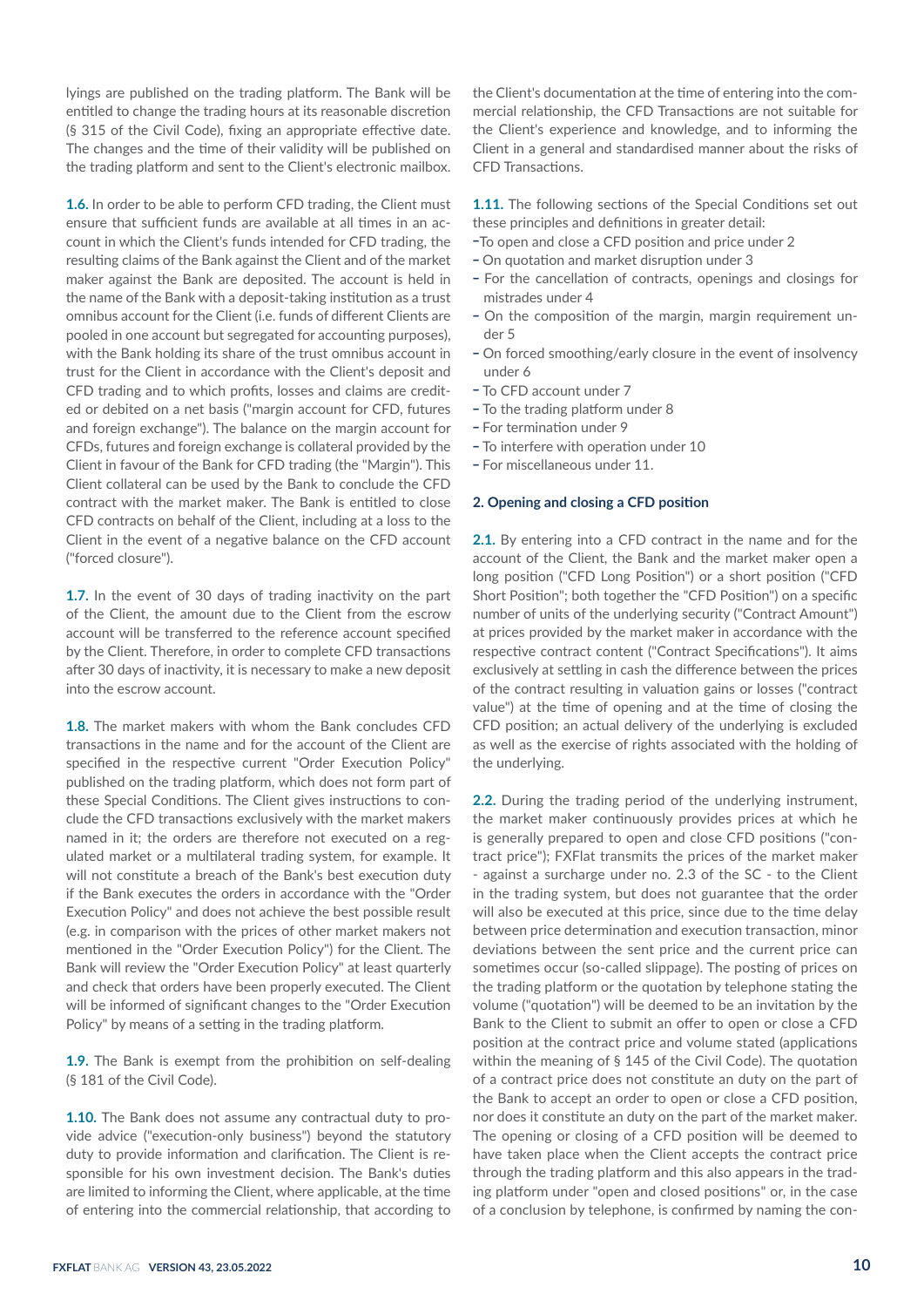tract price and the volume and this also appears in the trading platform under "open and closed positions". A transaction is therefore - even in the case of a conclusion by telephone - only concluded when it is displayed in the trading platform under "open and closed positions" in the trading platform. The Bank's right to revoke and/or make a corrective entry remains unaffected (cf. No. 7.6 and 7.7 of the SC).

**2.3.** The Bank is entitled to charge the commission to which it is entitled in the form of a mark-up on the price quoted to it by the market maker. The Bank is therefore entitled to inform the Client of the total price, comprising the execution price and the commission, and to collect this amount by debiting the escrow account, as well as to pay the execution price to the market maker and to retain the commission.

**2.4.** Even after receiving a quote from the Client, the market maker is entitled to issue a new quote and the Bank is entitled to issue a new quote. A new offer and a corresponding notice will be deemed to be a rejection of the Client's offer.

**2.5.** The quotation will be made at the reasonable discretion of the market maker (§ 315 BGB) on the basis of the prices of the underlying traded on the respective reference markets of the underlying specified in the Trading Platform, such as exchanges, multilateral trading systems and systematic internalisers ("Reference Market"). The quotation is subject to premiums (for CFD long positions) and discounts (for CFD short positions) on the respective reference prices. After the opening of a CFD position by the Client, the redetermination must not have the effect of subsequently altering, to the detriment of the Client, the relationship between the peak and the implied volatility of the reference price that existed at the time the CFD position was opened.

**2.6.** FXFlat transmits a buy and sell price for each contract. It may happen that the execution transaction for the opening of a position takes place at one market maker while the closing takes place at another market maker. The Client position is nevertheless closed and is also displayed to the Client as such in the trading system, FXFlat takes care internally of the merging of the execution transactions with the various market makers. The Bank and the Client will each waive the payment of insignificant amounts in accordance with No. 12 of the Business Principles.

**2.7.** The Client may enter an order quote with or without a price limit for the contract price ("limit") together with the volume with respect to the Bank into the trading system. Whether the limit has been reached is determined by the respective traded contract price (i.e. a transaction and not the indicatively displayed possible future contract prices) according to the contract specifications; consequently, the Client's order is only entered into the market when a transaction has been concluded at the limit. In the case of limited offers, the Client can provide them with a validity period (good-till-date); limited offers without a validity period are also valid until they are cancelled (good-till-cancelled), irrespective of a change of year. If the Client places an order with a limit without a validity period, the order is valid until the Client cancels the order or has it cancelled (good-till-cancelled). Bids without limit that are not

accepted at the price stated in the offer will expire after a new offer (fill-or-kill).

**2.7.1.** For CFD long positions, the "Limit" entry contains the Client's offer to conclude the contract at the limit or at a lower quoted contract value if the price falls at or below the limit. The "limit" entry for CFD short positions includes the Client's offer to conclude the contract at the limit or at a higher quoted contract value if the price rises to or above the limit.

**2.7.2**. The "Market" entry contains the Client's offer to conclude at the next contract price quoted after the submission of the offer. In volatile markets in particular, this contract price may deviate from the contract price quoted prior to the submission of the offer (so-called slippage).

**2.7.3.** The entry "Stop-Market" contains the Client's offer, in the event of a quotation above (in the case of CFD long positions) or below (in the case of CFD short positions) the set limit ("Stop-Limit"), to conclude at the next contract price quoted after submission of the offer. Here, too, so-called slippage can occur.

**2.7.4.** The entry "Trailing Stop" contains the Client's offer, in the event of a quotation above (in the case of CFD long positions) or below (in the case of CFD short positions) the resulting variable limit ("variable stop limit"), to conclude at the next contract price quoted after the submission of the offer. Depending on the quotation, the variable stop limit is automatically changed by the distance to the highest quotation (for CFD long positions) or lowest quotation (for CFD short positions) specified by the Client according to the following system: If prices rise, the stop limit of CFD short positions ("stop loss") is tightened according to the distance parameters entered; stop limits of long positions ("stop buy") remain unchanged. In the event of falling prices, the stop limit of CFD long positions ("stop buy") is tightened according to the distance parameters entered; stop limits of CFD short positions ("stop loss") remain unchanged. This limits the amount of the loss.

**2.7.5.** The entry "One-Cancels-Other" contains two separate offers under Nos. 2.7.1 and 2.7.3 (Limit and Stop-Market), which are combined in such a way that on acceptance of the offer whose conditions occur first, the other offer automatically lapses.

**2.7.6.** The entry "If-Done" contains several separate offers which are combined in such a way that only the acceptance of a first offer (limited CFD short position or stop market) triggers the subsequent offer (limited CFD long position or stop market). If the Client - to the extent permitted by the trading platform enters a specific distance or a profit or loss target for the subsequent offer instead of a limit, only the limit calculated from the Client's entry and displayed to him by the trading platform will be deemed to have been specified by the Client.

2.8. Client applications will only be accepted if the Client's margin account for CFDs, futures and foreign exchange has a positive balance even after the application has been accepted. The Client has no right to partial acceptance.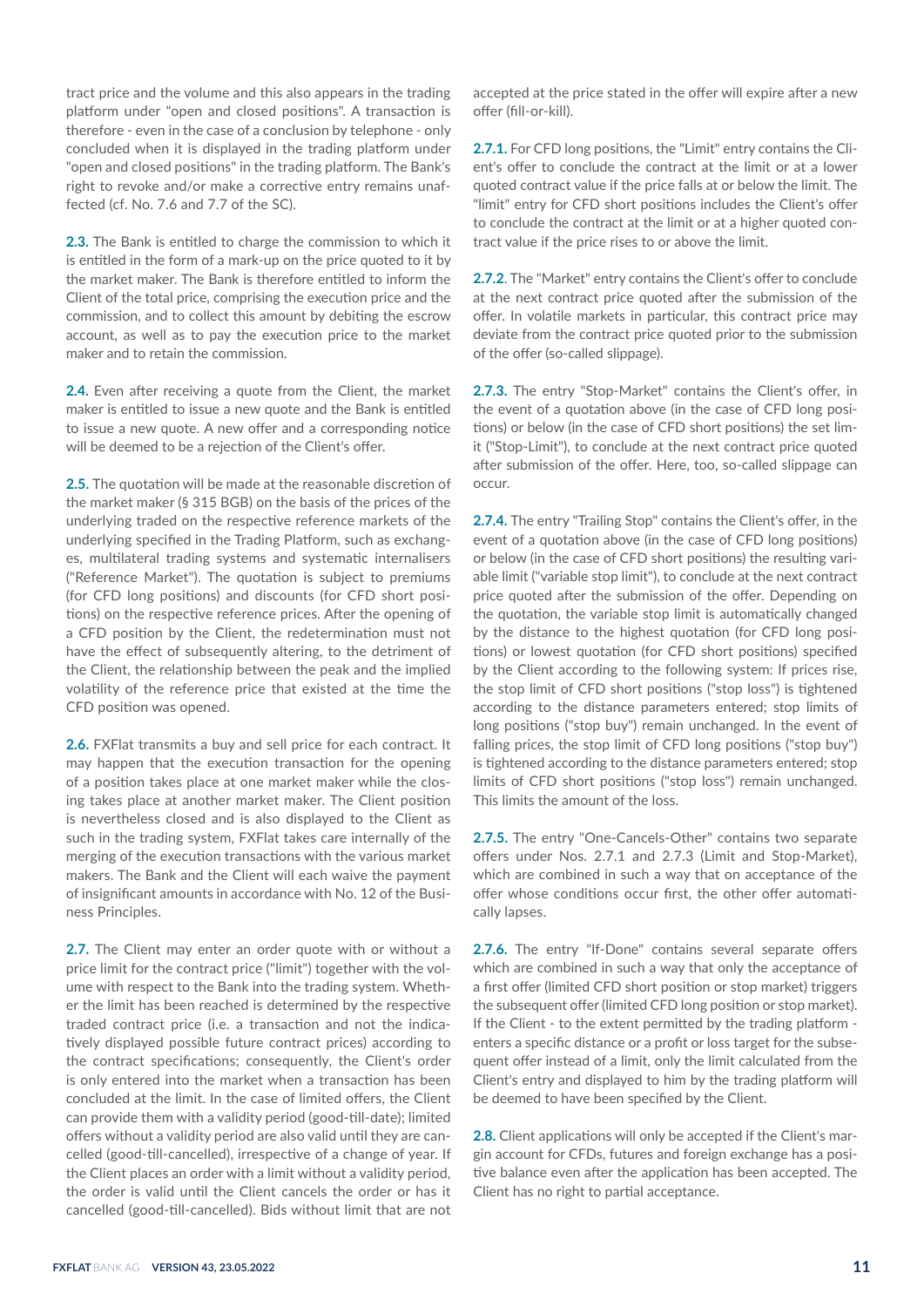## **2.9.** Suspension of trading; lapse of alerts

**2.9.1.** If trading in an underlying is suspended in whole or in part at the instigation of the exchange bodies, the market bodies or the exchange or market supervisory authorities on the respective reference markets, all offers of the Client for the relevant underlying that have not yet been accepted will lapse. The same applies if trading in the underlying is suspended or prohibited by intervention of the High Authority or if the market maker on the Reference Market is unable to quote prices for the underlying for other reasons. In this case, open CFD positions are treated according to the rules for market disruptions (cf. No. 3 of the SC).

**2.9.2.** A quote that has not yet been accepted will also expire at the time the market maker declares that it will no longer quote the relevant underlying.

**2.10.** Special rules when closing a CFD position:

**2.10.1.** In the event of a closing out of a CFD position, the market maker may, following an acceptance in its reasonable discretion (§ 315 BGB) and taking into account the market environment of the underlying, in particular the market depth and the prices achieved on the reference markets as well as the prices of options on the underlying quoted on the most liquid options exchange, provide a modified price deviating from the contract price; this will apply in particular if, in the case of low market depth, an application has been made and accepted outside the normal trading volume or if the market environment has changed more than insignificantly in the meantime. With the mention of the changed offer, the contract is terminated and the Client decides whether he wants to make a new application for the changed offer.

2.10.2. Specific underlying assets (e.g. commodity futures) have a fixed expiry date. This expiry date is published in the "Instrument overview" on the trading platform. The Client will not be notified of the impending expiration. If the Client does not close the CFD position independently by the end of the business day of the expiry date published by the Bank, the CFD position will be closed out compulsorily at the close of business on the expiry date in accordance with No. 6 of the SC. A roll-over, i.e. the automatic change to the subsequent contract, will not take place.

## **3. Quotation, market disruption**

**3.1.** The market maker will endeavour to quote prices during the trading hours of the underlying and the Bank will accept order requests. If and as long as trading activities on the relevant reference market are restricted due to a public holiday, no quotation and acceptance of applications will take place.

**3.2.** The market maker will only quote and the Bank will only accept order requests if and as long as there is no market disruption.

**3.2.1.** Market Disruption Event means the suspension or restriction of trading in the underlying or in options and futures on the underlying on the relevant reference market. A restriction on the hours or number of days on which trading takes place will not be considered a market disruption event provided that it is the consequence of a regular change in trading hours on the reference market.

**3.2.2.** Any special features for individual underlyings can be found in the contract documents.

**3.3.** The market maker may decide, at its reasonable discretion (§ 315 BGB), not to quote an underlying security in the future; the same applies to the securities trading bank with regard to the acceptance of order requests. This will also apply, in particular, in the event that the underlying undergoes a material change in valuation due to a circumstance specified in the Contract Specifications or which is to be expected in the reasonable discretion (§ 315 BGB) of the market maker or the Bank. Good cause means, in particular, a change in tax regulations, especially U.S. withholding tax, for which either the automated trading system-side recording and transmission process is not set up or for which the costs incurred by the Client or the securities trading bank for recording and transmission are disproportionate to the Client's interest in the position (e.g., enactment of Sec. 871 (m) IRC effective 01/01/2017 regarding "dividend equivalent payments" on derivatives and derivative contracts). Such decision will be announced in the trading platform and will become effective one week after the suspension or at the time notified in it and determined by the Bank in its reasonable discretion (§ 315 BGB). It is the Client's responsibility to instruct the Bank to close the relevant open CFD position. On the Effective Date, all outstanding CFD positions in the underlying will be compulsorily closed out as of the Business Day on which the position is closed out under No. 6 of the SC. Applications not yet accepted will lapse when the quota is fixed.

#### **4. Cancellation of contracts in the event of misconduct**

- **4.1.** If a price set by the market maker deviates due to
- **a)** a technical fault in the trading platform,
- **b)** a fault in the retrieval of trading data by the trading platform,
- **c)** a fault in the trade data received from the trading platform,
- **d)** a fault in the quotation on the trading platform or by telephone,
- **e)**an official correction of the price of the underlying by the stock exchange or the market bodies of the relevant reference market,
- **f)** the assertion of a mistrade by the market maker of the reference market; or
- **g)** the misuse of the trading platform by the Client within the meaning of No. 8.6. of the SC. deviates significantly from the market price ("reference price") at the time of the conclusion of the contract or the opening or closing of the CFD position ("mistrade"), the market maker will be entitled to cancel the contract or to reverse the opening or closing.The declaration of cancellation or withdrawal will be made by posting it in the Client's electronic mailbox.

**4.2.** The market maker will decide in its reasonable discretion (§ 315 BGB) whether the deviation of the quotation from the reference price is significant; subsection 2.4 will apply as appropriate to the determination of the reference price. A deviation of 5% is always considered significant.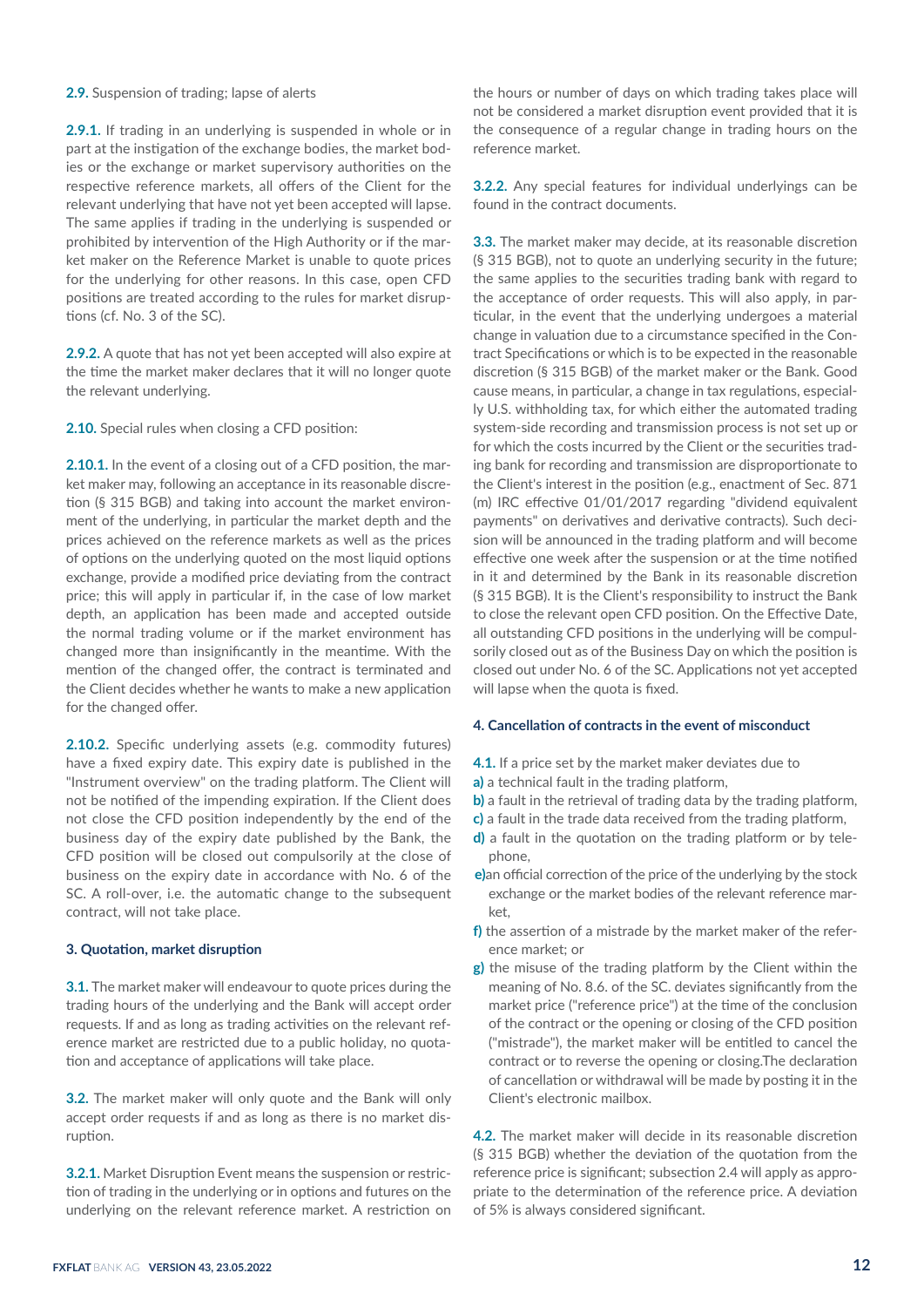**4.3.** A cancellation or reversal due to an incorrect date must be asserted immediately on the closing date, but no later than 1 hour after the close of business on the closing date. In the case of contracts or CFD positions opened or closed between the close of business and the end of the operating hours of the trading platform, the claim must be made by the start of business on the business day following the trading date. In the cases of No. 4.1 e) and f), the time limit will end one hour after close of business on the trading day on which the correction or the erroneous conclusion occurs; 4.3 sentence 2 will apply as appropriate. In the case of No. 4.1 g), termination or withdrawal may be effected without a maximum period of notice immediately after knowledge or suspicion of misuse.

**4.4.** If the mistrade leads to a price deviation in the equivalent of more than EUR 5,000.00, cancellation or reversal may be declared up to and including 23:00 of the business day following the trading day.

**4.5.** Nos. 4.1 - 4.4 will apply accordingly to the assertion of claims for damages by the Client. The declaration of cancellation or withdrawal by the Client must be made by telephone.

**4.6.** If the market maker terminates the contract or withdraws the opening or closing, a claim for compensation for the loss of confidence will arise exclusively in accordance with § 122 BGB; in this respect, only the loss of confidence of the Client will be taken into account. The claim is excluded if the Client knew or as a result of negligence did not know (should have known) that the cancelled contract or the cancelled opening or closing was a mistaken transaction. Further claims for damages by the Client, in particular for loss of profit, will be excluded if and to the extent that the failure is not due to intentional or grossly negligent conduct on the part of the Bank.

#### **5. Margin composition, margin requirement**

The calculation of margins and forced closures in the case of trading in CFDs and the execution of spot foreign exchange transactions or future transactions will be carried out on an aggregated basis. This means that in the event of a shortfall in the margin account for CFDs, futures and foreign exchange, a forced closure of spot foreign exchange transactions or other transactions may also occur and vice versa. The following provisions are therefore to be understood as including exchange spot transactions in the case of trading in CFDs and the execution of exchange spot and future transactions.

#### **5.1. Margin calculation:**

**5.1.1.** The open CFD positions, the pending valuation gains and losses from open CFD positions, the custody account amounts to be provided for the open CFD positions, the realised gains and losses from closed CFD positions, the turnover and other taxes due to the Bank, the withholding tax and other taxes to be paid as well as the other amounts owed to the Bank, the custodian bank or the Client from CFD trading (in particular financing payments from overnight positions, fees) will be displayed continuously during the day in the trading platform ("Net Margin"). The changes displayed during the day will be transferred to the margin account for CFDs, futures and foreign exchange once per business day by collective entry at the close of business ("End-of-Day-Entry"). At the time of the end-of-day booking, the positions are offset against the balance of the CFD account with a provisional credit or debit to the balance of the pending valuation gains and losses, which is listed in the trading platform under "Daily Report".

**5.1.2.** For each individual margin account for CFDs, futures and foreign exchange, the Bank continuously determines the Client's net margin position, which is displayed in real time on the trading platform. The net margin position consists of the sum of the margin for the individual positions, the realised gains that have not yet been converted and booked into the account currency in accordance with the conversion rate ("unbooked gains"), the hypothetical profits and other amounts owed by the Bank in connection with CFD positions, less the sum of the "unbooked losses", the hypothetical losses and other amounts owed by the Client in connection with CFD positions (in particular financing payments from over-night positions, fees); The decisive factor is therefore not the individual position, but the sum of all positions and other - also hypothetical - economic claims in relation to a fiduciary omnibus account. The Client is thus constantly informed about his net margin position. A positive net margin position indicates the portion of the margin that is not required to cover individual transactions. A negative net margin position indicates a shortfall in the CFD account.

#### **5.2. Duty to make margin calls and compulsory balancing**

**5.2.1.** The required margin must always be provided before opening a CFD position. The Client is not entitled to conclude transactions in the amount of the contract volume covered by a positive net margin balance (partial transactions).

**5.2.2.** In order to avoid compulsory settlement of the Margin Account for CFDs, Futures and Forex, the Client is responsible for maintaining a credit balance at all times (including during the day) in such an amount as to cover any negative balance displayed on the Trading Platform at any time during the day and/or at the end of the day. The duty of the Client to maintain a positive net margin position for each individual margin account for CFDs, futures and foreign exchange in order to avoid a forced close-out exists at all times, irrespective of the Bank's business hours and the operating hours of the trading platform. Price and market movements may lead to an increased margin call at any time, even if the reference market of the underlying is closed.

**5.2.3.** The Bank is not entitled to any additional margin from the retail Client.

**5.2.4.** A Client may hold multiple CFD accounts. A settlement of several margin accounts for CFD, futures and foreign exchange of the Client will not take place with regard to the duty to maintain sufficient funds, i.e. for each individual margin account for CFD, futures and foreign exchange CFD accounts, a statement limited to this account is made in the trading platform as well as a daily closing entry to which the duty of the Client relates in each case (for settlement in the event of the liquidation of one of several margin accounts for CFD, futures and foreign exchange CFD accounts, see under 10.4 of the SC).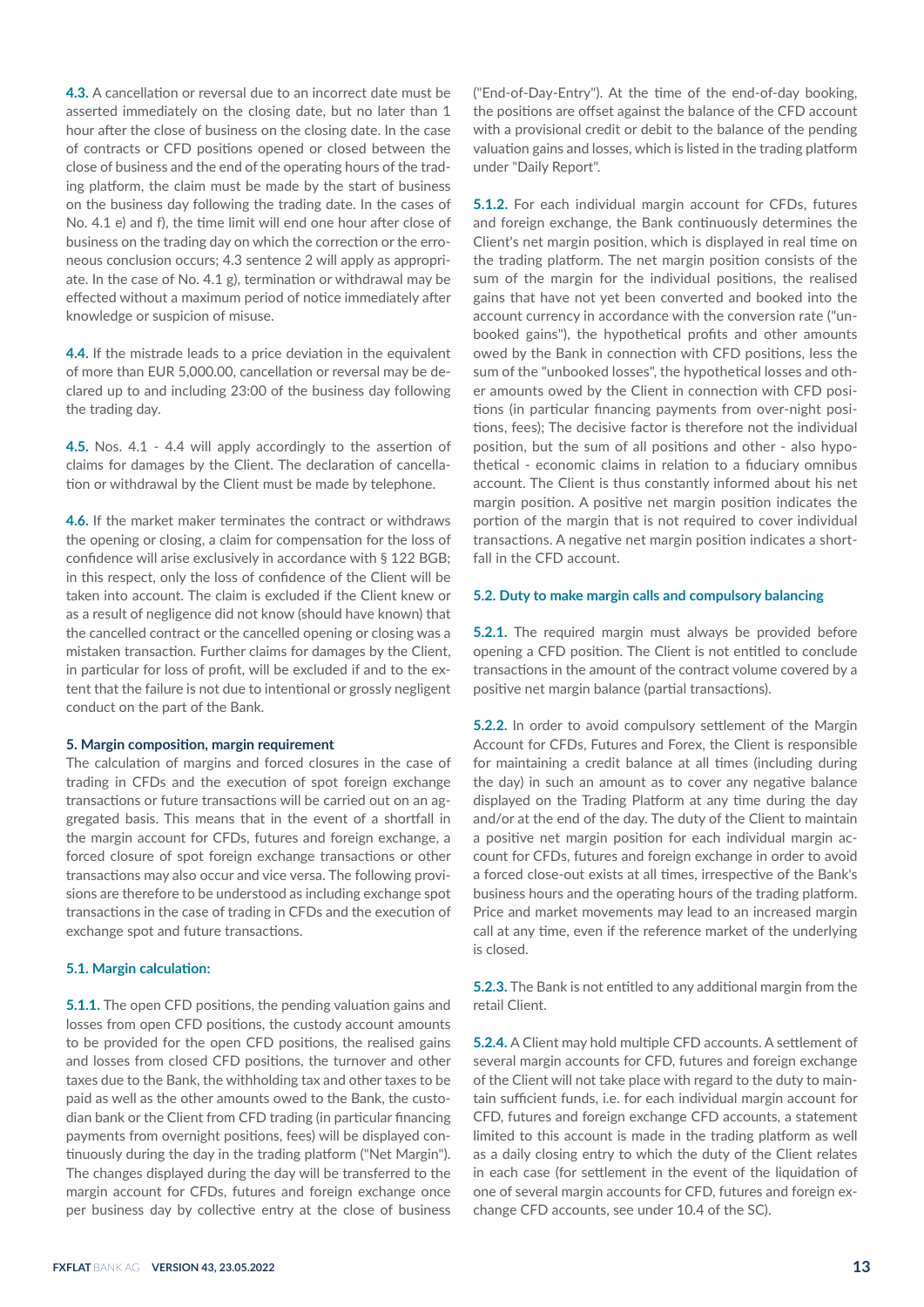## **5.3. Margin component for open CFD positions:**

**5.3.1.** The margin component for open CFD positions is determined, in particular, as a percentage of the respective contract value determined by the Bank and results from the components "minimum margin" and "margin parameter" and is part of the net margin position.The "Margin Parameter" depends on the current volatility of the underlying and can be found in the current list in the "Instrument Overview". The Client is not entitled to a partial opening of a CFD position.

**5.3.2.** In the case of open CFD positions, the Client must ensure at all times that the available margin does not fall below the minimum margin listed in the trading system under "Instrument Overview" in order to avoid forced settlement. The sum of the minimum margin payable is the total minimum margin payable.

**5.3.3.** The Bank reserves the right to increase the amount of the minimum margin and the margin parameters at its reasonable discretion (§ 315 BGB), taking into account the market environment of the underlying, in particular the market depth and the prices traded on the reference markets as well as the costs of hedging ("minimum margin Increase"), as well as if extraordinary price movements or fluctuations or liquidity losses occur in a reference market or if there is reason to assume imminent ("Margin Parameter Increase"), even if the market maker has not made an increase or the trading system continues to display a lower minimum margin and margin parameters. In the case of positions held overnight or even over the weekend, the Bank is entitled, at its own discretion, to increase the amount of the minimum margin and the margin parameters, even if the market maker has not increased them and/or the trading system continues to display a lower minimum margin and margin parameters. The new determination will be announced by posting on the trading platform or by email and will conclude force at the time notified in it, whereby the time of entry into force may coincide with the time of determination, in particular in the case of increases in the margin parameters. In the event of a discrepancy between the minimum margin and margin parameters displayed in the trading system and the minimum margin and margin parameters displayed by email, the minimum margin and margin parameters sent by email will take precedence. If, after resetting the minimum deposit or the deposit parameter, there is a shortfall in the deposit, the Client is required to make up this shortfall immediately in order to avoid a compulsory settlement. If this does not happen, the Bank can perform forced smoothing.

#### **5.4. Overnight accommodation and amount of funding**

**5.4.1.** CFD positions that are open after the close of business of the Bank ("Overnight Positions") will be included in the CFD Daily Report, the entry on the CFD Account and the calculation of the margin at the contract price at close of business ("Closing Price"). On the next business day, overnight positions will continue at the contract price established at the opening of the transaction, which may differ significantly from the previous day's closing price, and margin requirements may increase abruptly to avoid forced settlement. In this case, the Client is required to pay the Bank the "Financing

Amount" owed under the terms of the contract immediately in advance. The amount of the financing is included in the calculation of the net margin.

**5.4.2.** The Client will be charged a positive or negative financing amount for holding a position beyond the relevant daily closing date. The financing amount refers to the total contract value and is calculated in the currency of the underlying and then converted into the account currency. The calculation will be made for each trading day on which a position is held beyond the close of business. This also applies to days when there is no trading, such as holidays or weekends.

**5.4.3.** The financing rates applied by the Bank can be consulted on the website. These are based on the interest rate level in the home country of the underlying and also take into account the costs and risks of hedging transactions for the underlying. Long CFD positions are subject to a premium, short CFD positions are subject to a discount on the respective interest rate level. At specific interest rate levels, the Client may also be charged a financing amount for a short CFD position due to the premiums and discounts. The financing amount is immediately debited or credited to the margin account.

**5.4.4.**The Bank reserves the right to adjust the financing rates at its reasonable discretion (§ 315 BGB) if the interest rate level and/or the costs and risks of hedging transactions change significantly in relation to the underlying. Any such change will be notified through the trading platform and will apply from the date of suspension to all open CFD positions that survive the trade date.

## **5.5. Notice of an imminent forced settlement ("margin call")**

**5.5.1.** The Bank will endeavour to draw attention to an imminent shortfall in the net margin requirement by means of a message on the trading platform (postbox) or by email ("margin call"). Such a margin call is automatically triggered by the Bank's risk monitoring system (taking into account the market environment, in particular market volatility) at its reasonable discretion (§ 315 of the Civil Code) if there is a risk of the net margin requirement not being met. Depending on the attainment of specific internally defined thresholds published on the trading platform, corresponding advance notices are made. However, the Bank is not required to send the notices or a margin call, especially since the timely triggering of a margin call cannot be guaranteed, particularly in the event of rapid and sharp price movements of the underlying. It is the Client's responsibility to monitor their CFD positions and margin requirements at all times on their own responsibility and to ensure that the margin account for CFDs, futures and foreign exchange is cleared promptly; the Client must not rely on the issue of a margin call.

**5.5.2.** The Bank will provide the Client with all information necessary for the ongoing monitoring of its positions and the calculation of the margin. In doing so, the Client must take into account: - open CFD positions - volatility of the underlying, the reference markets and the market as a whole - business and trading hours deviating from the underlying - liquidity risks exchange rate risks - overnight risks associated with funding payment duties - time required for a margin call on the CFD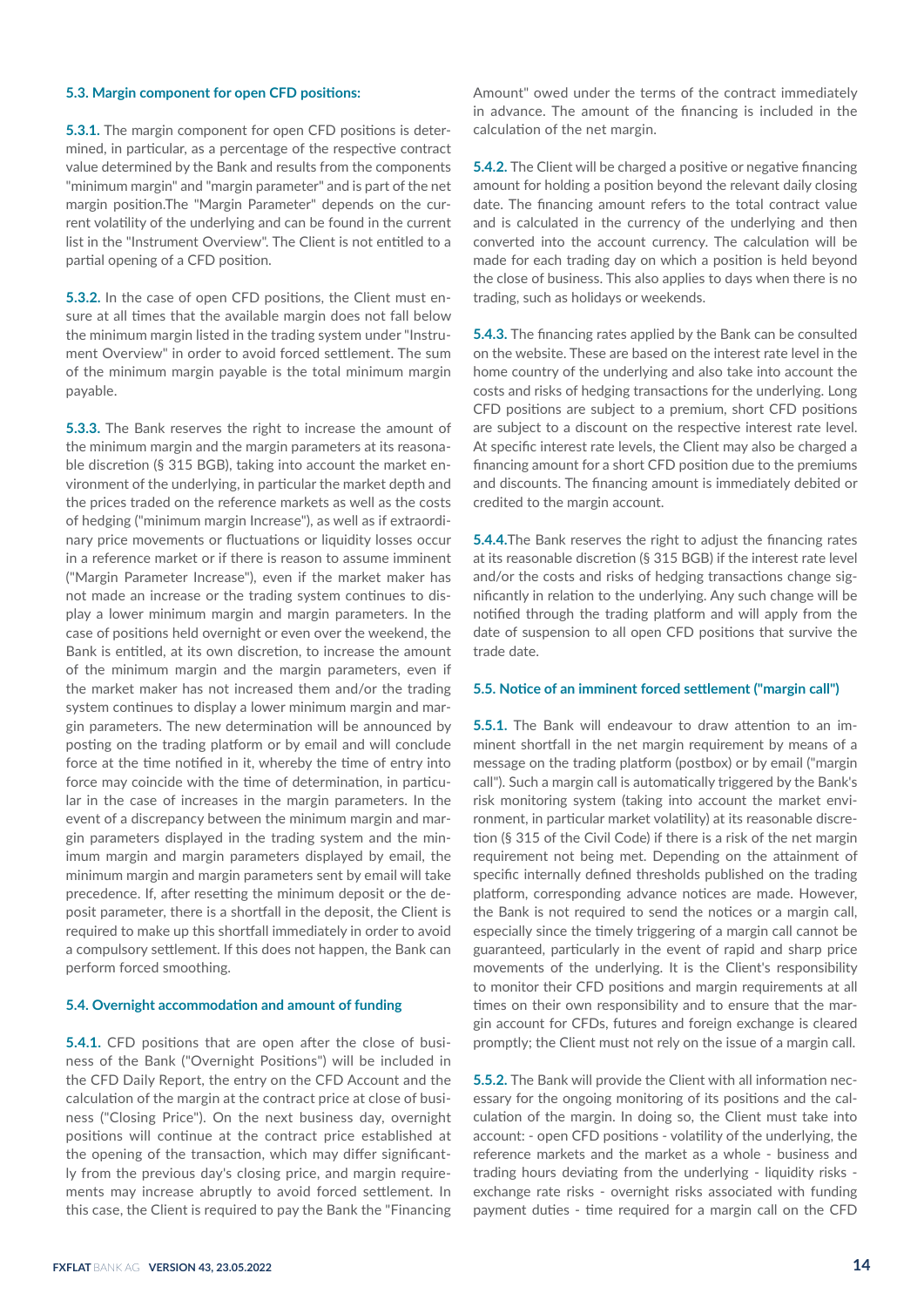account by the Bank - increases in the minimum margin and margin parameters.

#### **6. Forced closure/early closure in the event of insolvency**

**6.1.** If a negative net margin position results, the Bank may compulsorily close out all or individual open CFD positions of the Client ("liquidation"). If the Client wishes to avoid this, it may be necessary for the Client to have an additional margin paid into the margin account for CFDs, futures and foreign exchange through the Bank at very short notice or to close one or more CFD positions. However, the Client is not required to make additional payments. Particularly in the case of tight balances on the margin account for CFDs, futures and foreign exchange for trading activities, rapid and strong price movements of the underlying asset may also result in a forced settlement without the Client having the option of making a margin payment or closing the position. Compulsory settlement will be effected exclusively in the interest of the Bank; the Client will have no claim to compulsory settlement. The receipt of the variation margin in the CFD, futures and foreign exchange account of the custodian bank is decisive for the consideration of a variation margin duty; the receipt of a variation margin by the Bank for forwarding to the custodian bank is not decisive.

**6.2.** The Bank is entitled to liquidate open positions of the Client until the required positive net margin is achieved again. The Bank closes the positions with the highest hypothetical loss first and continues to do so in descending order until the margin is sufficient again. First, all positions whose reference market is open are closed. A partial closing of a single CFD position will not take place. In the worst case, falling below the minimum margin can lead to the Bank closing all of the Client's positions. The Bank may temporarily waive the mandatory smoothing. However, it is always free to forcibly smooth at a later date. If a mandatory compensation payment is not made immediately, the Bank will not be liable for future mandatory compensation payments.

**6.3.** A forced smoothing position does not necessarily prevent a positive net margin position.

**6.4.** The Bank is also entitled to make a mandatory credit entry if:

**6.4.1.** a negative margin position is imminent (No. 5.5.1 of the SC "Margin Call") and the required margin payments are not received in time on the CFD Account,

**6.4.2.** a market disruption under Number 3.2 continues beyond the end of the third business day after its occurrence and an end of the market disruption is not foreseeable at reasonable discretion (§ 315 BGB).

**6.4.3.** a termination of the offer according to No. 3.3 has taken place,

**6.4.4.** a malfunction according to No. 9 of the SC is present,

**6.4.5.** there is a reason for extraordinary termination of the commercial relationship,

**6.4.6.** the commercial relationship between the Client and the Bank is terminated due to a notice of termination or for other reasons - in particular by revocation in accordance with the provisions on the revocation of distance contracts,

**6.4.7.** there is a reasonable suspicion on the part of the Bank that the Client is in possession of inside information in connection with the open CFD position or is in breach of the regulations on market abuse or market manipulation in connection with CFD trading,

**6.4.8.** the Federal Financial Supervisory Authority (BaFin) or another competent authority has issued a corresponding request to the Bank or the Client,

**6.4.9.** the market maker's ability to hedge its market risk arising from the CFD positions by entering into hedging transactions which are required for this purpose in the market maker's reasonable discretion (§ 315 Civil Code) is no longer given or is significantly restricted ("Hedge Disruption"), provided that the Bank has informed the Client at least two business days prior to the intended forced closure,

**6.4.10.** the market maker has received the underlying from a third party on the basis of a lending transaction or other hedging transaction in order to hedge the market risk resulting from the CFD position and the lending transaction or other hedging transaction has been cancelled or otherwise terminated by the third party, provided that the Bank has notified the Client at least two business days prior to the intended closing out, or

**6.4.11.** otherwise there is good cause for a mandatory closeout position as determined by the Bank or the market maker in its reasonable discretion (§ 315 BGB).Good cause means, in particular, a change in tax regulations, especially U.S. withholding tax, for which either the automated trading system-side recording and transmission process is not set up or for which the costs incurred by the Client or the securities trading bank for recording and transmission are disproportionate to the Client's interest in the position (e.g., enactment of Sec. 871 (m) IRC effective 01/01/2017 regarding "dividend equivalent payments" on derivatives and derivative contracts).

**6.5.** In the event of insolvency, all contracts will terminate without notice being required. The insolvency case is given if:

**6.5.1.** insolvency proceedings are applied for in respect of the assets of a party and that party has either filed the application itself or is insolvent or is otherwise in a situation which justifies the opening of such proceedings, insolvency proceedings or

**6.5.2.** measures are imposed on a party under § 46 KWG.

**6.5.3.** The same applies to the market maker.

**6.6.** If the Bank has compulsorily closed open CFD positions or contracts are closed due to insolvency proceedings, only claims for non-execution can be asserted instead of execution. The respective current contract price is decisive. If no reference rates are available at the time of the forced settlement (in particular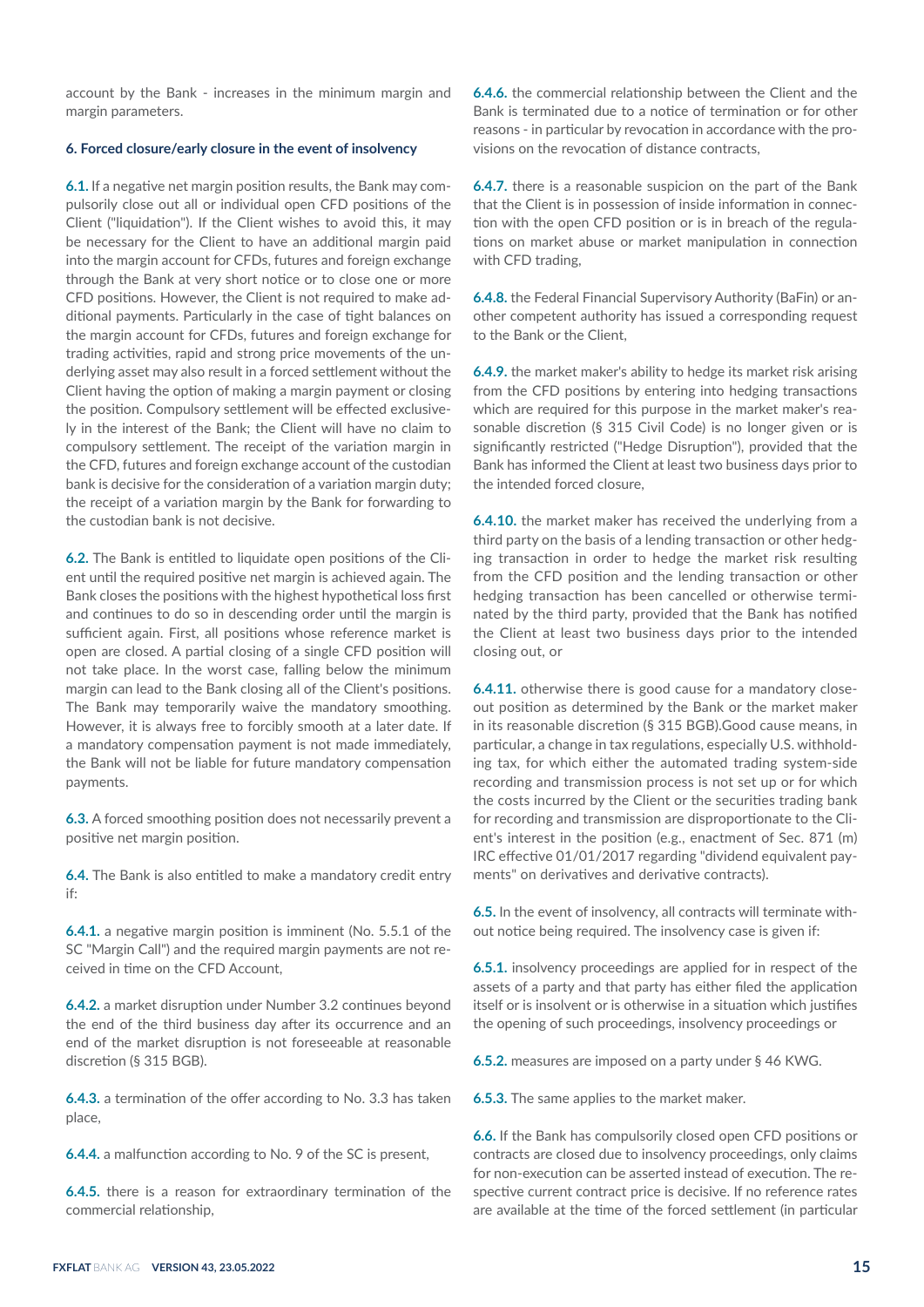due to a market disruption), the Bank will determine the amount of the claim at its reasonable discretion (§ 315 BGB).

**6.6.1.** The Bank will not be liable for losses incurred as a result of transactions being compulsorily closed or cancelled due to the Client's insolvency under Nos. 115, 116 of the Insolvency Code or for other reasons for which the Client is responsible.

# **7. Special compulsory smoothing by the Bank outside the trading system display/email check duty**

Notwithstanding the above provisions on margin calculation, margin call and forced close-out, the Bank will be entitled at any time to request the Client by email to make margin payments in order to avoid forced close-out and, if this is not done within the specified period, to close out the position. The deadline may coincide with the position smoothing. This applies in particular, but not exclusively, in the event that the Client does not make a margin call, to the risk of overnight positions or positions on weekends and public holidays or to positions that are such. The Bank will not be liable for any loss of profit resulting from a corresponding forced closure. The Client is required to constantly check not only the mailbox of the trading system, but also the email account specified by the Client and the email account used for correspondence with the Bank, in particular with regard to the announcement of such mandatory smoothing. In the event of a discrepancy between the minimum margin and margin parameters displayed in the trading system and the margin data sent by email, the margin data sent by email will take precedence.

# **8. CFD account**

**8.1.** In order to perform CFD trading, the Client must ensure that sufficient funds are available in advance in an account in which the Client's funds earmarked for CFD trading, the resulting claims of the Bank against the Client and of the market maker against the Bank are deposited. The account is held in the name of the Bank with a deposit-taking institution as a fiduciary omnibus account for the Client (i.e. funds of different Clients are pooled in one account but segregated for accounting purposes), with the Bank holding its share of the fiduciary omnibus account in trust for the Client in accordance with the Client's deposit and CFD trades and to which profits, losses and claims are credited or debited on a net basis ("margin account"). The balance on the margin account for CFDs, futures and foreign exchange is collateral provided by the Client in favour of the Bank for CFD trading (the "Margin"). This Client collateral can be used by the Bank to conclude the CFD contract with the market maker.

**8.2.** Positive margin balances on the margin account for CFDs, futures and foreign exchange do not earn interest in favour of the Client, even if the Bank receives interest from the deposit taking bank. The Client's duty to pay the statutory interest on arrears in the event of a negative margin balance will remain unaffected.

**8.3.** A margin account for CFD, Futures and Forex is maintained in the following base currency: EURO. If the underlying of a CFD position is traded in a currency other than the account currency ("base currency"), the difference between the contract value at the time the CFD position is opened and the contract value at a later point in time will be determined by comparing the respective contract values converted into the account currency according to the conversion rate currently displayed in the trading system ("conversion rate").

**8.4.** The Bank will provide a "CFD Daily Report" on the following trading day by posting it in the electronic mailbox, detailing the realised gains and losses, the unrealised valuation gains and losses of overnight positions and all other claims of the parties attributable to CFD trading during the day, as well as the margin balance. Within two weeks after the end of each calendar month, the Bank will prepare in the same manner a "Financial Report" on the bookings made on the CFD Account during the calendar month and the Margin Balance. The financial report is also the account statement for the CFD account. In addition, for reasons of transparency, the Bank provides its Clients with "post-trade cost information" on the transactions concluded in the quarter and the resulting costs in the same way on a quarterly basis within six weeks of the end of the quarter.

**8.5.** The Client will examine the CFD daily report, the financial report and the post-trading cost information for correctness and completeness without undue delay and raise any objections without undue delay, however, at the latest within six weeks after receipt of the financial report or the post-trading cost information and at the latest within two weeks after receipt of the CFD daily report. If he asserts his objections in writing, it will be sufficient to send them within the respective period. If no objection is made in due time, this will be deemed to be consent. The Bank will draw the Client's attention to this consequence when issuing the CFD daily report, the financial report and the post-trade cost information. The Client is entitled to request a correction of the CFD daily report and/or a financial report or post-trade cost information even after the deadline; in this case, however, the Client must prove that the margin account for CFDs, futures and foreign exchange was wrongly debited or that a credit to which the Client is entitled was not issued or that the information is incorrect. Also, in the case of a late objection to a CFD daily report which forms the basis of a financial report to which the Client has objected in time, the burden of proof lies with the Client. An objection to the CFD Daily Report and/or the Financial Report and/or the Post-Trading Cost Information may not be raised to the extent that the Client thereby asserts a Mistrade under No. 4 of the SC and the period for asserting a Mistrade has expired.

**8.6.** The Bank may reverse erroneous financial reports until the next financial report by means of a debit entry if and to the extent that the Bank is entitled to a claim or a credit entry was wrongly issued (reversal entry); in this case, the Client may not object that he was permitted to trade CFDs on the basis of the credit entry or non-credit entry and that the reversal entry leads to a forced settlement, i.e. for the purpose of covering open CFD positions and further CFD trading. In this case, the Client cannot object that he was permitted to trade CFDs on the basis of the credit or non-credit entry and that the reversal entry results in a forced settlement, i.e. for the purpose of covering open CFD positions and further CFD trading, the reversal entry will be retroactively included in the margin balance. The same applies to CFD daily reports. This can lead to forced smoothing. These remain justified, even if the cancellation booking should prove to be unjustified.

**8.7.** If the Bank discovers an incorrect credit entry or omitted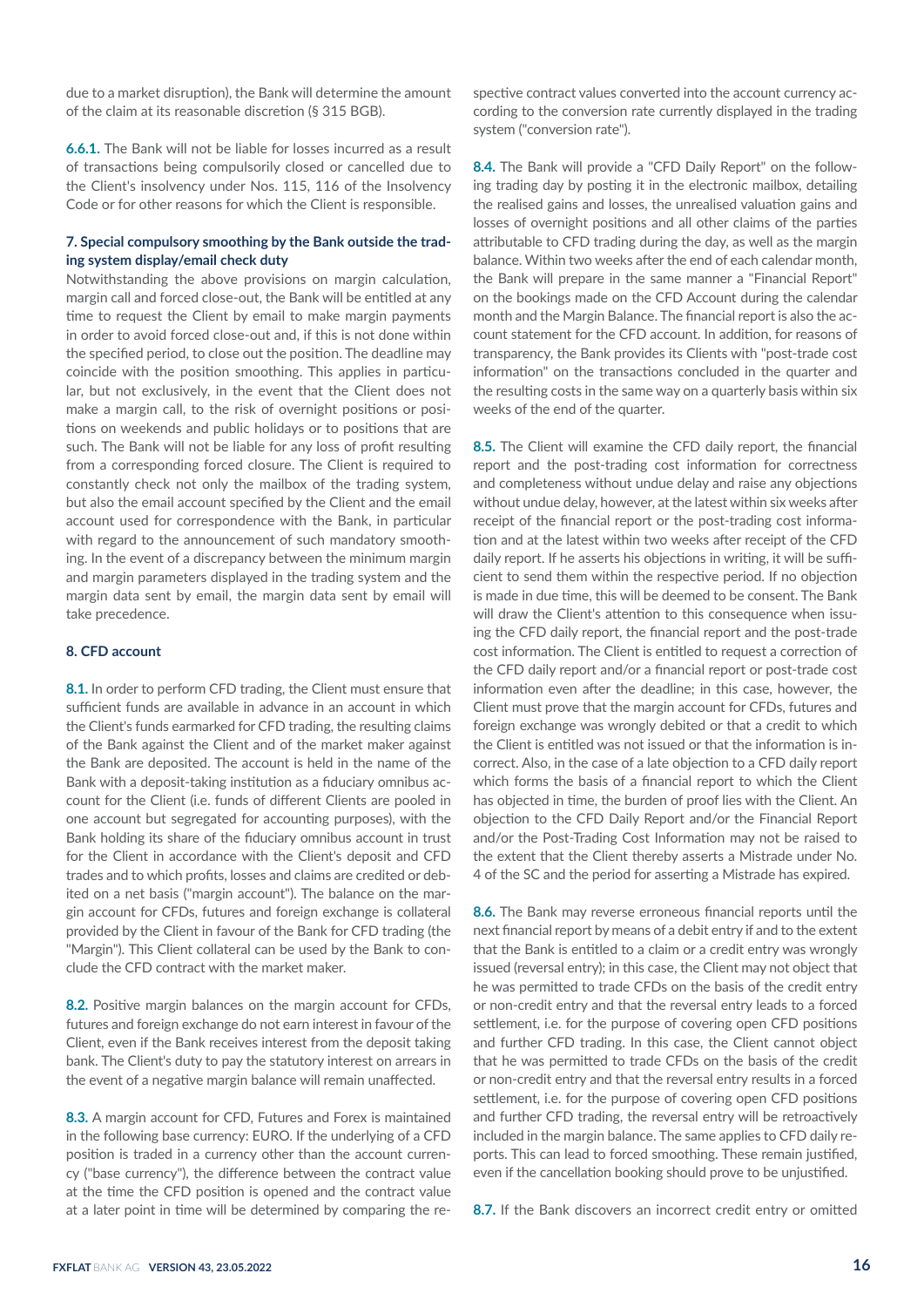debit entry only after the statement of account has been closed and if it is entitled to a payment claim against the Client, it will debit the margin account for CFDs, futures and foreign exchange in the amount of the claim (adjustment entry). If the Client objects to the adjusting entry, the Bank will re-credit the amount to the CFD account and assert its claim for payment separately. In this case, the Client may not object that he was permitted to trade CFDs on a credit/non-credit basis and that the adjusting entry/separate claim will result in forced balances; i.e. for the purpose of covering open CFD positions and further CFD trading, the debit entry/separate claim will be retroactively included in the margin balance, which may result in forced balances. These remain justified even if the adjusting entry proves to be unjustified.

**8.8.** The Bank will inform the Client without delay in the trading platform of any cancellation or correction entries and of any separate claims. Such bookings as well as the booking of the separate assertion will be made by the Bank retroactively to the business day on which the incorrect booking was made.

**8.9.** If the Client does not receive CFD daily reports, financial reports or post-trade cost information, he must inform the Bank immediately. The duty to notify applies even if the Client does not expect any other notices.

**8.10.** In the event of 30 days of trading inactivity on the part of the Client, the amount due to the Client from the escrow account will be transferred to the reference account specified by the Client. Therefore, in order to complete CFD transactions after 30 days of inactivity, it is necessary to make a new deposit into the escrow account.

## **9. Trading platform**

**9.1.** CFD trading is usually conducted through the trading platform or by telephone. The Bank will be entitled to extend or restrict the scope of services of the trading platform at its reasonable discretion (§ 315 BGB), in particular if the IT supplies, IT specifications or licences required for the provision of a trading platform are changed or extended. Such changes will be notified to the Client by means of a setting in the trading platform and will conclude force at the time notified in it.

**9.2.** In the event of a failure or malfunction of the trading platform or of the telecommunication lines provided by third parties, the Client has the option of contacting the Bank by telephone. Amendments to the conditions of acceptance under No. 2.5. will only be taken into account if they are received by the Bank in good time so that they can still be taken into account in the ordinary course of business.

# **10. Operational fault**

**10.1.** In the event of an interruption of the Bank's business operations due to force majeure, riots, war, natural events or other events beyond the Bank's control (including failure of the power supply, failure of communications or failure of other infrastructure), the periods provided for in these Terms and Conditions will be extended by the duration of the interruption. The Client will be informed in an appropriate manner of the occurrence

of a disruption. The Bank's operations are also expected to be disrupted by events in the reference market or by intervention by the authorities or the management of the reference market having a corresponding effect.

**10.2.** In such cases, the Bank may, at its reasonable discretion (§ 315 of the Civil Code), in particular take the following measures to avert losses:

- Change in business and trading hours
- Change of the boundary parameters and/or the
- \_ Minimum span
- Forced smoothing

**10.3.** If the measures taken to compensate for disruptions are insufficient or unreasonable, either party will be entitled to terminate the contract.

## **11. Cancellation**

**11.1.** After receipt of a notice of termination by the Bank or the Client, the Bank will only accept further applications from the Client if this is reasonable for the Bank in the individual case (§ 315 of the Civil Code); separate notices of rejection will not be issued. In the event of termination in accordance with the Client's instructions or, if there are no instructions from the Client, in accordance with equitable discretion (§ 315 of the Civil Code), taking particular account of the market environment and the Client's interests, the Bank will compulsorily close out all open CFD positions in accordance with No. 6 of the SC at the Client's risk and for the Client's account; this compulsory liquidation will take place on the day on which the termination takes effect. The Client must therefore close open CFD positions before the termination takes effect in order to avoid the forced smoothing and its consequences.

**11.2.** After closing all open CFD positions of the Client, the Bank will close the Client's CFD account.The end-of-day report and the financial report drawn up at the time of closure will be regarded as the final accounts. The Client will immediately check the final invoice for correctness and completeness and raise any objections without delay, but no later than two weeks after receipt. If no objection is made in due time, this will be deemed to be consent. The Client will be entitled to request a correction of the CFD daily report and/or a financial report even after expiry of the deadline; in this case, however, he must prove that the CFD account was wrongly debited or that a credit to which he is entitled was not issued. No objection may be raised against the final invoice if the Client thereby asserts a fault under No. 4 of the SC and the period for asserting the fault has expired.

**11.3.** If the final invoice shows a negative balance, the Client must settle this immediately. In the event of termination of not all CFD accounts (partial termination), the Bank will be entitled to set off a negative balance of such terminated CFD accounts against the non-terminated CFD accounts with a positive balance or to set off a positive balance of the terminated CFD accounts against the non-terminated CFD accounts with a negative balance (setoff in the event of partial terminations). Any protection against negative balances for retail CFD accounts provided by law or validly imposed by the relevant regulatory authorities will not be affected by the provisions.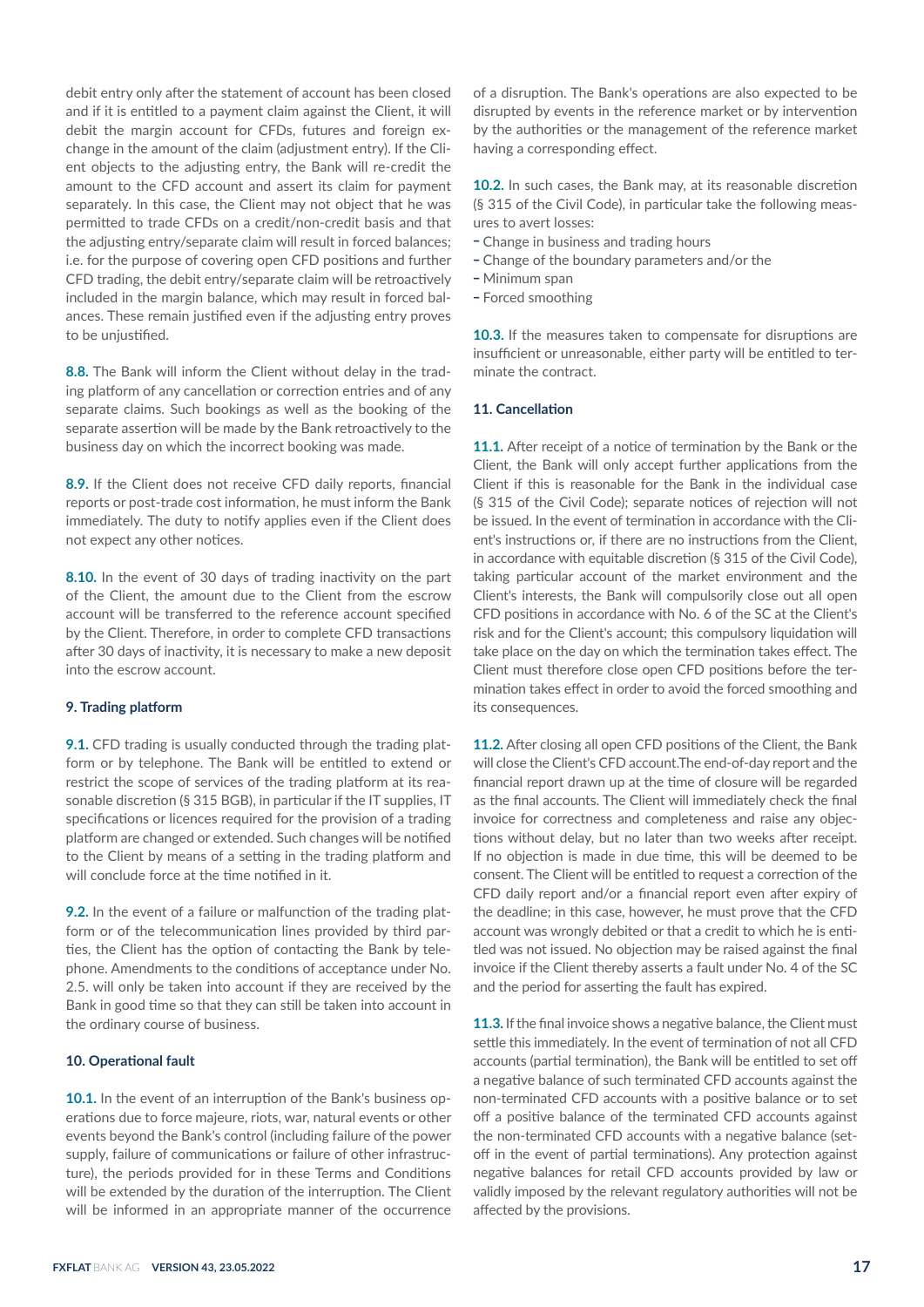# **2) Supplementary Provisions for Orders for the Conclusion of Spot Foreign Exchange Transactions (FOREX-SPOT Trading)**

# **1. Forced closing at the end of trading time (intraday trading only)**

Any spot FX position must be closed by the time announced and published in the trading system on the day on which the spot FX position was entered into. If a spot foreign exchange position is open at that time, the Bank will initiate the forced closure and close the spot foreign exchange position without further warning or notice to the Client. The Client is also required to pay an additional margin for such forced closure due to the expiry of the trading period.

#### **2. Reference to CFD trading rules**

The Special Conditions for CFD Trading set out under B) 1) will, with the special features set out under No. 1 (intraday trading only), also apply to spot foreign exchange commission orders and the conclusion of corresponding execution transactions in accordance with the following Special Conditions. Spot foreign exchange transactions are the exchange of one currency for another freely tradable currency. Foreign exchange (FOREX or FX) is foreign currency in the form of book money.

# **3. Calculation of profit margin and forced closures on an aggregated basis**

Margin calculation and forced closures for spot FX transactions and CFD trading are executed on an aggregated basis (see B) 1) No. 5). This means that in the event of a shortfall in the account, a forced closure of the foreign exchange and other positions can also take place.

## **4. Conclusion of transaction**

The conclusion of a spot foreign exchange transaction is based on the quotation of the exchange rate by the market maker or the rate limit and the indication of quantity by the Client. The reference price of the quotation is the interbank trade plus premiums or discounts. The exchange rate indicates the value of one currency in another currency. It is defined as the price (expressed in the domestic currency) to be paid for a given quantity of foreign currency, where the price of the domestic currency is expressed in a foreign currency (volume quotation). For example, the exchange rate for the EUR/USD currency pair expresses the value of one euro in US dollars.

## **5. Calculation of the net margin**

The open position relevant for the calculation of the net margin is the difference between the foreign exchange rate of the transaction and the current foreign exchange rate quoted by the Bank (open spot foreign exchange position).

## **6. No delivery of foreign currency**

No foreign exchange will be delivered to the escrow account.

# **7. Approval of the acceptance of allocations for commission business**

When executing Client orders on a commission basis, the Bank receives renumeration from the market makers. For each transaction in transaction types or instruments, the Bank may receive a share of up to 50% of the profit that the market makers make from the execution business. The Bank will provide further details on request. The Client agrees that the above contributions may be made by the market maker to the Bank and received by the Bank and will remain with the Bank. For this purpose, it is agreed that possible surrender claims of the Client against the Bank or the market maker will not arise under any circumstances. This serves to maintain and expand the technical infrastructure as well as the wide range of services and cost-effective order execution.

#### **8. Consent to grant funds to third parties**

The Client declares his consent to services provided by the Bank to cooperation partners and tied agents within the meaning of the Banking Act. These surcharges consist of a percentage of the fees paid by the Client to the Bank. The cooperation partner or tied agent receives up to 0.00175% of the volume traded by the Client in CFDs and in forex transactions (buying and selling) per batch (unit: 100,000) an allocation of up to USD 4.00, plus agreed mark-ups, if applicable. The exact amount of the allocation will be communicated to the Client on request. The Client agrees that the above contributions are made by the Bank and remain with the cooperation partner or tied agent. This serves to maintain and expand the technical infrastructure as well as the wide range of services and cost-effective order execution.

# **C) Special Conditions for orders to conclude futures transactions**

#### **1) General provisions**

These Special Conditions apply to the Client's order through the Bank's electronic trading platform ("trading platform") ("futures trading") for the conclusion and settlement of futures transactions ("futures contract").

Changes will be offered to the Client at least 6 weeks before the proposed effective date in text form or, if electronic transmission (e.g. electronic PostBox and/or private email account) has been agreed, in electronic form. The Client will be deemed to have given his consent if he has not notified his refusal before the deadline. A futures contract is a trading product offered by exchanges. It serves exclusively to compensate for the monetary difference ("contract value") calculated between the time the futures contract is opened and the time it is closed by the Client. Underlyings may be equities, indices, commodities, precious metals, exchange rates, cryptocurrencies, interest rate baskets and other values traded on reference markets (exchanges, multilateral trading facilities, systematic internalisers) with the publication of prices. The possible underlyings are published on the trading platform. The valuation gains or losses resulting from changes in the contract value are calculated on an ongoing basis by the exchanges or the central counterparty on behalf of the exchanges; the resulting open settlement claims and duties between the Bank and the Client are shown in the trading system and credited or debited to the margin account for CFDs, futures and foreign exchange at the end of the day. Actual delivery under the forward contract is excluded.

# **1. Order fulfilment through automatic transfer of statutory position/no liability for intermediate commission agents and other third parties involved**

If the Bank executes orders for the conclusion of futures transactions itself or commissions intermediate commission agents or other third parties to execute them, the transfer of the statu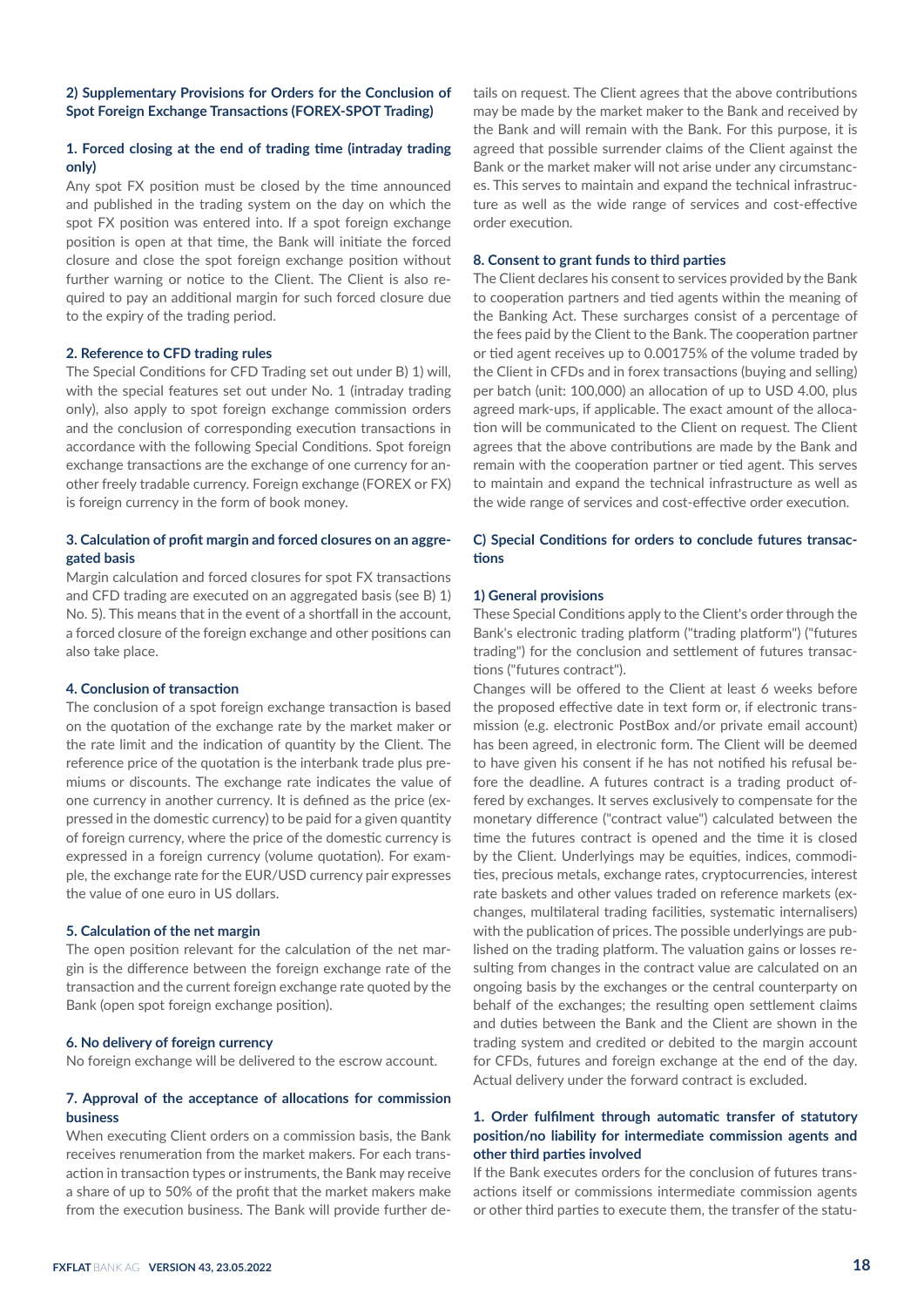tory position thus created from the execution transaction concluded itself or the assumption of the transactions concluded for the account of the Bank (so-called "give-up transaction") will be effected by automatic - i.e. without any further action on the part of the Client - creation of a mirror-image statutory position with identical content between the Bank and the Client.

The Bank will only be liable for the careful selection of the commission agents and commissioned third parties. The Bank assigns to the contracting party the claims against the commissioned third parties in the event of default in execution.

# **2. Precedence of the law of the central counterparty and the duties to intermediary commission agents and other intermediary third parties that go beyond it**

The parties agree that the statutory relationship between the Bank and the Client will be governed as appropriate by the statutory provisions, contracts and Terms and Conditions of the central counterparty in whose settlement system the transaction was entered; these will take precedence over the provisions of the order, the transaction, the contract specifications, the other information and notices published in the trading system as well as these GTC and the framework agreement. This also applies to the content and settlement of the contracts or transactions, e.g. with regard to the time of exercise, the term or the requirement of collateral (margin and variation margin) as well as the suspension or discontinuation of the settlement of transactions by the central counterparty existing at the execution venue and by other intermediate commission agents or third parties commissioned by the Bank to execute the order. To the extent that the Bank has appointed intermediary commission agents or other third parties to execute orders and these have imposed duties on the Bank that go beyond the rules and regulations of the central counterparty (e.g. higher collateral requirements than those of the central counterparty), these duties apply in addition to the overriding law.

This is not the case,

- **–** in the event of insolvency:In the event of the insolvency of the contractual Partner within the meaning of Clause 7.2 of these Special Conditions below or in the event of an event entitling the Bank to terminate the framework agreement with respect to the contractual Partner under Clause 7.1, the provisions of Nos. 7 to 9 will take precedence over the provisions of the Rules of Procedure.
- **–** for the duty to close out futures contracts:The Client must close each futures contract by the time announced and published in the trading system. If a futures contract is open at that time, the Bank will initiate the forced closure and liquidate the futures position without further warning or notice to the Client. Specific professional Clients are also required to make additional contributions from such a forced closure, i.e. the loss incurred despite the forced closure must be compensated by these Clients, see under II.D)).
- **–** for the effective delivery from forward contracts:Actual delivery under the forward contract is excluded.

#### **3. Posting to the collective account of the trust company**

The Bank will book the transactions to be settled for the Client in the trading system and in one of the fiduciary individual or fiduciary collective accounts in the Bank's name with the custodian bank for the Client's account. The Bank maintains a direct or - through intermediary commission agents or other third par-

ties - an indirect commercial relationship with a central counterparty on behalf of its Clients.

# **4. Initial margin and margin requirement to avoid a forced closure**

**4.1.**The central counterparties require collateral (hereinafter "initial margin") from their clearing members - and, derivatively, from intermediate commission agents or other third parties of the Bank - for each contract. The amount of initial margin is usually determined by the central counterparties using financial mathematical methods as the amount corresponding to the potential replacement cost after the contract is closed, assuming specific extreme market price changes. In order to cover the initial margin requirements of the central counterparties, the counterparty must provide the Bank, at the latter's request, with collateral amounting to at least the initial margin. The Bank is entitled to demand further collateral (hereinafter "Bank margin"), the amount of which it determines in accordance with internal Bank procedures for calculating risk.

**4.2.** The Bank fulfils its duty to make initial margin payments to the central counterparty directly or indirectly - to the extent possible - by providing collateral of the same type and quality as the assets pledged to it as collateral or transferred to it by the counterparty as a full right. The same applies if the Bank is required to pass on the Bank margin to the intermediate commission agent of the central counterparty or other third parties. If the assets of the counterparty provided as collateral do not or no longer meet the requirements of the applicable rules and regulations, or if the use of the assets of the counterparty is not possible for other reasons, the Bank will provide other assets as collateral to the central counterparty, intermediate commission agents or other third parties at the expense of the counterparty.

**4.3.** If the amount of the initial margin determined by the central counterparty intermediaries or other third parties or the Bank's risk calculation relevant for the Bank margin or the value of the collateral provided by the contracting party changes to the detriment of the contracting party, the Bank may at any time within a reasonable period demand that the contracting party provide further assets as collateral. The deadline for strengthening collateral can be set on a case-by-case basis, e.g. after a few minutes, as market prices can change quickly. If the amount of the initial margin determined by the central counterparty or the Bank's risk calculation relevant for the Bank margin or the value of the collateral provided by the contracting party changes to the contracting party's advantage, the contracting party may demand the release or retransfer of the collateral provided to the extent that the value of the collateral provided exceeds the sum of the initial margin and the Bank margin.

**4.4.** If the contracting party fails to comply with the request to provide or increase collateral for the first time or subsequently, which was sent by telephone or by fax, email or in any other electronic form agreed with the Bank - in particular trading system and mailbox - the Bank may - without prejudice to the rights under § 7.1 - close individual or all contracts of the contracting party covered by this framework agreement after giving reasonable notice and, as far as possible, taking into account the interests of the contracting party. If the Bank exercises its right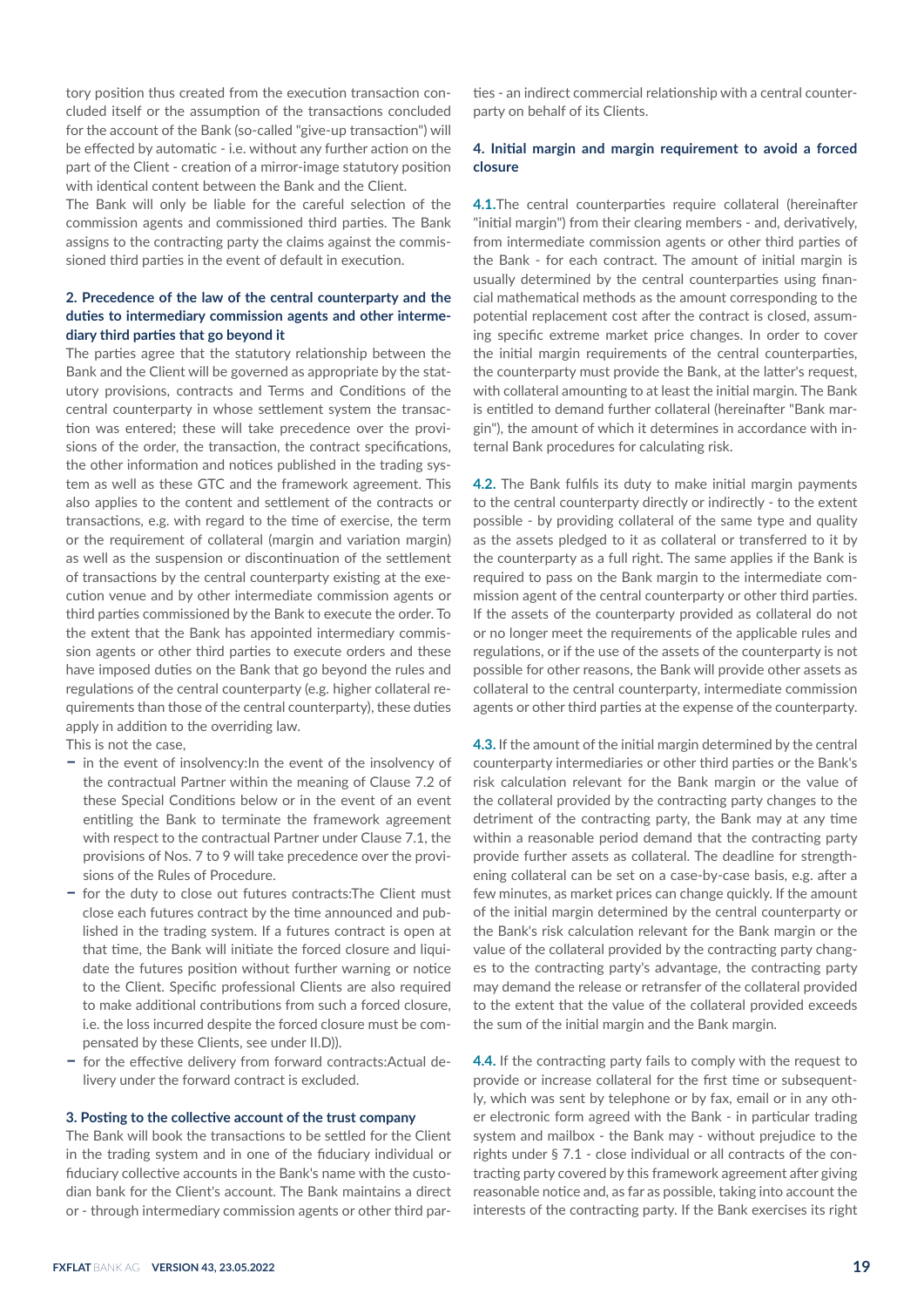to conclude individual contracts, the transactions corresponding to the contracts will end and the Bank will debit realised losses to the Client's account or pay realised profits to the contracting party or credit his account.

The power to terminate applies even if the Bank is unable to reach the contracting party. The contracting party will therefore take precautions to ensure that it is always available to the Bank. The Client is required to constantly check not only the mailbox of the trading system, but also the email account specified by the Client and the email account used for correspondence with the Bank, in particular with regard to the announcement of such mandatory smoothing. In the event of a discrepancy between the minimum margin and margin parameters displayed in the trading system and the margin data sent by email, the margin data sent by email will take precedence.

#### **5. Variation Margin and Margin Call Duty to Avoid Close-Out**

**5.1.** The central counterparties and the intermediary commission agents or other third parties involved will determine on an ongoing daily basis and on the basis of their rules and regulations for each contract included in their settlement system the cash value and - taking into account the collateral already transferred - the amount of collateral to be provided ("variation margin") and the transfer duty. If the Bank is required to make additional margin payments on the basis of the calculations of the central counterparty of the intermediate commission agent or other third parties involved, the Bank may demand an amount in the corresponding amount from the contracting party or debit its account. If, as a result of the calculations of the Central Counterparty, the Intermediary Commission Agents or other third parties involved, the Central Counterparty, the Intermediary Commission Agents or other third parties involved are required to make additional margin payments to the Bank, the Bank will pay an amount in the corresponding amount to the contracting Party or credit its account.

**5.2.** The deadline for the transfer of variation margins may be set after a few minutes on a case-by-case basis, e.g. because of the speed at which market prices can change. If the contracting party fails to comply with the request to pay the shortfall sent by telephone, fax, email or any other electronic form agreed with the Bank, the provisions of Clause 4.4 will apply as appropriate.

## **6. Scheduling**

**6.1.** If transactions have been made and not yet fully settled, the contract may only be terminated for good cause. This will also apply if a due payment or other service - irrespective of the reason - is not received by the recipient within five banking days after the party liable for payment or service has been informed of the non-receipt of the payment or other service, or in the case of Clause 4.4 or Clause 5.2. Notice and termination must be given in text form, by fax or in a similar manner - in particular by trading system and mailbox. A partial termination, in particular the termination of individual and not all transactions, is excluded.

**6.2.** The contract ends without termination in the event of insolvency. Insolvency proceedings will be deemed to exist if insolvency proceedings or similar proceedings are applied for in respect of the assets of a party and such party has either filed

the application itself or is insolvent or is otherwise in a situation which justifies the opening of such proceedings.

**6.3.** In the event of termination of the contract by notice of termination or insolvency (hereinafter "termination"), neither of the parties will be required to make any payments or other performances under this contract which would have been due on the same day or later; such duties will be replaced by claims for damages in accordance with Nos. 8 and 9.

## **7. Damages and benefit-sharing**

**7.1.** In the event of termination, the terminating party or the party entitled to payment (hereinafter the "indemnified party") will be entitled to indemnification. Damages will be determined on the basis of substitute transactions to be concluded without delay, which will result in the party entitled to damages receiving all payments and other benefits to which it would have been entitled had the contract been properly executed. It

will be entitled to conclude such contracts as it deems appropriate for this purpose. If it fails to conclude such replacement transactions, it may, at its option, base the calculation of damages on the amount that (i) it would have had to spend on such replacement transactions based on interest rates, forward rates, prices, market prices, indices and other measures of value, as well as costs and expenses, at the time of termination or knowledge of the Insolvency Event or (ii) the central counterparty, intermediate commission agents or other third parties engaged for the contracts corresponding to the transactions. In calculating damages, all transactions will be taken into account, and any financial benefit resulting from the termination of transactions (including those from which the party entitled to compensation has already received all payments or other benefits from the other party) will be taken into account as a reduction of the damages otherwise assessed.

# **7.2. Reference to the need for an additional margin ("margin call")**

If the party entitled to damages receives a financial benefit from the termination of the transactions as a whole, it will owe the other party, subject to Clause 9.2, an amount equal to such benefit but not exceeding the amount of the damages suffered by the other party. For the calculation of the financial advantage, the principles set out in point 8.1 on the calculation of damages will apply as appropriate.

#### **8. Final payment**

**8.1.** Amounts in arrears and other benefits as well as the compensation to be paid will be combined by the person entitled to compensation to form a single claim for compensation in euros, whereby an equivalent value in euros will be determined for other benefits in arrears in accordance with Clause 8.1, Sentences 2 to 4. To the extent that a party has provided collateral by way of a transfer of full rights, the claims of this party to the retransfer of equivalent collateral will be included in the uniform equalisation claim at their value described below and will be determined by the party entitled to equalisation in the same way as other payments in arrears of the collateral taker. The value of the cash collateral will be equal to its nominal value plus interest accrued until the termination of the contract. The value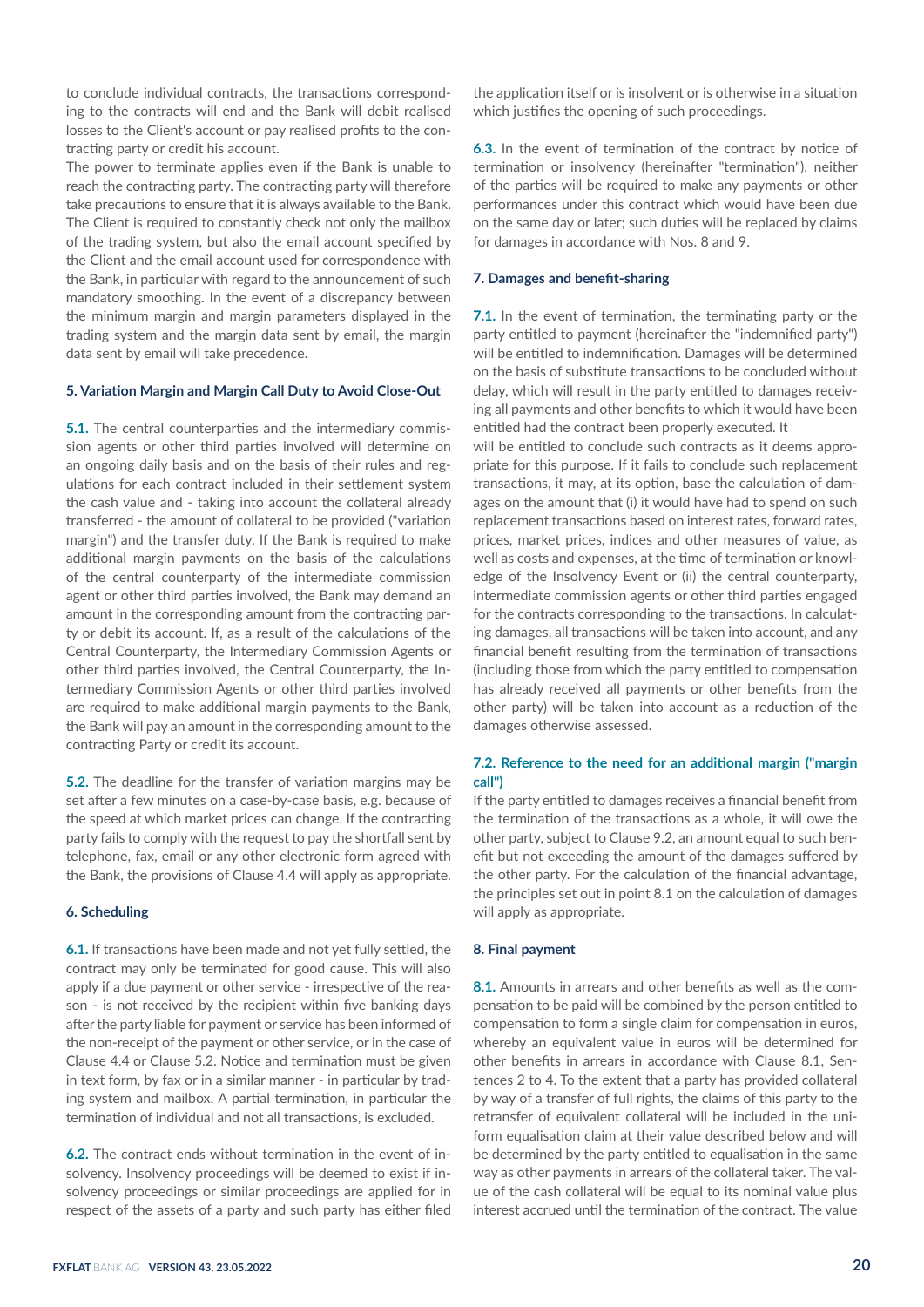of the securities collateral will be fixed at the proceeds which the collateral taker obtains from the sale of similar securities or, at the choice of the person entitled to indemnification, at the amount which could have been obtained by sale immediately after the termination of the contract if the interests of the collateral provider had been safeguarded. The indemnified party may also base the valuation of the collateral on the amount determined by the central counterparty, the intermediary commission agents or other third parties involved for the collateral of the contracts corresponding to the terminated transactions. To the extent that the amounts mentioned are not denominated in euros, the beneficiary will convert them into euros at the selling rate. The proceeds from the realisation of the pledged collateral will be included accordingly in the uniform equalisation claim.

**8.2.** A claim for damages against the party entitled to compensation will only be due to the extent that the latter has no claims against the other party to the contract (hereinafter "counterclaims"), irrespective of the statutory grounds. If there are counterclaims, their value will be deducted from the total amount of the indemnity claim in order to determine the part of the indemnity claim due. In order to calculate the value of the counterclaims, the Settlement Beneficiary will convert them (i) to the extent that they do not relate to euros, into euros at an ask price to be determined, if possible, on the basis of the official exchange rate applicable on the date of the calculation, (ii) to the extent that they do not relate to cash payments, into a claim for damages expressed in euros, and (iii) to the extent that they are not due, into their cash value (taking into account also interest claims). The person entitled to equalisation may offset the equalisation claim of the other party against the counterclaims calculated in accordance with sentence 3. If he fails to do so, the claim for compensation will become due as soon as and to the extent that it is no longer contested.

## **9. Bank failure**

**9.1.** If the Rules provide that, in the event of a Termination Event described in it with respect to the Bank, any or all Contracts entered into by the Bank will be terminated, the Transactions corresponding to the terminated Contracts will, notwithstanding Clause 6, terminate without notice at the time of termination of the contracts. Nos. 6.3, 7 and 8 will apply to such transactions, provided that separate compensation claims in respect of each Separation Model (to the extent provided for in the Rules) will be determined taking into account the valuations of the Central Counterparty, the Intermediary Commissioners and other third parties involved in the contracts and collateral. These separate compensation claims between the Bank and the Client arise simultaneously with the compensation claims determined on the basis of the termination of the contracts by the central counterparty, the intermediate commission agents and other third parties involved. If a contract is terminated under the provisions of more than one Rule Book, the above provisions of this § 9.1 will apply to each Central Counterparty individually.

**9.2.** 2 Separate compensation claims determined in accordance with Clause 9.1 will be included in the uniform compensation claim to be determined in accordance with Clause 8 in the same way as other benefits in arrears. Sentence 1 will not apply to the extent that the inclusion conflicts with the protective measures

for Client positions provided for in the Regulation.

**9.3.** In order to enable the transfer of contracts to another clearing member, each party may require the other party to take all measures and statutory steps required for this purpose under the rules and regulations of the respective central counterparty.

# **10. Default of a central counterparty, intermediary commission agents and other intermediary third parties**

**10.1.** If insolvency or similar proceedings are opened against the assets of the central counterparty, the intermediary commission agents and other third parties involved and if they have either themselves opened such proceedings or are insolvent or are for other reasons in a situation justifying the opening of such proceedings, the transactions concluded between the Bank and the counterparty corresponding to the contracts executed through such central counterparty, intermediary commission agents and other third parties involved will terminate automatically and simultaneously. Nos. 7.3, 8 and 9 will apply in this respect subject to the proviso that the Bank will be deemed to be the party entitled to compensation.

**10.2.** The Bank does not guarantee the execution of central counterparties, intermediate commission agents and other appointed third parties. Any claim for damages against the Bank will be limited to the amount received by the Bank from the central counterparty, intermediary commission agents and other third parties for the terminated contracts.

# **11. Calculation of profit margin and forced closures on an aggregated basis**

Margin calculation and forced closings for spot foreign exchange transactions and trading in CFD contracts as well as futures transactions are carried out on an aggregated basis (see C) 1) No. 5). This means that in the event of a shortfall in a trust account, e.g. due to a CFD contract, a forced closure of the futures contract may occur even if the shortfall is not attributable to the futures contract but only to the CFD contract. Conversely, this means that, for example, if there is a shortfall in a trust account, e.g. as a result of a futures contract, a forced closure of the CFD contract may occur even if the shortfall is not attributable to the CFD contract but only to the futures contract.

# **12. Approval of the acceptance of allocations for commission business**

When executing Client orders on a commission basis, the Bank receives renumeration from the market makers. For each transaction in transaction types or instruments, the Bank may receive a share of up to 50% of the profit that the market makers make from the execution business. The Bank will provide further details on request. The Client agrees that the above contributions may be made by the market maker to the Bank and received by the Bank and will remain with the Bank. For this purpose, it is agreed that possible surrender claims of the Client against the Bank or the market maker will not arise under any circumstances. This serves to maintain and expand the technical infrastructure as well as the wide range of services and cost-effective order execution.

#### **13. Consent to grant funds to third parties**

The Client declares his consent to services provided by the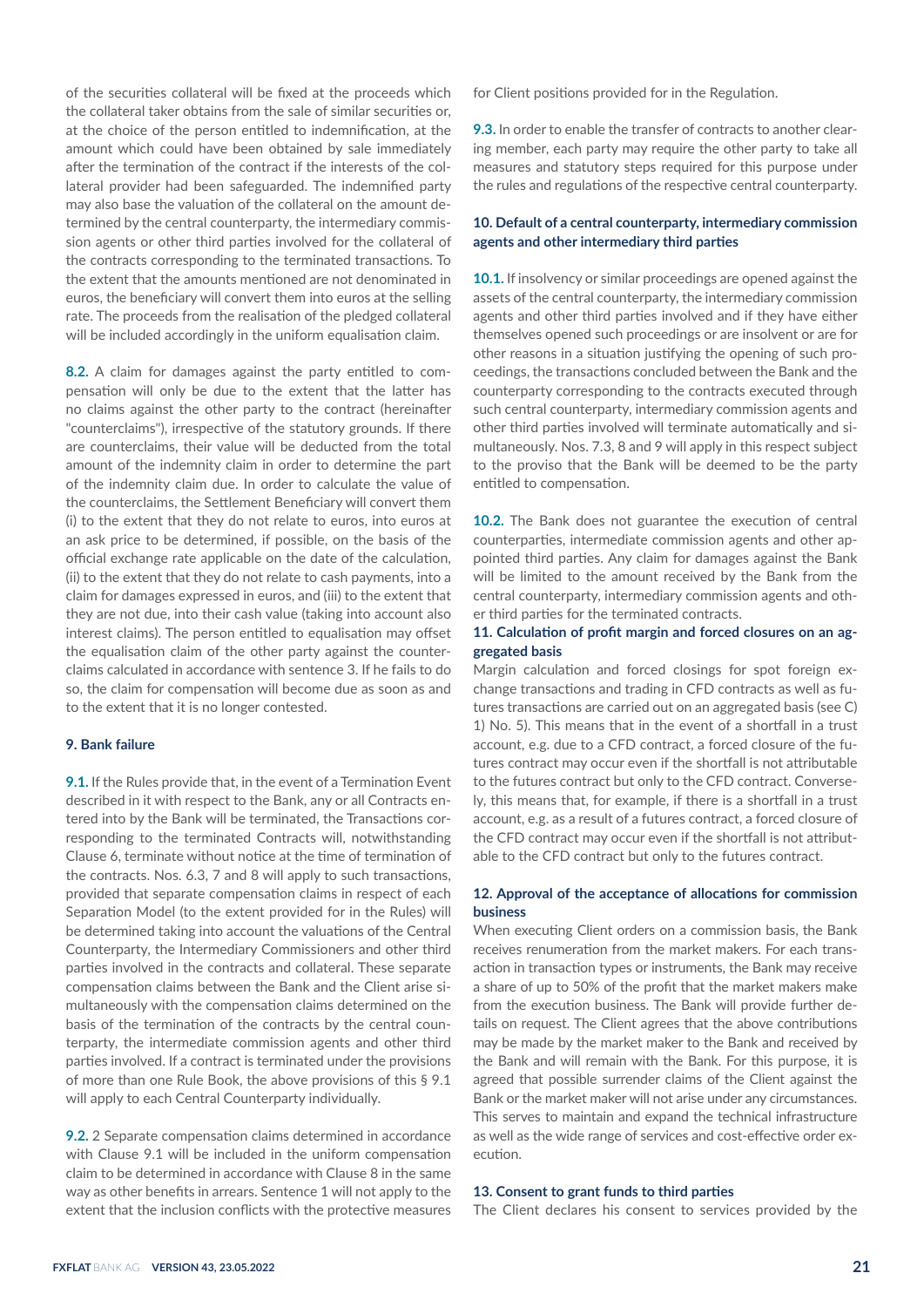Bank to cooperation partners and tied agents within the meaning of the Banking Act. These surcharges consist of a percentage of the fees paid by the Client to the Bank. The cooperation partner or tied agent receives up to 0.00175% of the volume traded by the Client in CFDs and in forex transactions (buying and selling) per batch (unit: 100,000) an allocation of up to USD 4.00, plus agreed mark-ups, if applicable. The exact amount of the allocation will be communicated to the Client on request. The Client agrees that the above contributions are made by the Bank and remain with the cooperation partner or tied agent. This serves to maintain and expand the technical infrastructure as well as the wide range of services and cost-effective order execution.

## **2) Orders to conclude future transactions**

#### **1. Trading platform**

**1.1.** For the execution of the future transaction, the Bank will grant the Client electronic access to a trading platform. Futures trading is generally conducted through the trading platform during the trading platform's futures trading hours or, if the trading platform is down, by telephone. The "futures trading hours" are published in the trading platform and sent to the Client's electronic mailbox; the futures trading hours are based on the core trading hours of the derivatives exchange (e.g. for the DAX future at Eurex the "regular trading hours" of 08:00 - 22:00 CET and not additionally the "extended trading hours for selected liquid futures" 01:00 - 08:00 CET). The Bank will be entitled to change the operating hours of the trading platform and the business hours at its reasonable discretion (§ 315 of the Civil Code (BGB)), fixing an appropriate cut-off date. The changes and the time of their validity will be published on the trading platform and sent to the Client's electronic mailbox.

**1.2.** Within the operating hours of the trading platform or, in the case of telephone futures trading, within the operating hours, futures trading may in principle be carried out at the times specified by the Bank for the individual underlyings ("underlying trading hours"). The trading hours for the individual underlyings are published on the trading platform. The Bank will be entitled to change the trading hours at its reasonable discretion (§ 315 of the Civil Code), fixing an appropriate effective date. The changes and the time of their validity will be published on the trading platform and sent to the Client's electronic mailbox.

**1.3.** In order to perform futures transactions, the Client must at all times ensure sufficient cover for an account in which the Client's funds intended for futures trading and the resulting claims of the Bank against the Client are deposited. This is an account in the name of the Bank with a deposit-taking institution as a fiduciary omnibus account for the Client (i.e. funds of different Clients are pooled in one account but segregated for accounting purposes), whereby the Bank holds its share of the fiduciary omnibus account in trust for the Client in accordance with the Client's deposit and future transactions and to which profits, losses and claims are credited or debited on a net basis ("margin account"). The credit balance on the margin account is collateral provided by the Client in favour of the Bank for futures trading (the "margin"). This collateral provided by the

Client may be used by the Bank for the conclusion of the future transaction or for services to intermediate commission agents or commissioned third parties. In the event of a negative balance on the margin account, the Bank will be entitled to conclude futures contracts for the Client even at a loss for the Client ("forced settlement").

**1.4.** The commission agents or commissioned third parties to whom the Bank issues futures orders in the name and for the account of the Client will be determined in accordance with the current "Order Execution Policy" published on the trading platform, which does not form part of these Special Conditions. The Client places orders for the conclusion of futures transactions exclusively through the domestic or foreign institutions named in it; the orders are therefore not executed directly on a regulated market or, for example, a multilateral trading system. It is not a breach of the Bank's best execution duty if the Bank executes orders in accordance with the "Order Execution Policy" and does not obtain the best possible result (e.g. in comparison with the fees charged by other third parties not mentioned in the "Order Execution Policy") for the Client. The Bank will review the "Order Execution Policy" at least quarterly and check that orders have been properly executed. The Client will be informed of significant changes to the "Order Execution Policy" by means of a setting in the trading platform.

**1.5.** The Bank is exempt from the prohibition on self-dealing (§ 181 of the Civil Code).

**1.6.** The Bank does not assume any contractual duty to provide advice ("execution-only business") beyond the statutory duty to provide information and clarification. The Client is responsible for his own investment decision. The Bank's duties are limited to informing the Client, where appropriate, at the time of entering into the commercial relationship, that according to the Client's documentation available at the time of entering into the commercial relationship, the future transactions are not suitable for the Client's experience and knowledge, and to informing the Client in a general and standardised manner about the risks of the future transactions.

## **2. Opening and closing a futures position**

**2.1.** By entering into a futures contract in the name and for the account of the Client, the Bank and the third party open a cash-settled long position ("futures long position") or short position ("futures short position"; both together the "futures position") with respect to a specific number of units of the underlying security ("contract quantity") in accordance with the respective contract content ("contract specifications"). It is aimed exclusively at the monetary settlement of the difference between the prices of the contract resulting in valuation gains or losses ("contract value") at the time of the opening and at the time of the closing of the futures position; an actual delivery of the underlying is excluded, as is the exercise of rights associated with the possession of the underlying.

**2.2.** FXFlat transmits the prices of the exchanges with a markup to the Client in the trading system, but does not guarantee that the order will also be executed at this price, since due to the time delay between price determination and execution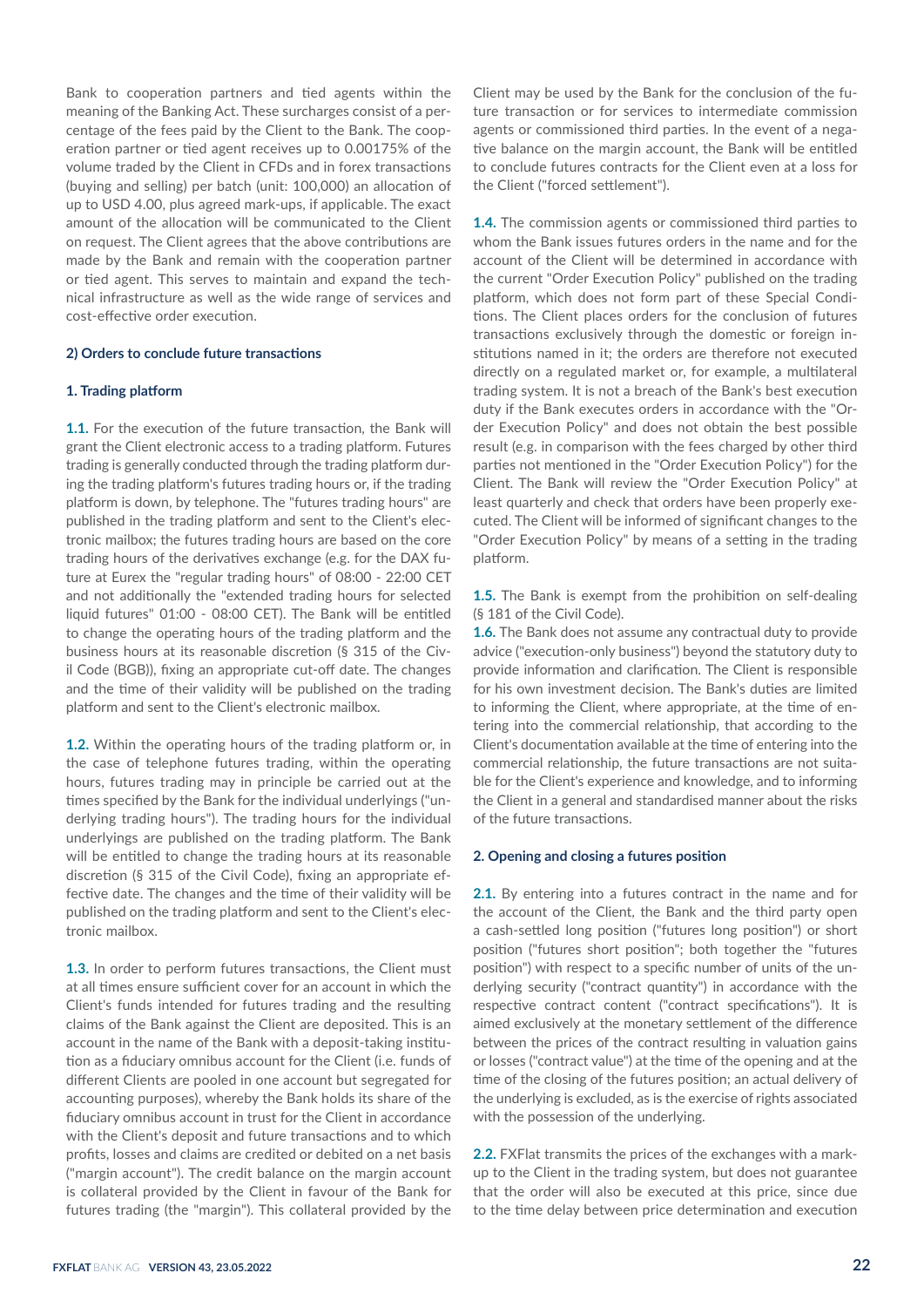transaction, there can sometimes be slight deviations between the sent price and the current price (so-called slippage). The posting of prices on the trading platform or the quotation by telephone stating the volume ("quotation") will be deemed to be an invitation by the Bank to the Client to submit an offer to open or close a futures position at the contract price and volume stated (applications within the meaning of § 145 BGB). The quotation of a contract price does not oblige the Bank to accept an order to open or close a futures position. The opening or closing of a futures position will be deemed to have taken place when the Client accepts the contract price through the trading platform and this also appears in the trading platform under "open and closed positions" or, in the case of a conclusion by telephone, is confirmed by the naming of the contract price and the volume and this also appears in the trading platform under "open and closed positions". A transaction is therefore - even in the case of a conclusion by telephone - only concluded when it is displayed in the trading platform under "open and closed positions" in the trading platform. The right of cancellation and/or correction booking on the part of the Bank remains unaffected.

**2.3.** The bank is entitled to quote the total price to the Client, which consists of the execution transaction price plus the commissions specified in the respective List of Prices and Services for the MetaTrader and FlatTrader platforms, to invoice the customer by debiting the collective escrow account and to pass on the performance transaction price to the contracting party or commissioned third party and to retain the commissions. Alternatively, the contracting party or the commissioned third party is entitled to add the commission already due to the Bank to the execution price or execution fees and to transfer the commission share due to the Bank to the Bank, and the Bank is entitled to receive the commission in this way.

**2.4.** Even after receipt of an offer from the Client, the Bank is entitled to quote new prices. Re-pricing will be deemed to be a rejection of the Client's offer.

**2.5.** The Client may enter an order quote with or without a price limit for the contract price ("limit") together with the volume with respect to the Bank into the trading system. Whether or not the limit is reached is determined by the respective traded contract price (i.e. a trade and not the indicatively displayed possible future contract prices) according to the contract specifications; consequently, the Client's order is only entered into the market when a trade has been reached at the limit. In the case of limited offers, the Client can provide them with a validity period (good-till-date); limited offers without a validity period are also valid until they are cancelled (good-till-cancelled), irrespective of a change of year. If the Client places an order with a limit without a validity period, the order is valid until the Client cancels the order or has it cancelled (good-till-cancelled). Bids without limit that are not accepted at the price stated in the offer will expire after a new offer (fill-or-kill).

**2.5.1.** For long futures positions, the "Limit" entry contains the Client's offer to conclude the contract at the limit or at a lower specified contract value if the price indication falls at or below the limit. For short futures positions, the "Limit" entry contains the Client's offer to conclude the contract at the limit or at a higher displayed contract value if the display rises to or above the limit.

**2.5.2.** The "Market" entry contains the Client's offer to conclude at the next contract price displayed after the offer has been submitted. In volatile markets in particular, this contract price may deviate from the contract price quoted prior to the submission of the offer (so-called slippage).

**2.5.3.** The entry "Stop Market" contains the Client's offer to conclude at the next contract price quoted after submission of the offer in the event of a price indication above (in the case of long futures positions) or below (in the case of short futures positions) the limit set ("Stop Limit"). Here, too, so-called slippage can occur.

**2.5.4.** The entry "Trailing Stop" contains the Client's offer to conclude at the next specified contract price after submission of the offer in the event of a price indication above (in the case of long futures positions) or below (in the case of short futures positions) the resulting variable limit ("variable stop limit"). Depending on the price indication, the variable stop limit is automatically changed by the distance from the highest price indication (for long futures positions) or lowest price indication (for short futures positions) specified by the Client according to the following system: In the event of rising price indications, the stop limit of futures short positions ("stop loss") is tightened according to the distance parameters entered; stop limits of long positions ("stop buy") remain unchanged. In the event of falling price indications, the stop limit of long futures positions ("stop buy") is tightened according to the distance parameters entered; stop limits of short futures positions ("stop loss") remain unchanged.This limits the amount of the loss.

**2.5.5.** The entry "One-Cancels-Other" contains two separate offers under Nos. 2.5.1 and 2.5.3 (Limit and Stop-Market), which are combined in such a way that on acceptance of the offer whose conditions occur first, the other offer automatically lapses.

**2.5.6.** The entry "If-Done" contains several separate offers, which are combined in such a way that only the acceptance of a first offer (limited future short position or stop market) triggers the subsequent offer (limited future long position or stop market). If the Client - to the extent permitted by the trading platform - enters a specific distance or a profit or loss target for the subsequent offer instead of a limit, only the limit calculated from the Client's entry and displayed to him by the trading platform will be deemed to have been specified by the Client.

**2.6.** Client applications will only be accepted if the Client's margin account has a positive balance even after the application has been accepted. The Client has no right to partial acceptance.

**2.7.** Suspension of trading; lapse of alerts

**2.7.1.** If trading in an underlying is suspended in whole or in part at the instigation of the exchange bodies, the market bodies or the exchange or market supervisory authorities on the respective reference markets, all offers of the Client for the underlying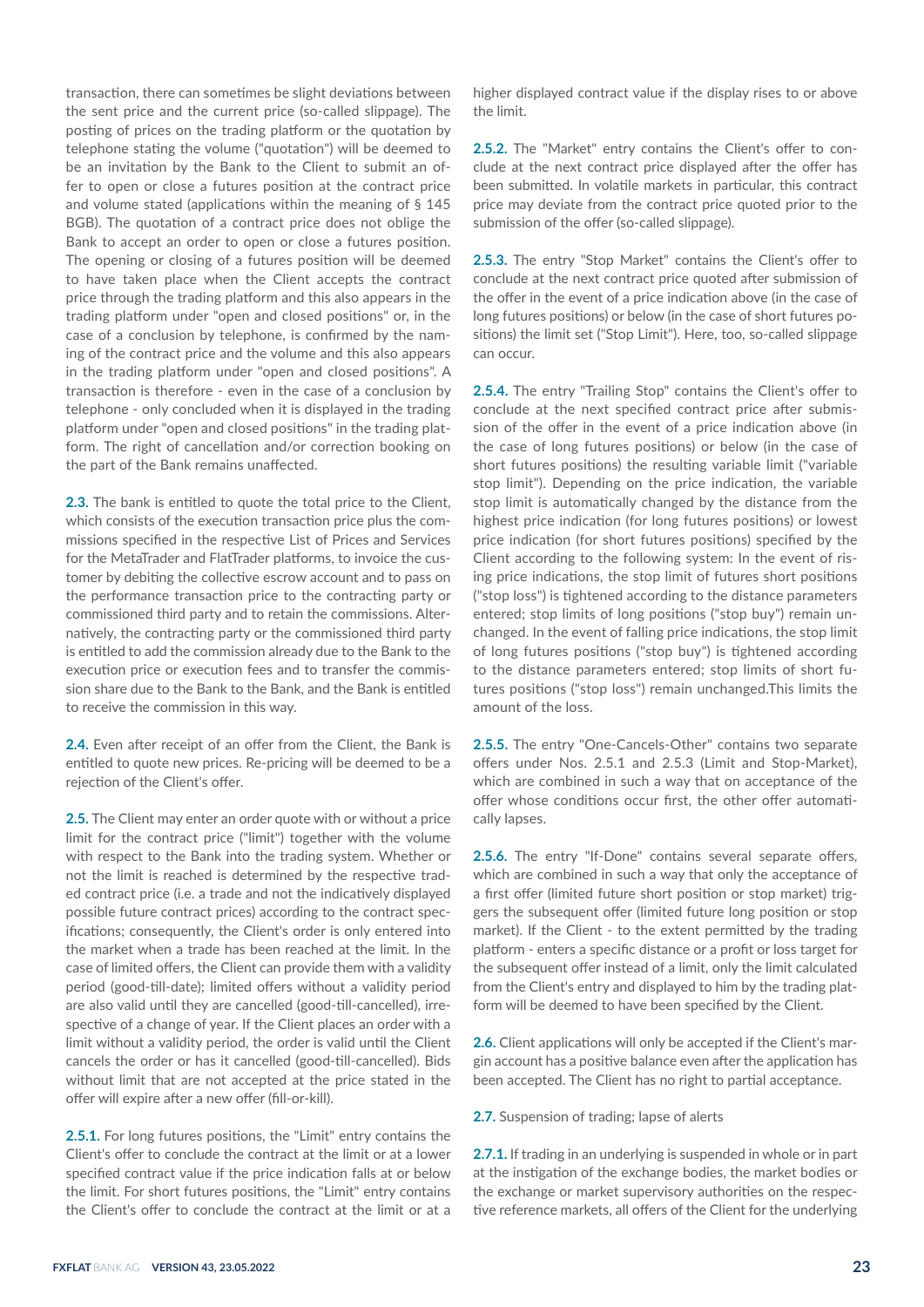in question that have not yet been accepted will lapse. The same applies if trading in the underlying is suspended or prohibited due to intervention by the High Authority or if the appointed third party is unable to execute orders on the reference market for other reasons. In this case, open futures positions are treated according to the rules for market disruptions (cf. no. 3 of the SC).

**2.7.2.** An offer that has not yet been accepted will also expire at the point in time at which the commissioned third party declares that it will no longer accept orders for the underlying in question.

**2.8.** Special rules when closing a futures position:

**2.8.1.** In the event of a closing out of a futures position, the commissioned third party or the Bank, after an acceptance in its reasonable discretion (§ 315 BGB), taking into account the market environment of the underlying, in particular the market depth and the prices achieved on the reference markets as well as the prices of options on the underlying quoted on the most liquid options exchange, may set a modified price deviating from the contract price; this will apply in particular if, in the case of low market depth, an application was made and accepted outside the normal trading volume or if the market environment has changed more than insignificantly in the meantime. On notice of the changed price, the contract is terminated and the Client decides whether to submit a new application at the changed price.

**2.8.2.** Futures have a fixed expiration date. This expiry date is published in the "Instrument Overview" on the trading platform. The Client will not be notified of the impending expiration. If the Client does not independently close the futures position by the end of the business day published by the Bank on the expiry date, the position will be compulsorily closed out at the close of business on the expiry date in accordance with the SC. A rollover, i.e. the automatic change to the subsequent contract, will not take place.

#### **3. Price quotations, market disturbance**

**3.1.** The Bank will endeavour to accept order applications during futures trading hours in accordance with the General Provisions. The Bank will only accept orders if and as long as there is no market disruption and the central counterparty and the authorised third parties accept orders.

**3.1.1.** Market disruption is, in particular, the suspension or restriction of trading in the futures on the respective reference market. A restriction on the hours or number of days on which trading takes place will not be considered a market disruption event provided that it is the consequence of a regular change in trading hours on the reference market.

**3.1.2.** Any special features for individual underlyings can be found in the contract documents.

**3.2.** The Bank may decide at its reasonable discretion (§ 315 of the Civil Code) not to accept any more orders for an underlying security. This will also apply in particular in the event that the underlying asset undergoes a material change in valuation due

to a circumstance specified in the statement of work or if a material change in valuation is to be expected in the reasonable discretion (§ 315 of the Civil Code) of the commissioned third party or the Bank. Good cause means, in particular, a change in tax regulations, especially U.S. withholding tax, for which either the automated trading system-side recording and transmission process is not set up or for which the costs incurred by the Client or the securities trading bank for recording and transmission are disproportionate to the Client's interest in the position (e.g., enactment of Sec. 871 (m) IRC effective 01/01/2017 regarding "dividend equivalent payments" on derivatives and derivative contracts). Such decision will be announced in the trading platform and will become effective one week after the suspension or at the time notified in it and determined by the Bank in its reasonable discretion (§ 315 BGB). It is the Client's responsibility to instruct the Bank to close the relevant open futures position. At the time the termination becomes effective, any open futures positions in the underlying will be compulsorily closed out with effect as of the Business Day of termination under No. 6 of the SC. Applications that have not yet been accepted will expire at the time the price is set.

#### **4. Cancellation of contracts in the event of misconduct**

**4.1.** If a price provided by the Bank deviates significantly through a) a technical fault in the trading platform,

- b) a fault in the retrieval of trading data by the trading platform,
- c) a fault in the trade data received from the trading platform,
- d) a fault in the quotation on the trading platform or by telephone,
- e) an official correction of the price of the underlying by the stock exchange or the market bodies of the relevant reference market,
- f) the assertion of a mistrade by the market maker of the reference market; or
- g) the misuse of the trading platform by the Client within the meaning of No. 8.6. of the SC from the market price ("reference price") at the time of the conclusion of the contract or the opening or closing of the futures position ("mistrade"), the Bank will be entitled to terminate the contract or to reverse the opening or closing. The declaration of cancellation or withdrawal will be made by posting in the electronic mailbox

**4.2.** The Bank will decide at its reasonable discretion (§ 315 BGB) whether the deviation of the quotation from the reference price is significant.

**4.3.** Nos. 4.1 - 4.2 will apply accordingly to the assertion of claims for damages by the Client. The declaration of cancellation or withdrawal by the Client must be made by telephone.

**4.4.** If the contract is terminated or the opening or closing is cancelled, a claim for compensation for the loss of confidence arises exclusively in accordance with § 122 BGB; in this respect, only the loss of confidence of the Client is to be taken into account. The claim is excluded if the Client knew or as a result of negligence did not know (should have known) that the cancelled contract or the cancelled opening or closing was a mistaken transaction. Further claims for damages by the Client, in particular for loss of profit, will be excluded if and to the extent that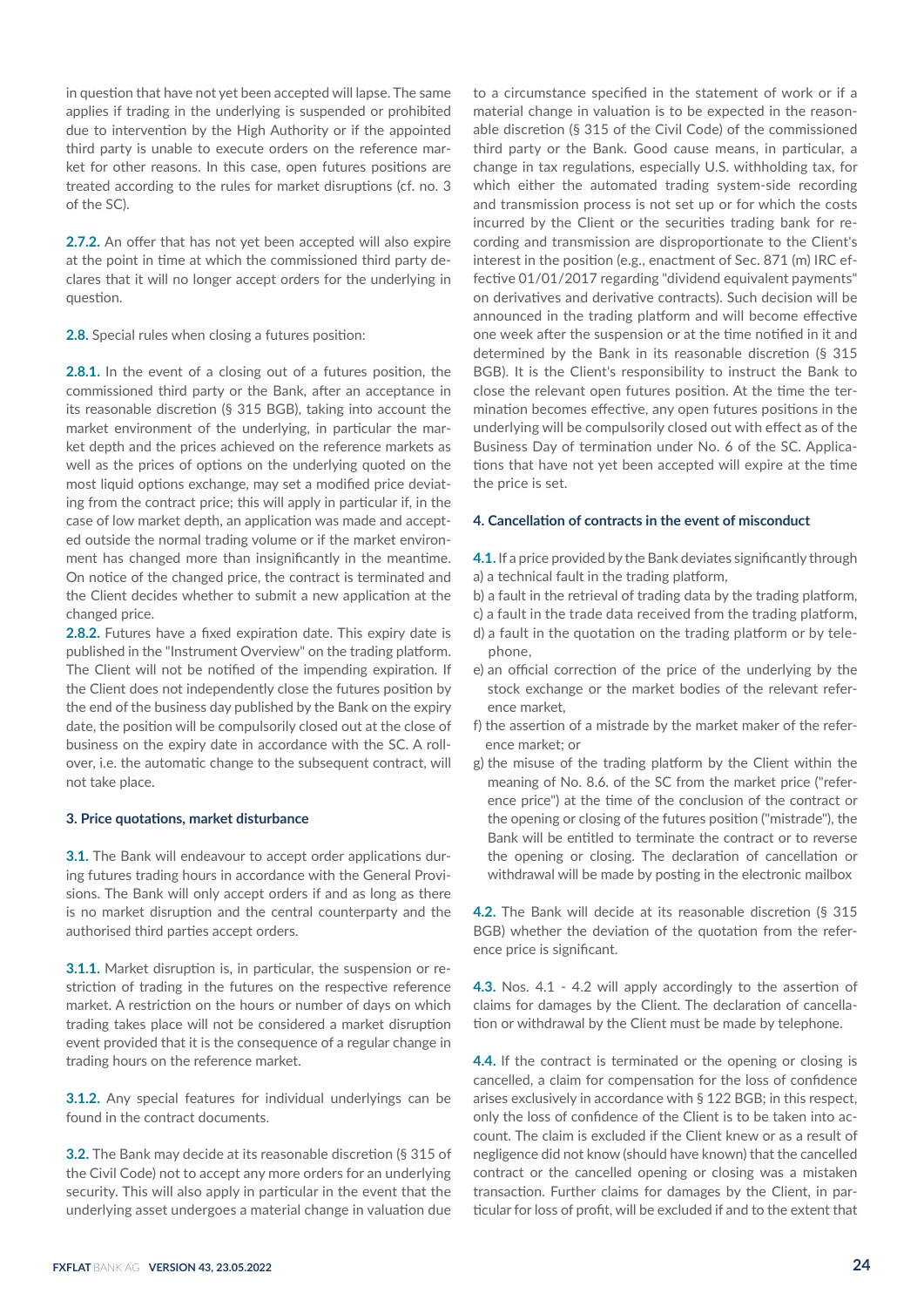the failure is not due to intentional or grossly negligent conduct on the part of the Bank.

**4.5.** In addition, the rules applicable to the contract, i.e. the rules of the central counterparty and/or the exchange, will apply.

#### **5. Composition of the margin, calculation of the margin**

#### **5.1. Calculation of the profit margin**

The open futures positions, the pending valuation gains and losses from open futures positions, the custody account amounts to be provided for the open futures positions, the realised gains and losses from closed futures positions, the sales tax and other taxes due to the Bank, the withholding tax to be paid and other taxes as well as the other amounts due to the Bank, the custodian bank or the Client from futures trading (in particular financing payments from overnight positions, fees) will be displayed continuously in the trading platform during the day ("Net Margin"). The changes displayed during the day are transferred to the margin account for CFDs, futures and foreign exchange once per business day by collective entry at the close of business ("End-of-Day-Entry"). At the time of the end-of-day booking, the positions are offset against the balance of the margin account with a provisional credit or debit to the balance of pending valuation gains and losses, which is listed in the trading platform under "Daily Report".

**5.2.** For each individual margin account, the Bank continuously determines the Client's net margin position, which is displayed in real time on the trading platform. The net margin position will consist of the sum of the margin for the individual positions, the realised profits ("unbooked profits") not yet converted and booked in accordance with the conversion rate in the account currency, the hypothetical profits and the other claims of the Bank in connection with futures positions, less the sum of the "unbooked losses", the hypothetical losses and the other claims of the Client in connection with futures positions (in particular financing payments from overnight positions, fees); The decisive factor is therefore not the individual position, but the sum of all positions and other - also hypothetical - economic claims in connection with a collective trust account. The Client is thus constantly informed about his net margin position. A positive net margin position indicates the portion of the margin that is not required to cover individual transactions. A negative net margin position indicates a shortfall in the margin account.

# **6. Margin call, forced settlement, variation margin to avoid settlement**

**6.1.** The required margin must always be deposited before opening a futures position. The Client is not entitled to conclude transactions in the amount of the contract volume covered by a positive net margin balance (partial transactions).

**6.2.** The Client is required to hold in the margin account for CFDs, futures and foreign exchange at all times (including during the day and at weekends) an amount sufficient to cover any negative balance displayed on the trading platform during the day and/or at the end of the day at any time. The duty of the Client to show a positive net margin position for each individual

margin account exists at all times, irrespective of the business hours of the Bank and the operating hours of the trading platform. Price and market movements may lead to an increased margin call at any time, even if the reference market of the underlying is closed.

**6.3.** A Client may maintain multiple term accounts. There is no netting across several futures accounts of the Client with regard to the duty to maintain sufficient cover, i.e. for each individual margin account for CFDs, futures and foreign exchange there is a statement in the trading platform limited to this account and also a daily closing entry to which the Client's duty relates in each case (for netting in the event of the closure of one of several futures accounts, see below).

**6.4.** Margin component for open futures positions

**6.4.1.** The margin component for open futures positions is determined in particular as a percentage of the respective contract value determined by the Bank and results from the components "minimum margin" and "margin parameter" and is part of the net margin position. The "margin parameter" depends on the current volatility of the underlying and can be found in the contract specifications ". The Client is not entitled to a partial opening of a futures position.

**6.4.2.** In the case of open futures positions, the Client must ensure at all times that the existing margin does not fall below the minimum margin listed in the trading system under "Instrument Overview". The sum of the minimum margins payable is the total minimum margin payable.

**6.4.3.** The Bank reserves the right to increase the amount of the minimum margin and the margin parameters at its reasonable discretion (§ 315 of the Civil Code), taking into account the market environment of the underlying, in particular the market depth and the prices traded on the reference markets, as well as the costs of hedging ("minimum margin Increase"), as well as if extraordinary price movements or fluctuations or liquidity losses in a reference market occur or are to be feared ("Margin Parameter Increase"), even if the commissioned third party or the central counterparty/exchange has not made any increase or the trading system continues to indicate a lower minimum margin and margin parameters. In the case of positions held overnight or even over the weekend, the Bank is entitled, at its own discretion, to increase the amount of the minimum margin and the margin parameters, even if the appointed third party or the central counterparty/exchange has not made any increase and/or the trading system continues to display a lower minimum margin and margin parameters. The new determination will be announced by posting on the trading platform or by email and will conclude force at the time notified in it, whereby the time of entry into force may coincide with the time of determination, in particular in the case of increases in the margin parameters. In the event of a discrepancy between the minimum margin and margin parameters displayed in the trading system and the minimum margin and margin parameters displayed by email, the minimum margin and margin parameters sent by email will take precedence. If, after resetting the minimum margin or the margin parameter, a shortfall in the margin is found, the Client must immediately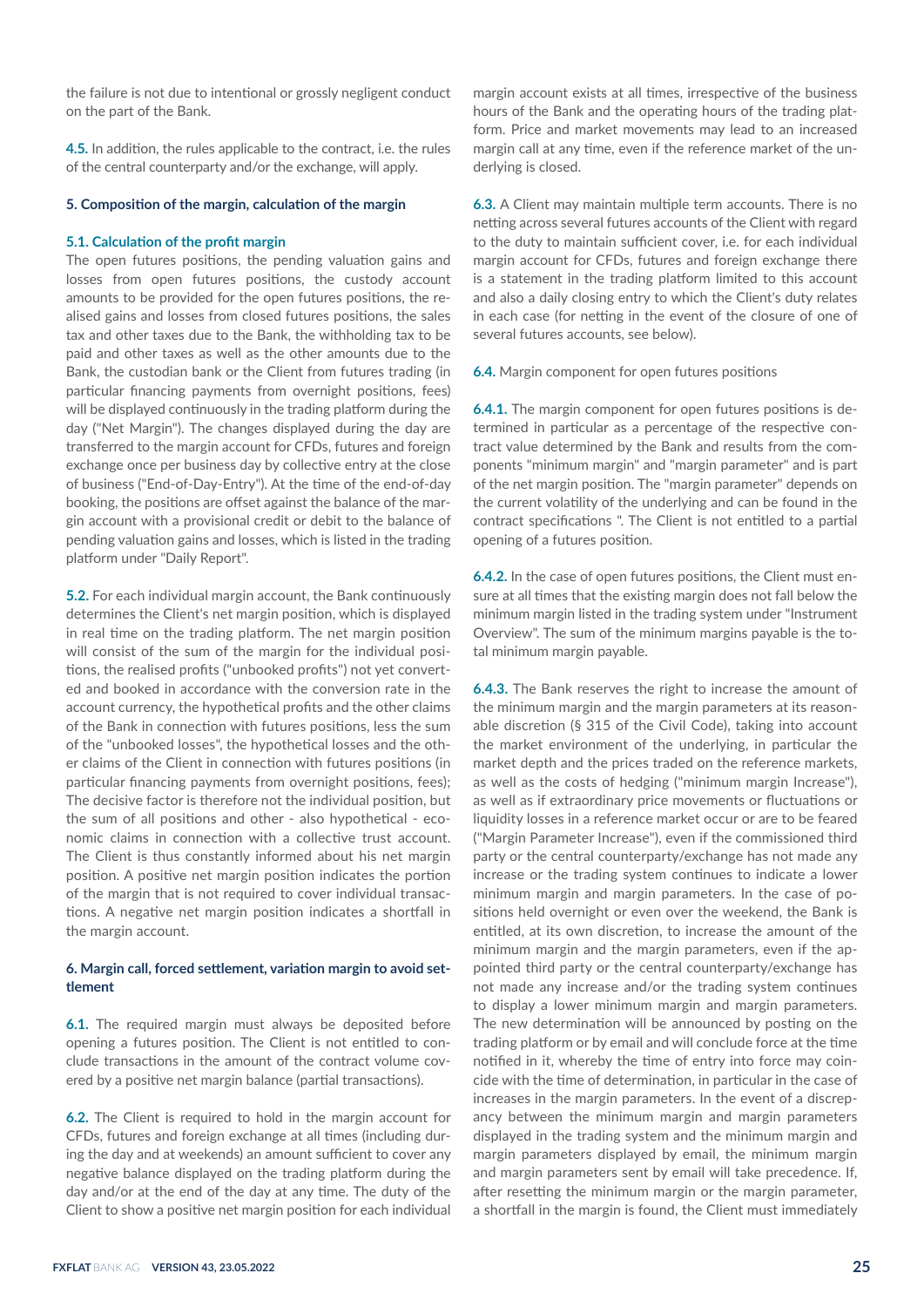make good this shortfall. If this does not happen, the Bank can perform forced smoothing.

**6.5.** Reference to the need for additional margin in order to avoid a forced settlement ("margin call")

**6.5.1.** The Bank will endeavour to draw attention to an impending shortfall in the net margin requirement ("margin call") by means of a notice in the trading platform (post box) or by email. Such a margin call is automatically triggered by the Bank's risk monitoring system (taking into account the market environment, in particular market volatility) at its reasonable discretion (§ 315 of the Civil Code) if there is a risk of the net margin requirement not being met. Depending on the attainment of specific internally defined thresholds published on the trading platform, corresponding advance notices are made. However, the Bank is not required to send the notices or a margin call, especially since the timely triggering of a margin call cannot be guaranteed, particularly in the event of rapid and sharp price movements of the underlying. It is the Client's responsibility to monitor its futures positions and margin requirements at all times on its own responsibility and to ensure that the margin account is cleared in a timely manner; the Client must not rely on the issue of a margin call.

**6.5.2.** The Bank will provide the Client with all information necessary for the ongoing monitoring of its positions and the calculation of the margin. In doing so, the Client must take into account: - open forward positions - volatility of the underlying, the reference markets and the overall market - deviating business and trading hours of the underlying - liquidity risks - exchange rate risks - overnight risks in connection with financing payment duties - time required for a margin call on the margin account by the Bank - increases in the minimum margin and margin parameters.

**6.5.3.** If a negative net margin position results, the Bank may compulsorily close out all or individual open futures positions of the Client ("liquidation"). In order to avoid this, it may be necessary for the Client to make an additional margin payment to the margin account through the Bank at very short notice or to close one or more futures positions. Particularly in the case of tight balances on the margin account for CFDs, futures and foreign exchange for trading activities, rapid and strong price movements of the underlying asset may also result in a forced settlement without the Client having the option of making a margin payment or closing the position. Compulsory settlement will be effected exclusively in the interest of the Bank; the Client will have no claim to compulsory settlement. The receipt of the variation margin in the CFD, futures and foreign exchange account of the custodian bank is decisive for the consideration of a variation margin duty; the receipt of a variation margin by the Bank for forwarding to the custodian bank is not decisive.

**6.5.4.** The Bank is entitled to liquidate open positions of the Client until the required positive net margin is achieved again. The Bank closes the positions with the highest hypothetical loss first and continues to do so in descending order until the margin is sufficient again. First, all positions whose reference market is open are closed. A partial closing of an individual futures position will not take place. In the worst case, falling below the minimum margin can lead to the Bank closing all of the Client's positions. The Bank may temporarily waive the mandatory smoothing. However, it is always free to forcibly smooth at a later date. If a mandatory compensation payment is not made immediately, the Bank will not be liable for future mandatory compensation payments.

**6.5.5.** A forced smoothing position does not necessarily prevent a positive net margin position.

**6.5.6.** The Bank is also entitled to make a mandatory credit entry if:

- **–** a negative margin position is imminent and the required margin payments are not received in time on the margin account,
- **–** a market disruption continues beyond the end of the third business day after its occurrence and an end to the market disruption is not foreseeable according to reasonable discretion (§ 315 BGB).
- **–** cessation of the price display has taken place,
- **–** there is a malfunction,
- **–** there is a reason for extraordinary termination of the business relationship,
- **–** the commercial relationship between the Client and the Bank is terminated by notice of termination or for other reasons - in particular by revocation in accordance with the provisions on the revocation of distance contracts,
- **–** there is a reasonable suspicion on the part of the Bank that the Client is in possession of inside information in connection with the open futures position or is in breach of the regulations on market abuse or market manipulation in connection with futures trading,
- **–** the Federal Financial Supervisory Authority (BaFin) or another competent authority has issued a corresponding request to the Bank or the Client,
- **–** otherwise there is good cause, which the Bank shall determine at its reasonable discretion (Section 315 BGB) for a compulsory close out.Good cause means, in particular, a change in tax regulations, especially U.S. withholding tax, for which either the automated trading system-side recording and transmission process is not set up or for which the costs incurred by the Client or the securities trading bank for recording and transmission are disproportionate to the Client's interest in the position (e.g., enactment of Sec. 871 (m) IRC effective 01/01/2017 regarding "dividend equivalent payments" on derivatives and derivative contracts).

**6.6.** In the event of insolvency, all contracts will terminate without notice being required. The insolvency case is given if:

- **–** insolvency proceedings are applied for in respect of the assets of a party and that party has either filed the application itself or is insolvent or is otherwise in a situation which justifies the opening of such proceedings, insolvency proceedings or
- **–** measures are imposed on a party under § 46 KWG.

**6.7.** The same applies to the commissioned third party.

**6.8.** If the Bank has compulsorily closed open future transactions or if contracts are closed due to an insolvency event, only claims for non-execution may be asserted instead of execution.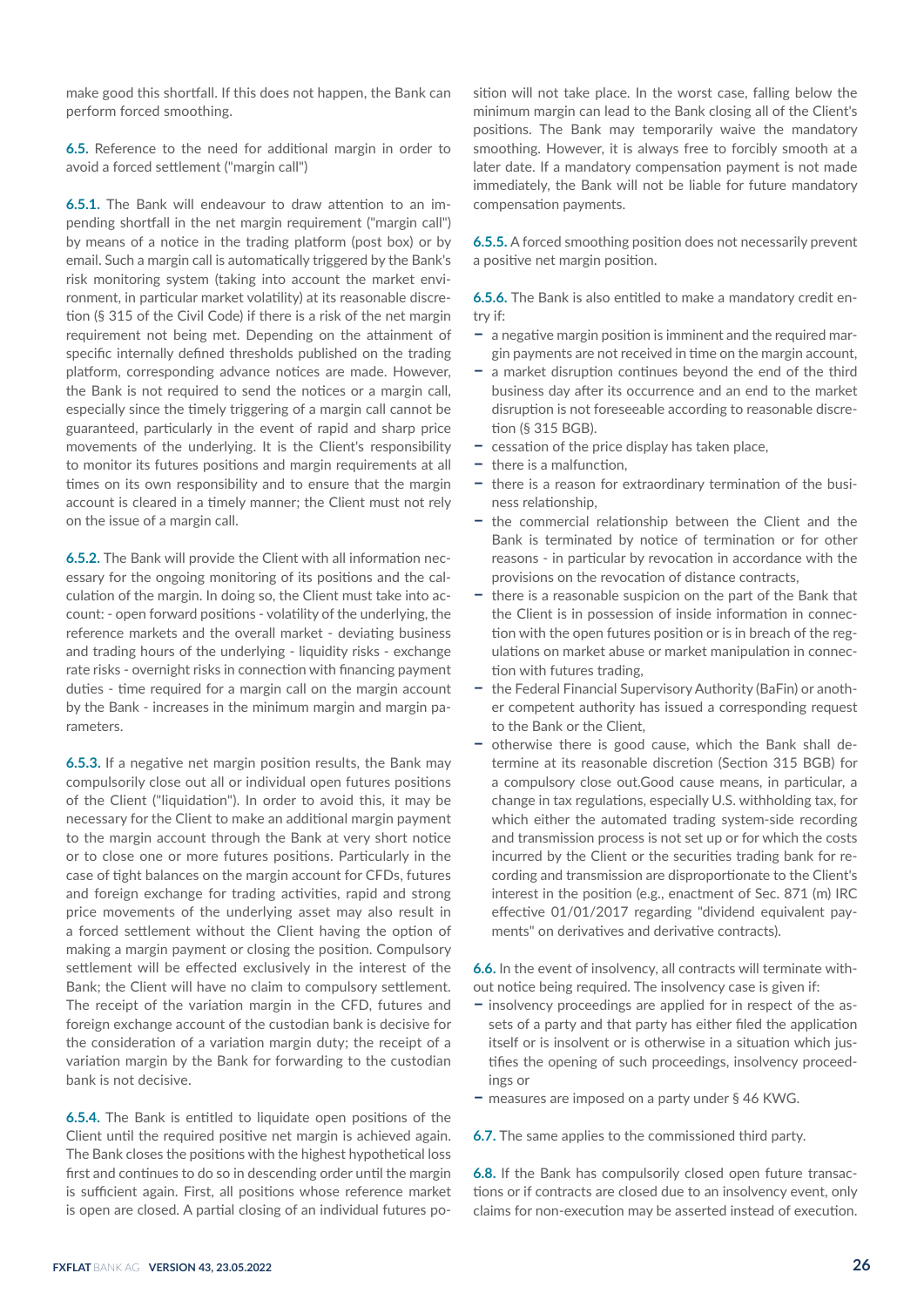The respective current contract price is decisive. If no reference rates are available at the time of the forced settlement (in particular due to a market disruption), the Bank will determine the amount of the claim at its reasonable discretion (§ 315 BGB).

**6.9.** The Bank will not be liable for losses incurred as a result of transactions being compulsorily closed or cancelled due to the Client's insolvency under Nos. 115, 116 of the Insolvency Code or for other reasons for which the Client is responsible.

# **7. Special compulsory smoothing by the Bank outside the trading system display/email check duty**

Notwithstanding the above provisions on margin calculation, margin call and forced settlement, the Bank is entitled at any time to request the Client by email to provide margin and, in the event of failure to do so, to close the position and claim the loss. The deadline may coincide with the position smoothing. This applies in particular, but not exclusively, to the risk of night, weekend and holiday positions or positions that are such. The Bank will not be liable for any loss of profit resulting from a corresponding forced closure. The Client is required to constantly check not only the mailbox of the trading system, but also the email account specified by the Client and the email account used for correspondence with the Bank, in particular with regard to the announcement of such mandatory smoothing. In the event of a discrepancy between the minimum margin and margin parameters displayed in the trading system and the margin data sent by email, the margin data sent by email will take precedence.

## **8. Margin account**

**8.1.** In order to perform futures transactions, the Client must ensure at all times that sufficient funds are available in advance in an account in which the Client's funds intended for futures trading and the Bank's resulting claims against the Client are deposited. The account is held in the name of the Bank with a deposit-taking institution as a trust omnibus account for the Client (i.e. funds of different Clients are pooled in one account but segregated for accounting purposes), with the Bank holding its share of the trust omnibus account in trust for the Client in accordance with the Client's deposit and futures transactions and to which profits, losses and claims are credited or debited on a net basis ("margin account for CFD, futures and foreign exchange"). The credit balance on the margin account is collateral provided by the Client in favour of the Bank for futures trading (the "margin"). This security of the Client may be used by the Bank to conclude the futures contract or to instruct third parties.

**8.2.** Positive margin balances on the margin account do not earn interest for the benefit of the Client, even if the Bank receives interest from the deposit taking bank. The Client's duty to pay the statutory interest on arrears in the event of a negative margin balance will remain unaffected.

**8.3.** A margin account for CFD, Futures and Forex is maintained in the following base currency: EURO. If the underlying of a futures position is denominated in a currency other than the account currency ("base currency"), the difference between the contract value at the time of the opening of the futures position

and the contract value at a later point in time will be determined by comparing the respective contract values converted into the account currency in accordance with the conversion rate currently displayed in the trading system ("conversion rate").

**8.4.** The Bank will provide a "CFD Daily Report" on the following trading day by posting it in the electronic mailbox, detailing the realised gains and losses, the unrealised valuation gains and losses of overnight positions and all other claims of the parties attributable to CFD trading during the day, as well as the margin balance. Within two weeks after the end of each calendar month, the Bank will prepare in the same manner a "Financial Report" on the bookings on the margin account for CFDs, futures and foreign exchange and the margin balance during the calendar month. The financial report is also the account statement for the margin account. In addition, for reasons of transparency, the Bank provides its Clients with "post-trade cost information" on the transactions concluded in the quarter and the resulting costs in the same way on a quarterly basis within six weeks of the end of the quarter.

**8.5.** The Client must check the Future Daily Report, the Financial Report and the Post-Trading Cost Information for correctness and completeness without delay and raise any objections without delay, but no later than six weeks after receipt of the Financial Report or the Post-Trading Cost Information and no later than two weeks after receipt of the Future Daily Report. If they assert their objections in writing, it will be sufficient to send them within the respective period. If no objection is made in due time, this will be deemed to be consent. The Bank will draw the Client's attention to this consequence when issuing the futures daily report, the financial report and the post-trade cost information. The Client is entitled to request a correction of the futures daily report and/or a financial report or post-trade cost information even after expiry of the deadline; in this case, however, they must prove that the margin account for CFDs, futures and foreign exchange was wrongly debited or that a credit due to them was not issued or that the information is incorrect. The Client also bears the burden of proof in the event of a late objection to a future daily report that forms the basis for a financial report to which the Client has objected in due time. An objection to the Futures Daily Report and/or the Financial Report and/or the Post-Trade Cost Information may not be raised if the Client thereby asserts a mistrade and the time limit for asserting a mistrade has expired.

**8.6.** The Bank may reverse erroneous settlements until the next settlement by means of a debit entry if and to the extent that it is entitled to a claim or a credit entry has been wrongly made (reversal entry). In this case, the Client cannot object that the Client was entitled to trade futures on the basis of the credit entry or non-debit entry and that the reversal entry leads to a forced settlement, i.e. to cover open futures positions and further futures trading, the reversal entry will be retroactively entered in the margin balance. The same applies to future daily reports. This can lead to forced smoothing. These remain justified, even if the cancellation booking should prove to be unjustified.

**8.7.** If the Bank discovers an incorrect credit entry or omitted debit entry only after the statement of account has been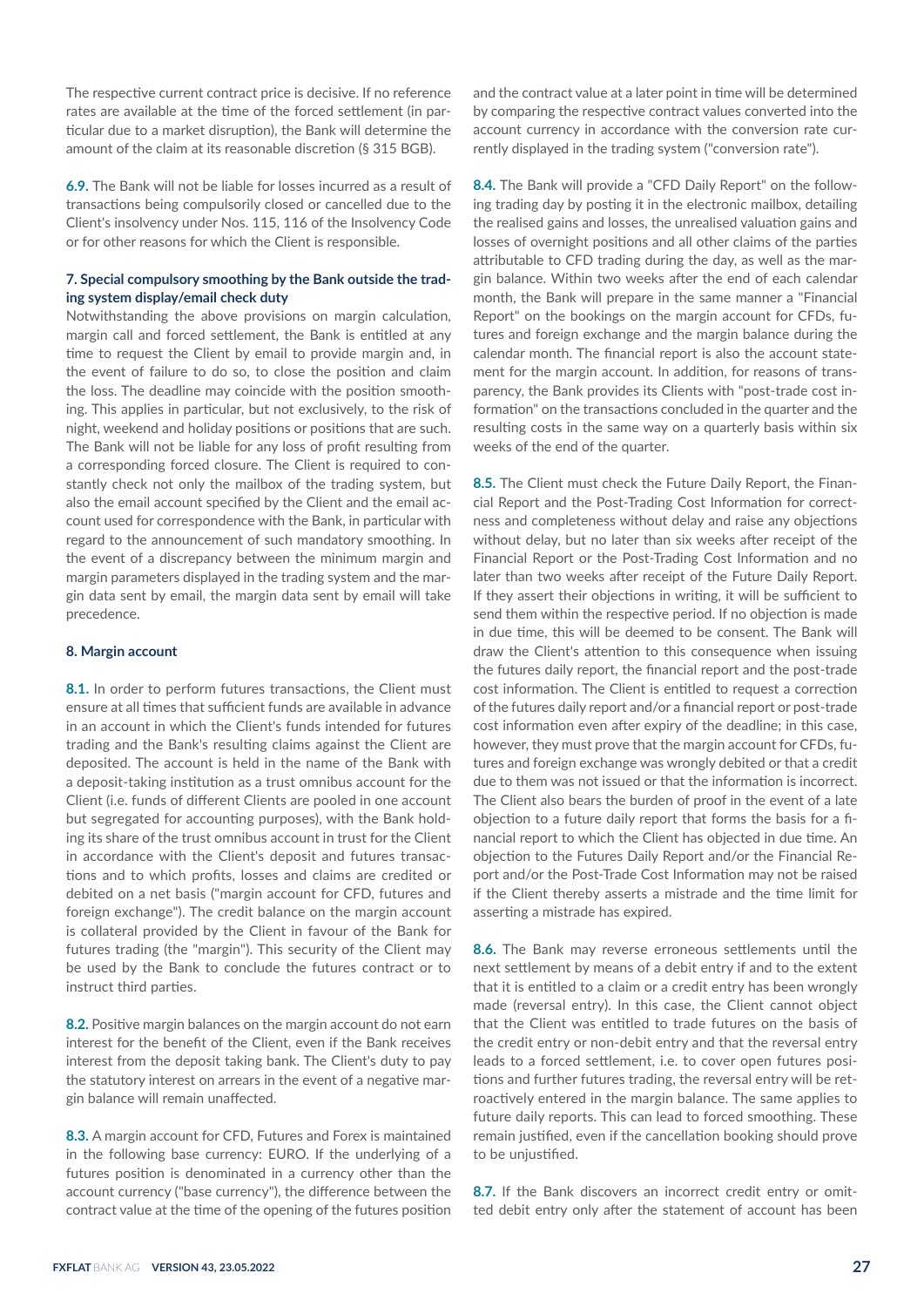closed and if it is entitled to a payment claim against the Client, it will debit the margin account for CFDs, futures and foreign exchange in the amount of the claim (adjustment entry). If the Client objects to the adjusting entry, the Bank will re-credit the amount to the margin account and assert its claim for payment separately. In this case, the Client cannot object that the Client was entitled to trade futures on the basis of the credit entry or non-debit entry and the adjustment entry or separate assertion leads to a forced settlement; i.e. to cover open futures positions and further futures trading, the debit entry or separate assertion is retroactively entered in the margin balance, which may lead to a forced settlement. These remain justified even if the adjusting entry proves to be unjustified.

**8.8.** The Bank will inform the Client without delay in the trading platform of any cancellation or correction entries and of any separate claims. Such bookings as well as the booking of the separate assertion will be made by the Bank retroactively to the business day on which the incorrect booking was made.

**8.9**. If the Client does not receive the daily reports for futures, the financial reports or the post-trade cost information, the Client must inform the Bank immediately.The duty to notify applies even if the Client does not expect any other notices.

**8.10.** In the event of 30 days of trading inactivity on the part of the Client, the amount due to the Client from the escrow account will be transferred to the reference account specified by the Client. To complete future transactions after 30 days of inactivity, a new deposit must be made into the escrow account.

## **9. Trading platform**

**9.1.** Futures trading is generally conducted through the trading platform or by telephone. The Bank will be entitled to extend or restrict the scope of services of the trading platform at its reasonable discretion (§ 315 BGB), in particular if the IT supplies, IT specifications or licences required for the provision of a trading platform are changed or extended. Such changes will be notified to the Client by means of a setting in the trading platform and will conclude force at the time notified in it.

**9.2**. In the event of a failure or malfunction of the trading platform or of the telecommunication lines provided by third parties, the Client has the option of contacting the Bank by telephone. Amendments to the conditions of acceptance will only be taken into account if they are received by the Bank in good time so that they can still be taken into account in the ordinary course of business.

# **10. Operational fault**

**10.1.** In the event of an interruption of the Bank's business operations due to force majeure, riots, war, natural events or other events beyond the Bank's control (including failure of the power supply, failure of communications or failure of other infrastructure), the periods provided for in these Terms and Conditions will be extended by the duration of the interruption. The Client will be informed in an appropriate manner of the occurrence of a disruption. The Bank's operations are also expected to be

disrupted by events in the reference market or by intervention by the authorities or the management of the reference market having a corresponding effect.

**10.2.** In such cases, the Bank may, at its reasonable discretion (§ 315 of the Civil Code), in particular take the following measures to avert losses:

- Change in business and trading hours
- Change of the boundary parameters and/or the
- \_ Minimum span
- Forced closure

**10.3.** If the measures taken to compensate for disruptions are insufficient or unreasonable, either party will be entitled to terminate the contract.

#### **11. Cancellation**

**11.1.** After receipt of a notice of termination by the Bank or the Client, the Bank will only accept further applications from the Client if this is reasonable for the Bank in the individual case (§ 315 of the Civil Code); separate notices of rejection will not be issued. In the event of termination in accordance with the Client's instructions or, if there are no instructions from the Client, in accordance with equitable discretion (§ 315 of the Civil Code), taking particular account of the market environment and the Client's interests, the Bank will compulsorily close out all open future transaction positions at the Client's risk and for the Client's account; this compulsory liquidation will take place on the day on which the termination takes effect. The Client must therefore close open futures positions before the termination takes effect in order to avoid the forced smoothing and its consequences.

**11.2.** After closing all of the Client's open futures positions, the Bank closes the Client's margin account. The end-of-day report and the financial report drawn up at the time of closure will be regarded as the final accounts. The Client will immediately check the final invoice for correctness and completeness and raise any objections without delay, but no later than two weeks after receipt. If no objection is made in due time, this will be deemed to be consent. The Client is entitled to request a correction of the futures daily report and/or a financial report even after expiry of the deadline; in this case, however, they must prove that the margin account for CFDs, futures and foreign exchange was wrongly debited or that a credit to which they are entitled to was not issued. No objection may be raised against the final invoice if the Client thereby asserts a fault and the period for asserting the fault has expired.

**11.3.** If the final invoice shows a negative balance, the Client must settle this immediately. In the event that not all term accounts are terminated (partial termination), the Bank will be entitled to set off a negative balance of these terminated term accounts against the non-terminated term accounts with a positive balance or to set off a positive balance of the terminated term accounts against the non-terminated term accounts with a negative balance (set-off in the case of partial terminations).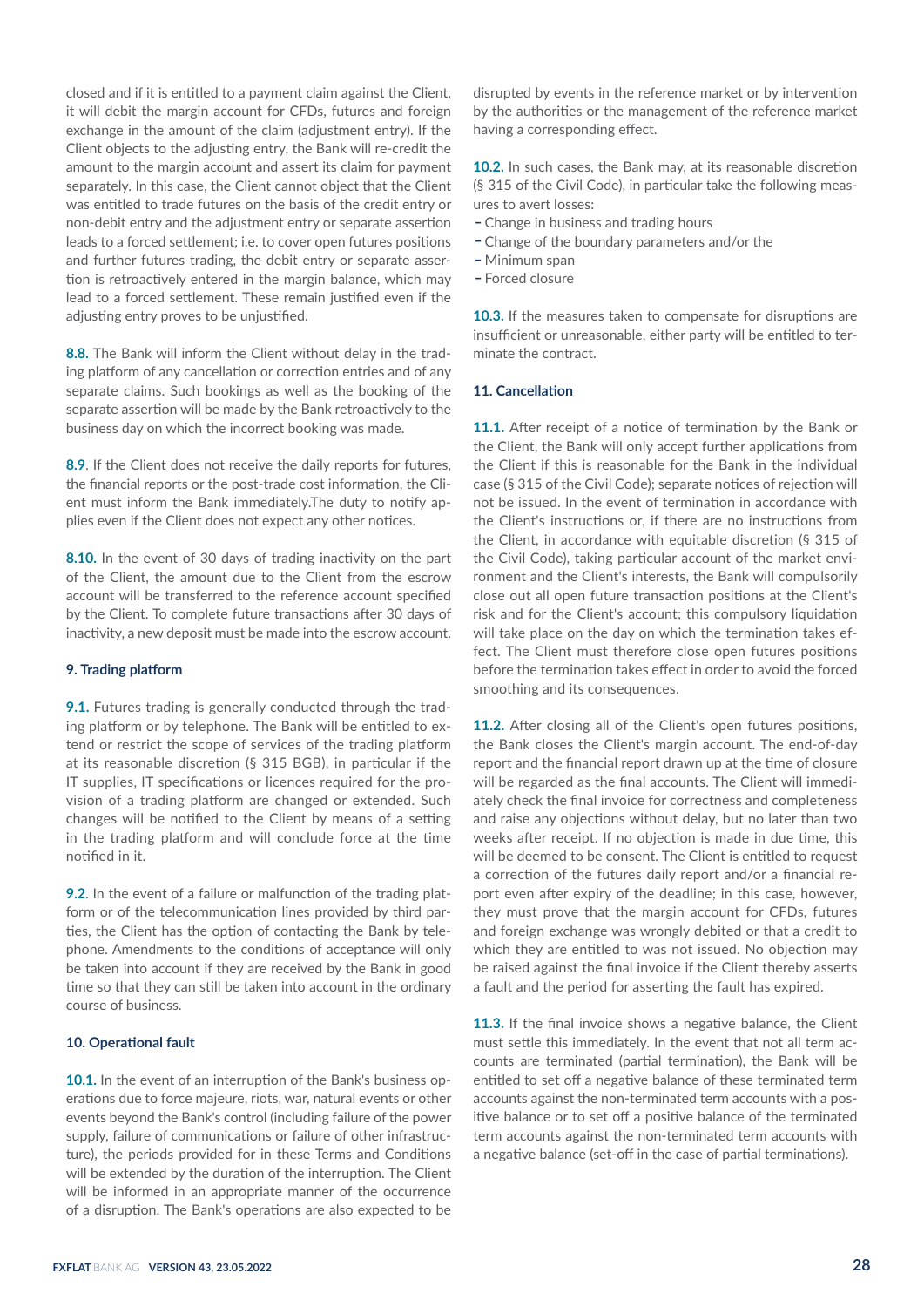# **12. Final provisions**

**12.1.** Commissions, fees and other costs owed by the Client under the "List of Prices and Services" will be due at the time of opening or closing a futures position. The Client instructs the Bank to automatically pay the accruing church tax, provided that it is known to FXFlat.

**12.3.** The Bank is not required to pay interest on positive balances in the Term Accounts or Trust Collection Accounts. In the event of negative balances, the Bank will be entitled to claim its default damages and in this case to charge interest at a rate of 8% p.a.

**12.3.** With regard to the Bank's own investor compensation insurance and the deposit insurance of the custodian bank at which the trust account is held in the name of the Bank, reference is made to the information document.

# **D) Supplementary rules for professional Clients and eligible counterparties in CFD trading, futures and spot foreign exchange transactions (margin requirement)**

## **1. Area of application**

These additional rules for professional Clients and eligible counterparties (margin requirements) apply to CFD trading, futures trading and spot foreign exchange trading.

For Professional Clients and Eligible Counterparties (Professional Clients) within the meaning of the German Securities Trading Act (Wertpapierhandelsgesetz), the following provisions on margin requirements will apply in addition. The following will also apply:

# **1.1. Duty of "ProfessionalClassic" Clients and specific other professional Clients to make additional margin payments in CFD, futures and spot exchange transactions**

Professional Clients opting for the "ProfessionalClassic" service package are always liable to make additional margin in the case of CFD, futures and spot exchange transactions, i.e. they are required to settle all claims arising from the transactions concluded for them, irrespective of and not limited to the Client assets in the omnibus account; Clients of the "Standard" and "ProfessionalPlus" service packages are not liable to make additional margin in the case of CFD, futures and spot exchange transactions in accordance with the following provisions.

# **1.2. Duty to make additional margin payments for "ProfessionalClassic" Clients and specific "ProfessionalPlus" Clients in CFD, futures and spot exchange transactions**

As a general rule, professional Clients who so determine by choosing the "Professional Classic" service package and Clients with trading assets in excess of EUR 100,000.00, even if they choose the "Professional Plus" service package, are always required to make margin payments on CFD, futures and spot exchange transactions, subject to the following provisions:

Professional Clients are subject to a margin call duty, i.e. they are required to settle all claims arising from transactions entered into on their behalf which are not limited to the Client's assets in the omnibus account, provided that they

- choose the service package "Professional Classic" or

- when selecting or applying for the "Professional Plus" service package for the first time if the following deposit threshold is exceeded at the beginning of the commercial relationship (initial margin call) or
- in the event that the total asset limit ("equity") is exceeded in the course of the commercial relationship (resulting margin call).

## **1.2.1. Initial margin requirement for CFD, futures and spot foreign exchange transactions**

An "Initial Margin Call" within the meaning of No. 1.2. above will be deemed to exist if, within the context of the establishment of a commercial relationship, a deposit is made into a trust omnibus account prior to the placing of the first order for this trust omnibus account which corresponds to an amount of more than 100,000.00 Euro. Several individual deposit transactions will be deemed to be one deposit and the amount of EUR 100,000.00 will be exceeded if EUR 100,000.00 is credited to the Trust Bank, irrespective of any immediate deduction of fees by the Trust Bank. Deposits to different trust collection accounts are not added together.

# **1.2.2. Duty to make additional margin in CFD, futures and spot exchange transactions**

In the event that the "Professional Plus" service package is applied, a "resulting duty to make additional contributions" within the meaning of Clause 1.2 above will exist if the total assets (equity capital) in the Client's collective trust account exceed EUR 100,000.00 at the end of the day and the Client does not transfer the total assets below EUR 100,000.00 to the reference account by means of a transfer order within 24 hours of receipt of the information email about the regrouping into the "Professional Classic" service package. The end-of-day balance shown in the trading system under "Equity" or "Available balance" is decisive for the total assets, both for exceeding and for falling short within 24 hours. The Client will be informed of the imminent occurrence of the margin call and the imminent different allocation to the "Professional Classic" service package by email and/or postbox message, together with a reference to the possibility of avoiding the margin call by means of a transfer order to the reference account. specific reasons.

## **1.3. Duty of the Client to check his email account and mailbox**

The Client is required to constantly check not only the mailbox of the trading system, but also the email account specified by the Client and the email account used for correspondence with the Bank.

## **2. Duty to make additional margin also for positions/orders entered into before regrouping**

All open positions and orders which were concluded prior to the application of the "Professional Classic" service package with the associated margin call fall within the scope of the "Professional Classic" service package, i.e. they are subject to a margin call if the closing of these positions takes place after the application of the "Professional Classic" service package. For the margin requirement, therefore, it is not the entering into the position or the order (regrouping into the absence of a margin requirement) that matters, but the closing of the position. All open positions and orders which were concluded prior to the application of the "Professional Plus" service package with the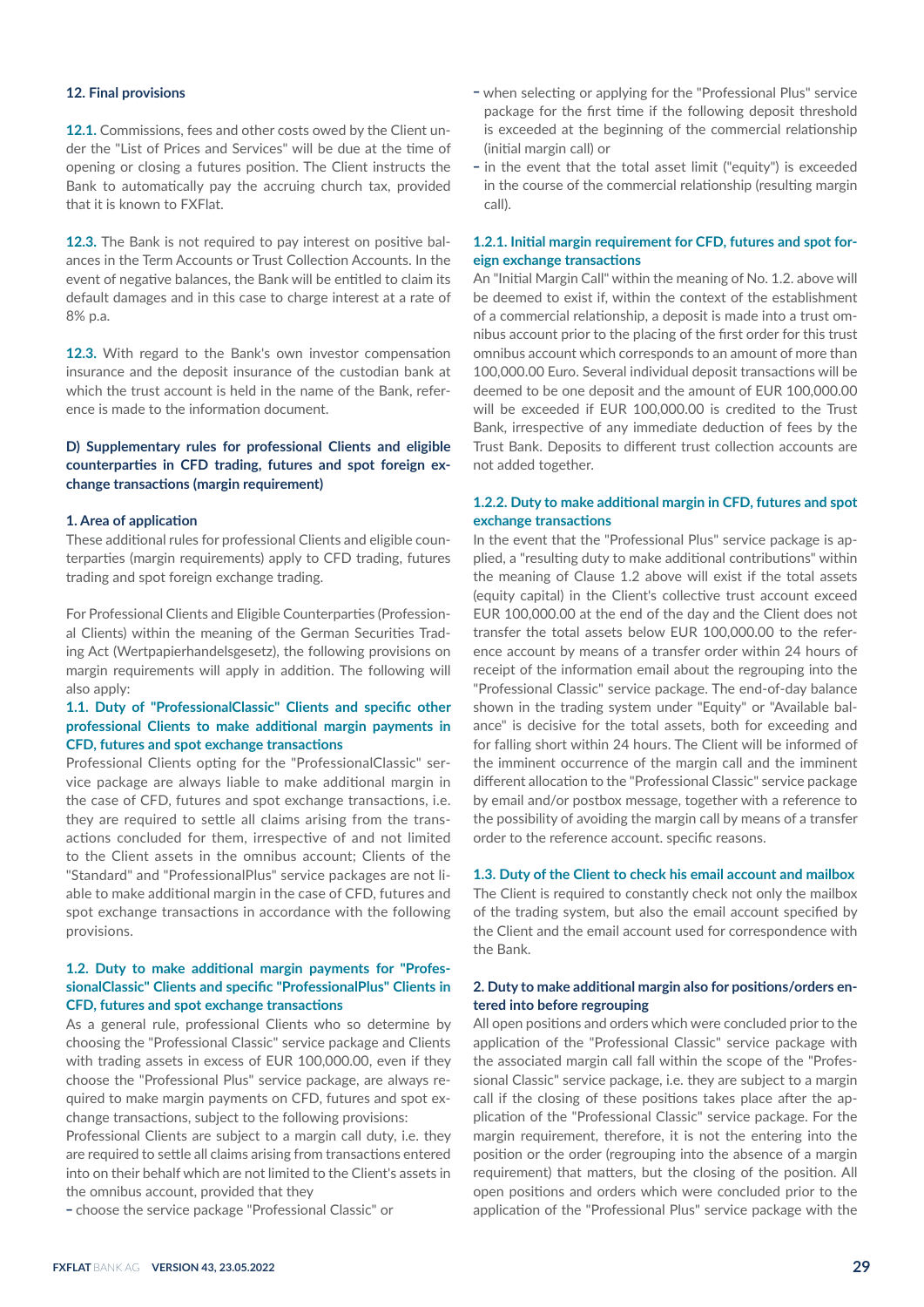associated exemption from margin calls continue to fall within the scope of the "Professional Classic" service package and are therefore subject to margin calls even if these positions are closed after the application of the "Professional Plus" service package. For the margin liability, therefore, it is not the closing of the position or the order that is important (regrouping into margin liability), but the entering into the position. The Professional Client may request a switch to a margin-free account model at any time; however, the Bank is not required to conclude or maintain a contract.

# **3. Duty to make additional margin in CFD, futures and spot exchange transactions**

In the event of a shortfall in their share of the collective trust account, the Clients liable to make additional contributions are required to make up the shortfall immediately by paying into the collective trust account. In this respect, II. B) No. 5.1 to 7. And II.  $c$ )(1)(4--5) and (2)(6.1)-(6.5) are replaced by the following:

#### **3.1. Calculation of the profit margin**

The open CFD, futures/cash forex positions, the pending valuation gains and losses from open CFD, futures/cash forex positions, the deposit amounts to be provided for the open CFD, futures/cash forex positions, the realised gains and losses from closed CFD, futures/cash forex positions, futures/cash forex positions, the sales and other taxes due and accruing to the Bank, the withholding tax to be paid and other taxes as well as the other taxes to be paid by the Bank, the custodian bank or the Client from the CFD, futures/cash forex positions. The amounts to be paid by the Client from CFD, futures/cash forex trading (in particular financing payments from overnight positions, fees) will be shown continuously in the trading platform during the day ("Net Margin") and the changes shown during the day will be transferred to the margin account for CFDs, futures and foreign exchange once per business day by collective entry at the close of business ("End-of-Day Entry"). With the end-of-day booking, a settlement is made with the credit balance of the margin account for CFDs, futures and foreign exchange with provisional crediting or debiting of the balance of the pending valuation gains and losses, which is listed in the trading platform under "CFD, Futures/Foreign Exchange Daily Report".

**3.2.** For each individual margin account for CFDs, futures and foreign exchange, the Bank continuously determines the Client's net margin position, which is displayed in real time on the trading platform. The net margin position will consist of the sum of the margin for the individual positions, the realised profits not yet converted and booked in accordance with the conversion rate into the account currency ("unbooked profits"), the hypothetical profits and the other amounts owed by the Bank in connection with CFD, futures/spot positions, less the sum of the "unbooked losses", the hypothetical losses and the other amounts owed by the Client in connection with CFD, futures/ spot positions (in particular financing payments from overnight positions, fees); The decisive factor is therefore not the individual position, but the sum of all positions and other - also hypothetical - economic claims in relation to a trust omnibus account. The Client is thus constantly informed about his net margin position. A positive net margin position indicates the portion of the margin that is not required to cover individual

transactions. A negative net margin position indicates a shortfall in the CFD/currency savings account.

## **4. Margin requirement**

**4.1.** The required margin must always be provided prior to opening a CFD, futures/spot currency position. The Client is not entitled to conclude transactions in the amount of the contract volume covered by a positive net margin balance (partial transactions).

**4.2.** The Client is required to hold in the margin account for CFDs, futures and foreign exchange at all times (including during the day and at weekends) an amount sufficient to cover any negative balance displayed on the trading platform at any time during the day and/or at the end of the day. The duty of the Client to show a positive net margin position for each individual CFD, futures/spot account exists at all times, irrespective of the Bank's business hours and the operating hours of the trading platform. Price and market movements may lead to an increased margin call at any time, even if the reference market of the underlying is closed.

**4.3.** A Client may maintain multiple CFD, futures and spot FX accounts. There is no offsetting across several margin accounts for CFDs, futures and foreign exchange of the Client with regard to the duty to maintain sufficient funds, i.e. for each individual margin account for CFDs, futures and foreign exchange there is a statement in the trading platform limited to this account and also a daily closing entry to which the Client's duty relates in each case (for offsetting in the event of termination of one of several margin accounts for CFDs, futures and foreign exchange see under 11.3 of the SC).

**4.4.** Margin component for open CFD, futures and spot exchange positions:

**4.4.1.** The margin component for open CFD, futures/spot positions is determined in particular as a percentage of the respective contract value set by the Bank and results from the components "minimum margin" and "margin parameter" and is part of the net margin position. The "Margin Parameter" depends on the current volatility of the underlying and can be found in the current list in the "Instrument Overview". The Client is not entitled to a partial opening of a CFD/spot position.

**4.4.2.** In the case of open CFD, futures/spot positions, the Client must ensure at all times that the available margin does not fall below the minimum margin listed in the trading system under "Instrument Overview". The sum of the minimum margins payable is the total minimum margin payable.

**4.4.3.** The Bank reserves the right to increase the amount of the minimum margin and the margin parameters at its reasonable discretion (§ 315 of the Civil Code), taking into account the market environment of the underlying, in particular the market depth and the prices traded on the reference markets, as well as the costs of hedging ("minimum margin Increase"), as well as In the event of extraordinary price movements or fluctuations or liquidity losses in a reference market or In the event of the reasonable assumption that these are imminent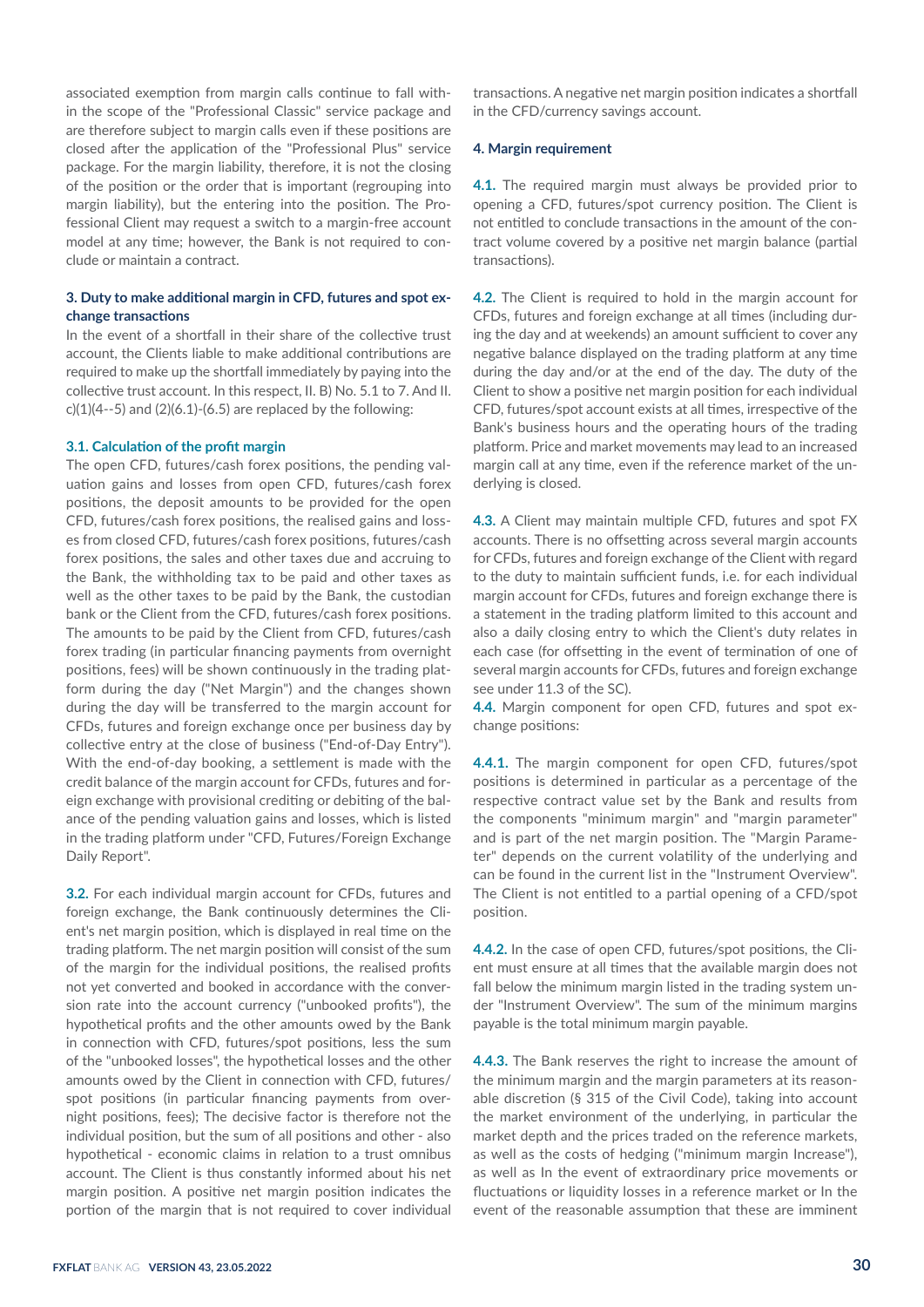("Margin Parameter Increase"), even if the market maker has not made an increase or the trading system continues to indicate a lower minimum margin and margin parameters. In the case of positions held overnight or even over the weekend, the Bank is entitled, at its own discretion, to increase the amount of the minimum margin and the margin parameters, even if the market maker has not increased them and/or the trading system continues to display a lower minimum margin and margin parameters. The new determination will be announced by posting on the trading platform or by email and will conclude force at the time notified in it, whereby the time of entry into force may coincide with the time of determination, in particular in the case of increases in the margin parameters. In the event of a discrepancy between the minimum margin and margin parameters displayed in the trading system and the minimum margin and margin parameters displayed by email, the minimum margin and margin parameters sent by email will take precedence. If, after resetting the minimum margin or the margin parameter, a shortfall in the margin is found, the Client must immediately make good this shortfall. If this does not happen, the Bank can perform forced smoothing.

## **5. Forced closure/early closure in the event of insolvency**

**5.1.** If a negative net margin position results, the Bank may compulsorily close out all or individual open CFD, futures/spot positions of the Client ("liquidation"). In order to avoid this, it may be necessary for the Client to have additional margin paid into the margin account for CFDs, futures and foreign exchange through the Bank at very short notice or to close one or more positions. Particularly in the case of tight balances on the margin account for CFDs, futures and foreign exchange for trading activities, rapid and strong price movements of the underlying asset may also result in a forced settlement without the Client having the option of making a margin payment or closing the position. Compulsory settlement will be effected exclusively in the interest of the Bank; the Client will have no claim to compulsory settlement. The receipt of the variation margin in the CFD, futures and foreign exchange account of the custodian bank is decisive for the consideration of a variation margin duty; the receipt of a variation margin by the Bank for forwarding to the custodian bank is not decisive.

**5.2.** The Bank is entitled to liquidate open positions of the Client until the required positive net margin is achieved again. The Bank closes the positions with the highest hypothetical loss first and continues to do so in descending order until the margin is sufficient again. First, all positions whose reference market is open are closed. A partial closing of an individual CFD, futures or spot exchange position will not take place. In the worst case, falling below the minimum margin can lead to the Bank closing all of the Client's positions. The Bank may temporarily waive the mandatory smoothing. However, it is always free to forcibly smooth at a later date. If a mandatory compensation payment is not made immediately, the Bank will not be liable for future mandatory compensation payments.

# **6. Special compulsory smoothing by the Bank outside the trading system display/email check duty**

Notwithstanding the above provisions on margin calculation, margin call and forced settlement, the Bank is entitled at any time to request the Client by email to make a margin call and, if the Client fails to do so within the specified period, to close the position and claim the loss. The deadline may coincide with the position smoothing. This applies in particular, but not exclusively, to the risk of night, weekend and holiday positions or positions that are such. The Bank will not be liable for any loss of profit resulting from a corresponding forced closure. The Client is required to constantly check not only the mailbox of the trading system, but also the email account specified by the Client and the email account used for correspondence with the Bank, in particular with regard to the announcement of such mandatory smoothing. In the event of a discrepancy between the minimum margin and margin parameters displayed in the trading system and the margin data sent by email, the margin data sent by email will take precedence.

# **III. SPECIAL CONDITIONS FOR SUPPORT SERVICES WHEN USING A THIRD-PARTY SYSTEM**

# **A) General**

## **1. Nature of the services and scope of the Special Conditions**

## **1.1. Support service for the use of a system of the Client Bank**

The Client maintains an account and/or securities account with a domestic or foreign credit institution for the purpose of trading in financial instruments (Client Bank). For his trading activities, they will be provided by their account-keeping and/or custodian credit institution with an electronic order transmission system with which they can transmit orders or applications for the conclusion of transactions in financial instruments to his account-keeping and/or custodian credit institution (system). The rights and duties of the account-holding credit institution and the Client in relation to the order transmission system, the execution of orders and the settlement of transactions will be governed by bilateral agreements between those parties. FXFlat Bank AG (hereinafter the "Bank") will be granted access to the Client's trading activities and shall offer the Client support in the use and operation of the order transmission system of the credit

institution maintaining the account and/or securities account. In this context, no investment brokerage service is provided, i.e. declarations of intent by the Client to buy or sell financial instruments or to conclude contracts are not sent to the Client's contractual partner - even in the event of a system failure.

# **1.2. Support service when using an alternative third-party system**

To the extent that the account-keeping credit institution permits the Client to use a third-party order transmission system instead of or in parallel with the order transmission system of the account-keeping credit institution and the Bank includes this third-party system in the scope of support, the Bank will offer the Client support services for the use and operation of the third-party system. The rights and duties of the account servicing credit institution and the Client in relation to the execution of orders and the settlement of transactions will be governed by bilateral agreements between those parties, and the rights and duties of the third-party system provider and the Client in relation to the third-party system will be governed by bilateral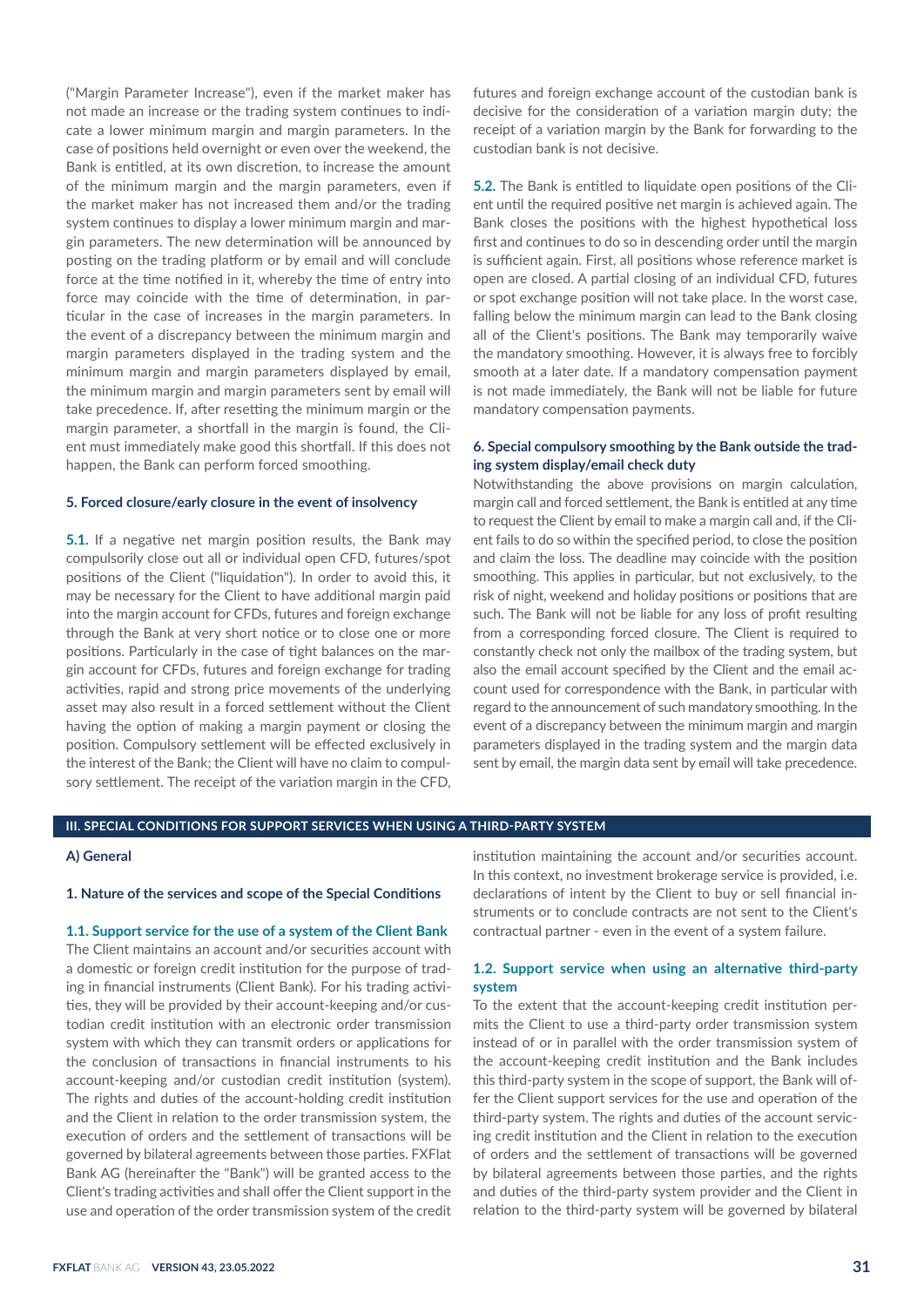agreements between those parties. In this context, no investment brokerage service is provided, i.e. declarations of intent by the Client to buy or sell financial instruments or to conclude contracts are not sent to the Client's contractual partner - even in the event of a system failure.

#### **1.3. Scope and limits of the support service**

The Client and his Client Bank are solely responsible for the placing, receipt, execution and booking of Client orders and the proper functioning of the order placement and information system of the Client Bank or the third-party provider. FXFlat assumes with regard to the account management by the Client Bank neither a responsibility nor a liability for occurring errors and deficiencies. All agreements in this regard must be made between the Client and the Client's Bank. FXFlat assumes no liability for damages or lost profits resulting from a complete or partial failure or such disruption of the electronic transmission and information system made available to the Client by the account and custodian bank or third parties; the display of the FX-Flat logo in the order placement and information system does not change this.

The Bank will assist the Client in using the electronic transmission system and in settling trading transactions on the basis of the data and information sent by the credit institution maintaining the account and custody account. These include in particular: - Support services by establishing contact between the responsible employees of the credit institution maintaining the account and custody account and the Client, in particular by means of telephone conferences - Offer of regular training courses on the use and operation of the electronic transmission system as well as on any innovations Investment brokerage services will not be provided even in the event of a system failure (cf. no. 1.2, 1.3 and 5.1. of the SC). 1.2, 1.3. and 5.1. of the SC). No investment advisory services are offered (see 5.2. of the SC). The Client warrants that it has itself checked the condition of and compliance with the condition descriptions of the transmission system, the connectivity and feed-in capability of the transmission system to the account- and deposit-keeping credit institution and the hardware and software equipment of the Client as well as the suitability of the transmission system for the Client's purposes. The Bank does not examine the above circumstances.

The Client acknowledges that the Internet is subject to disruptions, such as interruptions or transmission failures, which may affect Client's access to the Order Distribution and Information System. FXFlat is not responsible for damages or losses resulting from events beyond the control of FXFlat, nor for any other losses, costs, liabilities or expenses (including lost profits) resulting from the inability or delay of the Client's access to the transmission and information system. FXFlat is also not liable for the case that the Client suffers a loss due to a faulty use of the transmission and information system. FXFlat points out that specific functions of the transmission and information system may not be available for a specific period of time due to maintenance work or other technical reasons.

#### **1.4. Period of support**

The support service is generally offered during the Bank's business hours. The Bank's business hours range from 09:00 (opening of business) to 19:00 (closing of business) on each business day. A business day is any day on which the Frankfurt Stock

Exchange is open for trading or on which the account- and deposit-keeping credit institution conducts trading. The Bank is entitled to change the business hours at its reasonable discretion (§ 315 of the Civil Code (BGB)), fixing an appropriate date of validity. The changes and the effective date will be communicated to the Client in his electronic mailbox or by email.

# **1.5. Special assurances and duties to cooperate on the part of the Client**

The Client warrants that they have checked the condition of and compliance with the condition descriptions of the transmission and information system, the connectivity and feed-in capability of the transmission system to the account-keeping credit institution or third-party provider and the Client's hardware and software equipment as well as the suitability of the transmission system for the Client's purposes themselves. FX-Flat does not check the above mentioned circumstances. The Client is required to familiarise themselves with the transmission system of the Client Bank or with the system of a third party. If the Client does not understand the function and operation of the system in all points, they will turn to FXFlat and enter orders into the system only when they have fully understood the procedure. The Client is required to treat the access data and passwords confidentially and not to pass on their access data and passwords to third parties or make them accessible to third parties. The Client bears sole and full responsibility if third parties make dispositions using the access data and passwords. The Client will carefully read the manuals, Client information and risk information provided to them by FXFlat before the first transaction and familiarise himself with the functions of the transmission and information system. They ensure that their hardware and software meet the recommended requirements. These are communicated to him on request by FXFlat at any time again. The Client will contact the technical support of FXFlat if they do not understand all aspects of the information given in the manual or if they are misleading to them, if they have not understood all procedures and have questions about the use of the transmission and information system and will only place orders when the have fully understood the technical procedure.

#### **1.6. Scope of the Special Conditions**

These Special Conditions govern the rights and duties of the Bank and the Client in the case of the "Support Service when using a system of the Client's Bank" and in the case of the "Support Service when using an alternative third-party system". Any additional specific rules for a particular system or a third-party system are listed separately at the end of these Special Conditions.

## **2. Exemption from banking secrecy, data inspection rights and data protection**

For the Bank's services, the Bank and the credit institution maintaining the account and custody account will be released by the Client from banking and data secrecy to the extent that this is necessary for the provision of the services. This includes in particular

- an online right of the Bank to inspect the electronic transmission system and the exchange of data and information taking place thereon between the account and deposit keeping credit institution and the Client; accordingly, a right of the account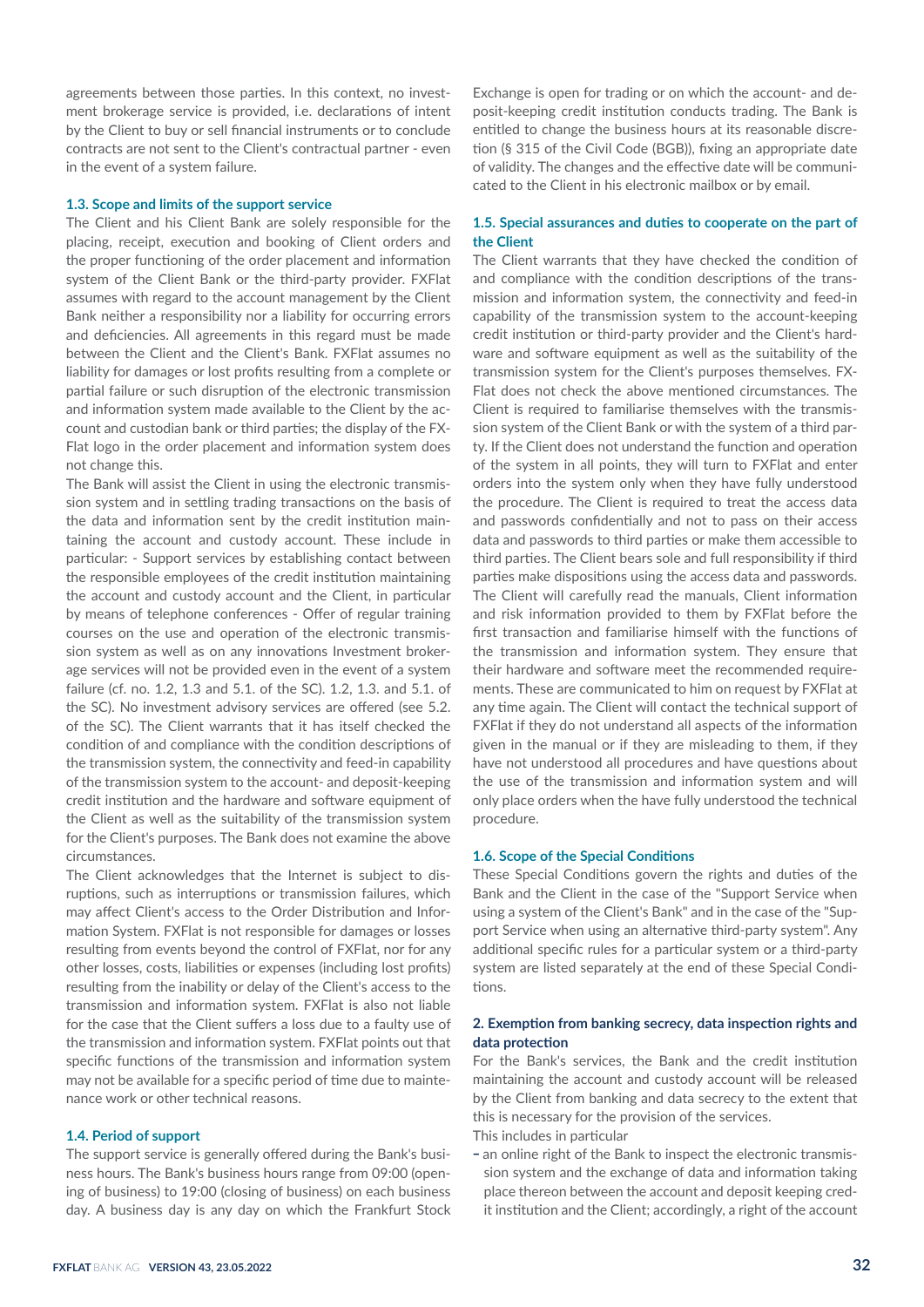and deposit keeping credit institution to grant access to the system;

- the Bank's right to inspect the other non-electronic and electronic exchange of data and information outside the electronic transmission system between the account and deposit keeping Bank and the Client; accordingly, the account and deposit keeping Bank has a right to inspect the exchanged data and information;
- storage, processing and retention of personal data and information lawfully requested;
- transfer of personal data to third parties within and outside the EU in compliance with data protection regulations.In all other respects, the Bank will only disclose personal data to third parties to whom the Bank is legally required to disclose such data.

#### **3. Consent to receive grants**

The Bank receives contributions from the credit institution that operates the market making (market maker). For each transaction in transaction types or instruments, the Bank may receive a share of up to 50% of the profit that the market makers make from the execution business. The Bank will provide further details on request. The Bank receives contributions from the account and custody account-holding credit institution for the Client's investment funds amounting to up to 100% of the issue surcharges and up to 100% of the management fee. The Bank will provide further details on request. The Client agrees that the above contributions may be made to and received by the Bank and will remain with the Bank. For this purpose, it is agreed that any claims for repayment by the Client against the Bank or the third party providing the service will not arise under any circumstances. This helps to maintain and expand the technical infrastructure, the broad range of services and the cost-effective system position.

#### **4. Consent to grant funds to third parties**

The Client agrees that the Bank may make payments to cooperation partners and contractually bound intermediaries for which the Bank has assumed liability. These remunerations can make up to 50% of the collected profit, which FXFlat generates as Introducing Broker from the respective Client connection. The exact amount of the allocation will be communicated to the Client on request. The Client agrees that the above contributions are made by the Bank and remain with the cooperation partner or tied agent. This serves to maintain and expand the technical infrastructure as well as the wide range of services and cost-effective order execution.

#### **5. No investment brokerage and no investment advice**

**5.1.** Investment brokerage, investment intermediation services in the case of the "support service when using a system of the Client Bank" and in the case of the "support service when using an alternative third-party system" are not provided, i.e. declarations of intent by the Client to acquire or sell financial instruments or to conclude contracts are not sent to the Client's contractual partner - even in the event of a system failure. This also applies if the service provided by the trust or custodian bank is listed in a Client information document as introducing brokerage, messenger service or similar; however, services that are to be regarded as financial services are not

provided. The operation of the electronic transmission system, including any emergency and failover systems, will be carried out exclusively by the account- and deposit-keeping credit institution or the third-party system provider and will be subject exclusively to the contractual agreements between the Client and the account- and deposit-keeping credit institution or the third-party system provider. The Bank has no means of intervening in the electronic transmission system, no transmission system of its own that could take the place of the electronic transmission system in the event of an emergency or failure, and no authority to act in any other way to transmit orders with effect for the Client, and therefore in particular cannot and will not transmit orders, enter applications, messages or other declarations of intent or data on behalf of the Client into the electronic transmission system, transmit orders, applications, messages or other declarations of intent or data on behalf of the Client by other means or by the means provided for by the account- and deposit-keeping credit institution or the third-party system provider in the event of an emergency or failure the third-party system provider In the event of emergency or failure. The Client must therefore make his own provisions in the event of a transmission system failure.

**5.2.** No investment advice No investment advice is provided by the Bank in the case of the "support service when using a system of the Client Bank" and in the case of the "support service when using an alternative third-party system". The Bank's employees are strictly instructed not to advise the Client on the acquisition or disposal of financial instruments, either in the context of advertising measures or when initiating or conducting a commercial relationship with the Client. No active transmission of or reference to information documents (basic information, key investor documents, product information sheets, sales prospectuses) prepared or made available by the Client's account and custodian bank or the issuer of the financial instrument will take place.

#### **6. No liability for the system**

The Bank will not be liable for any loss or loss of profit resulting from a complete or partial failure or malfunction of the electronic transmission system made available to the Client by the account- and deposit-keeping Bank or by third parties.

# **7. Termination of the cooperation with the Bank/third party provider maintaining the account and custody account**

The Bank and the account and custody account-holding credit institution as well as the third-party system provider will be entitled at any time to terminate the cooperation existing between them and underlying the Bank's support service, either in its entirety or for individual financial instruments. In this case, the commercial relationship with the Client will end following notice by the Bank.

# **B) Special additional provision: Support service for the acquisition of fund units**

The following additional rules and information, which differ from those mentioned above, apply to assistance with the purchase of fund units: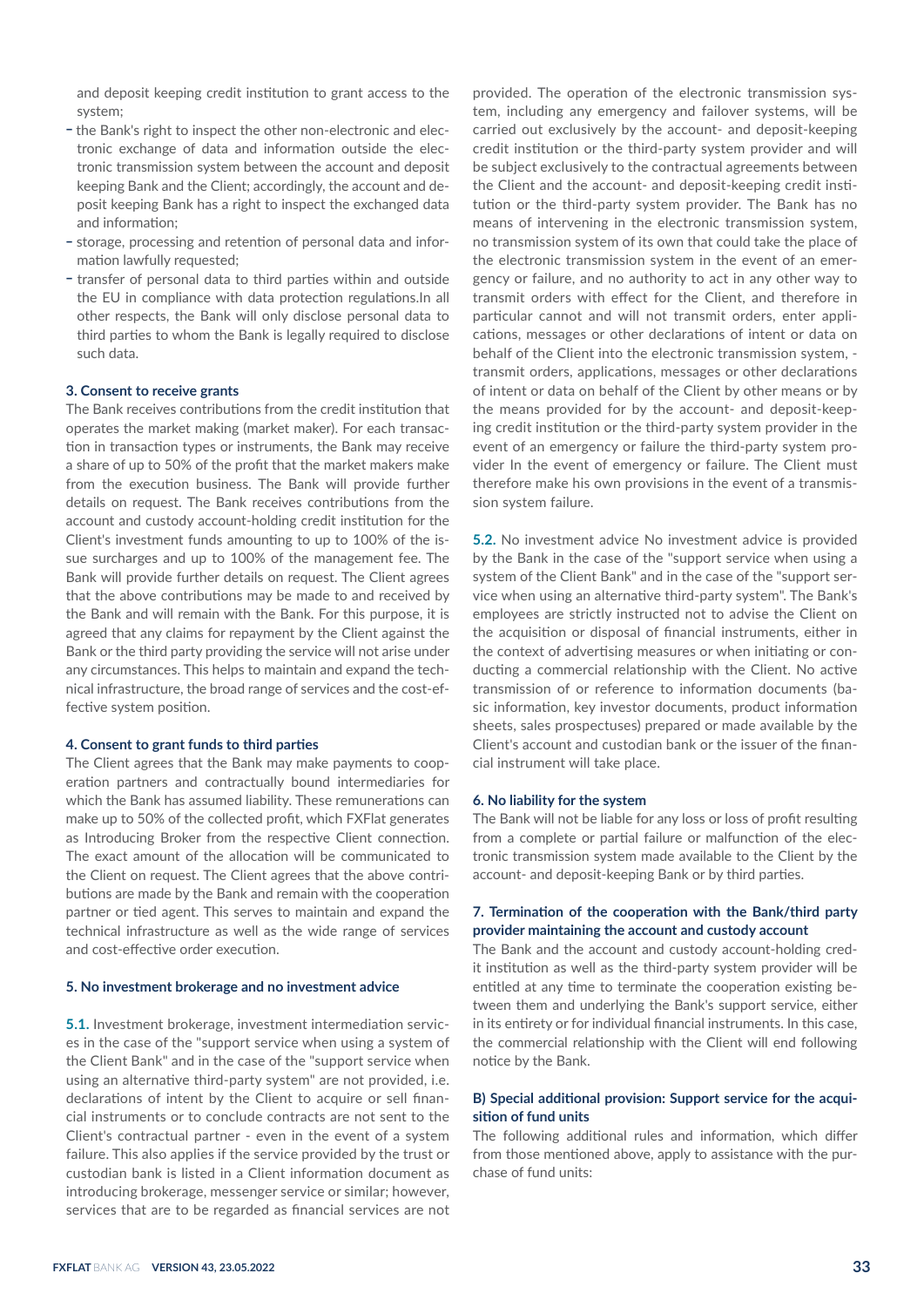# **1.1. Cut-off times**

The times at which the credit institution maintaining the account and custody account accepts and executes orders for fund units sent electronically by the Bank (cut-off times) will be published on the homepage of the credit institution maintaining the account and custody account (e.g. www.ebase. com). The account and custodian bank will execute sent orders exclusively within the respective cut-off times for the respective fund unit, i.e. orders received by the account and custodian bank only after the cut-off times will generally be processed and settled in accordance with the settlement modalities of the applicable List of Prices and Services of the account and custodian bank for investment deposits and accounts as well as the Terms and Conditions for the investment deposit.

## **1.2. Fund range, refusal to execute orders**

The account-holding credit institution is entitled to refuse the custody and/or inclusion of specific funds and/or management companies in the fund range or to remove a fund from the fund range. The account and custodian bank, the management companies and/or the fund are entitled to reject buy and sell orders at their reasonable discretion in accordance with the provisions of the applicable sales documents and/or for other good reasons. The account and custodian bank reserves the right to refuse orders involving market timing (short-term, systematic speculation by exploiting confidential knowledge of the fund manager's trading strategy or by exploiting small price differences between the closing prices of the fund and the underlyings contained in the fund) and/or late trading (prohibited practice of management companies to allow preferred large investors to purchase fund units after the close of trading at the already foreseeable closing price of the current day, although such purchase orders must be settled at the price of the next day) and/or to take necessary measures to protect the other end Clients.

## **IV. SPECIAL CONDITIONS FOR USERS OF THE FLATTRADER PLATFORM**

The following Special Conditions apply exclusively to the use of the FlatTrader platform.

For the areas mentioned in these Special Conditions, the General Terms and Conditions and the Special Conditions, which otherwise continue to apply, are replaced.

## **A) Execution conditions for CFD trading**

These execution conditions apply to the conclusion of financial Contracts for Differences (CFDs) between the Bank and the Client when using the "FlatTrader" trading platform offered by the Market Maker.

#### **1. Contract for Difference (CFD)**

**1.1.** A CFD (hereinafter also "contract") is a financial contract for differences on the evolution of the Contract Price.

**1.2.** The actual delivery of the underlying is not permitted, as is the exercise of rights associated with the possession of the underlying.

**1.3.** A CFD Position is opened by the execution of a buy or sell order ("CFD Trade") on a specified number of contracts against the Market Maker ("CFD Position") and closed in whole or in part by the execution of an opposite order. Several CFD Positions on one underlying form a total CFD Position (see 17.1 Opening a position).

**1.4.** In the case of a long position ("CFD Long Position"), a positive change in the value of the underlying is settled as a profit and a negative change in value is settled as a loss.

In the case of a short position ("CFD Short Position"), a positive change in the value of the underlying is offset as a loss and a negative change in value is offset as a profit.

A simultaneous CFD Long and CFD Short Position on the same CFD contract ("Force Open") is in principle possible under certain conditions.

The change in value of a position is calculated as the difference between the trading volume at position opening and the trading

volume at position closing (profit and loss, "P&L"). The change in value is settled in cash.

**1.5.** The trading volume of a CFD Position results from the number of contracts valued at the respective Contract Price ("trading volume"). The Contract Price is derived from the price of the underlying. Underlyings can be, in particular, shares, share indices, currencies, futures or commodities.

**1.6.** Opening a CFD Position requires collateralisation of a portion of the trading volume.

**1.7.** From the buyer's point of view, opening a CFD Long Position is economically comparable to buying the contract volume on credit or, in the case of opening a CFD Short Position, to selling the contract volume short.

#### **2. Trading platform**

**2.1.** The Market Maker operates an electronic trading platform ("FlatTrader") for and on behalf of the Bank. The Bank will instruct the Market Maker, subject to release from the restrictions of § 181 BGB, to take all measures necessary for the proper operation of the trading platform and to notify the Bank thereof. The Market Maker may also exercise the Bank's discretion. Unless otherwise provided, the Market Maker will exercise its discretion in accordance with § 315 BGB.

**2.2.** CFD trading is conducted exclusively through this trading platform. The scope of services of the trading platform can be extended or restricted. Changes affecting the Client are generally published and communicated by the Bank on the trading platform and come into effect at the time communicated there.

#### **3. Commission trading**

**3.1.** The Market Maker enters prices into the trading platform at which it is generally willing to open and close CFD Positions ("Contract Prices"). The entry of prices into the trading platform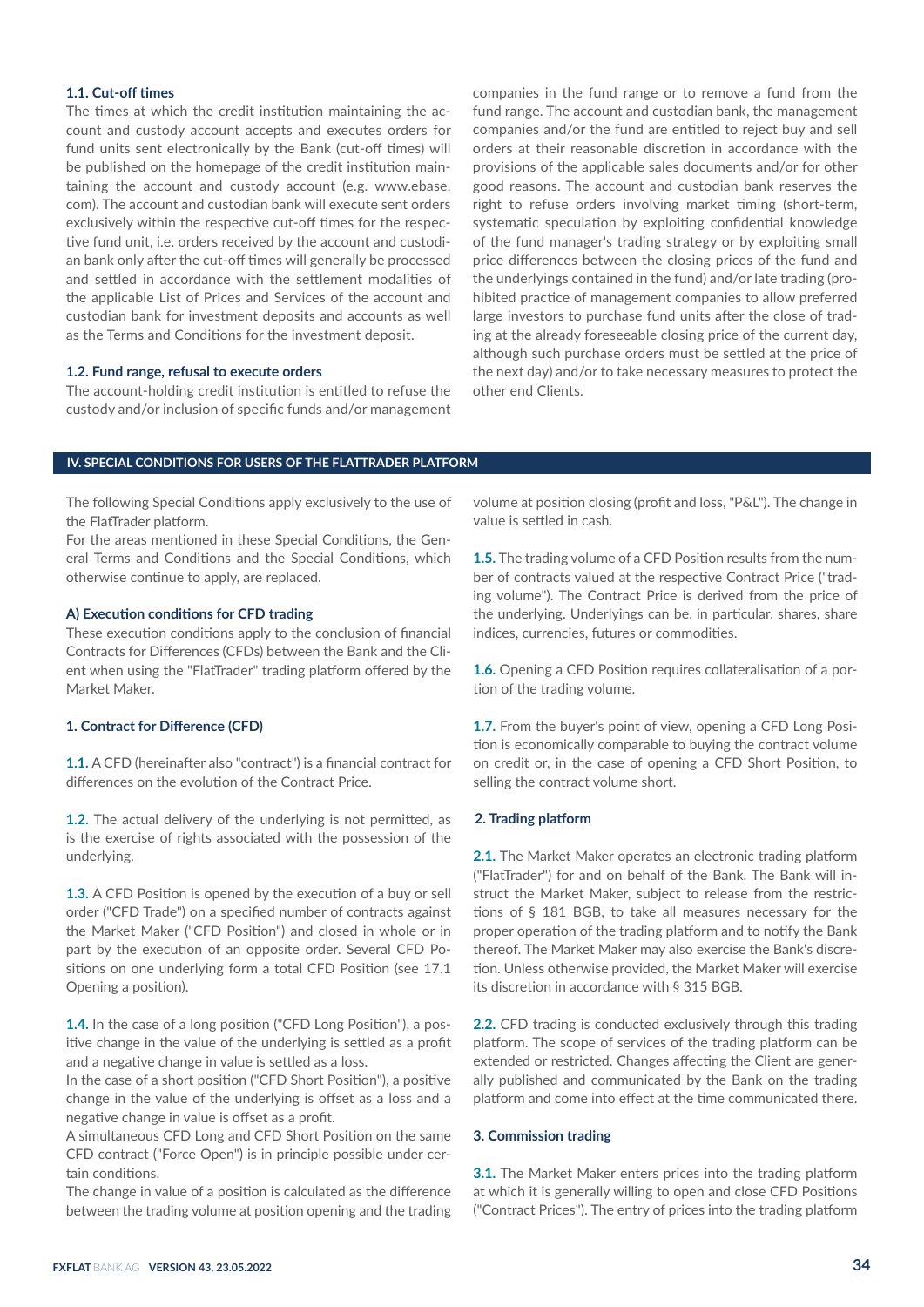does not constitute an obligation on the part of the Market Maker to conclude contracts. The entry of prices on the trading platform will be deemed to be an invitation by the Market Maker to the Bank to submit offers (applications within the meaning of §§ 145 ff. BGB for the conclusion of contracts in accordance with these execution conditions.

**3.2.** The Bank concludes contracts in its own name on behalf of and for the account of the Client at the conditions entered by the Market Maker in the electronic trading platform ("execution transactions"). The Bank places the Client in the same economic position as if the Client itself were a contractual partner of the Market Maker. For this purpose, the Bank concludes a CFD with the Client, which is a mirror image of the execution transaction ("settlement transaction").

No contractual relationship is established between the Market Maker and the Client. Claims arising from CFD trading are therefore usually first addressed by the Client to the Bank.

# **4. Account models**

**4.1.** The standard account is a CFD account that follows the rules of the ESMA Product Intervention Regulation of 27th March 2018, in particular in relation to leverage limits ("Basic Account"). With this Basic Account, the Client is required to place guaranteed stop orders to hedge positions. The functionality of these orders follows the descriptions under point 6, in C. Order types. The obligation to make additional contributions is excluded for these accounts.

**4.2.** The Enhanced Retail Account Model is a CFD account that follows the rules of the ESMA Product Intervention Regulation of 27th March 2018, in particular in relation to leverage limits. In contrast to the Basic Account, the Client has the opportunity to use stop-loss orders to hedge positions, see point 4, in C. Order types. The obligation to make additional contributions is excluded for these accounts.

**4.3.** The Professional Investor Account is a variant of the Advanced Account ("Professional Account"). In principle, the classification of the Client as a professional investor opens up the possibility of offering CFD trading with margin parameters that differ from the account models for retail investors. In addition, professional accounts are subject to margin calls, which means that the loss on the CFD account may exceed the capital deposited in the CFD account.

The Client must provide the Bank with the necessary evidence to qualify as a professional investor.

**4.4.** The Professional Investor Account is a variant of the Advanced Account ("Professional Account"). In principle, the classification of the Client as a professional investor opens up the possibility of offering CFD trading with margin parameters that differ from the account models for retail investors. In addition, professional accounts are subject to margin calls, which means that the loss on the CFD account may exceed the capital deposited in the CFD account.

The Client must provide the Bank with the necessary evidence to qualify as a professional investor.

# **5. Clients**

**5.1.** Clients are only admitted to CFD Trading in accordance with these Execution Guidelines if they use the Trading Platform to conclude CFD trades of a size and frequency customary for retail clients and they accept the market risk typically associated therewith.

Access to the Trading Platform can be blocked entirely or restricted to the closing of positions. Sufficient reason to suspect improper use of the Trading Platform also constitutes good cause to block or restrict access.

- **5.2.** Improper use exists in particular if clients:<br>- execute CFD trades to exploit price discrepancies (e.g. those identified by computer programs) for the purpose of generat-
- ing profits to the exclusion of market risk (arbitrage trades);<br>- transmit orders to the Trading Platform using software not authorised by the Market Maker;
- seek to influence pricing by means of prompt action on one of the reference markets and on the Trading Platform, either themselves or in concert with third parties ("Market Manipulation").

Clients must safeguard the Trading Platform against third-party access.

## **6. Capital**

#### **6.1. Total capital**

The collateral deposited with the Bank, the balance of the open and closed CFD Positions as well as the other amounts owed to the Bank or the Client from CFD trading (in particular commissions) are continuously displayed on the trading platform during the course of the day ("total capital"). Taxes, equalisation payments for dividends and overnight financing costs, on the other hand, are not reported intraday but are included in total capital at the end of the day.

#### **6.2. Minimum capital**

Total Capital must at all times exceed the Margin Requirement and Minimum Collateral, if any, set out in the Schedule of Conditions for CFD Trading (Maximum Total Margin Requirement and Minimum Collateral, "Minimum Capital").

The Client is required to maintain the minimum capital at all times. For example, price movements may require a higher minimum capital at any time during business and trading hours. In the event of price movements outside business hours, the obligation to maintain minimum capital may lead to a sudden increase in the minimum capital required at the time of the opening of business on the following business day (overnight risk).

It is the Client's responsibility to monitor their CFD Positions and minimum capital requirements at all times on their own responsibility and to ensure that they have sufficient capital. The Client must not rely on receiving a Margin Call in time to monitor his CFD Positions and the required security. When monitoring his CFD Positions, the Client will in particular take into account the following factors:

open CFD Positions

- market volatility
- risks overnight
- the time required for the provision of additional collateral
- special events, in particular corporate actions, which could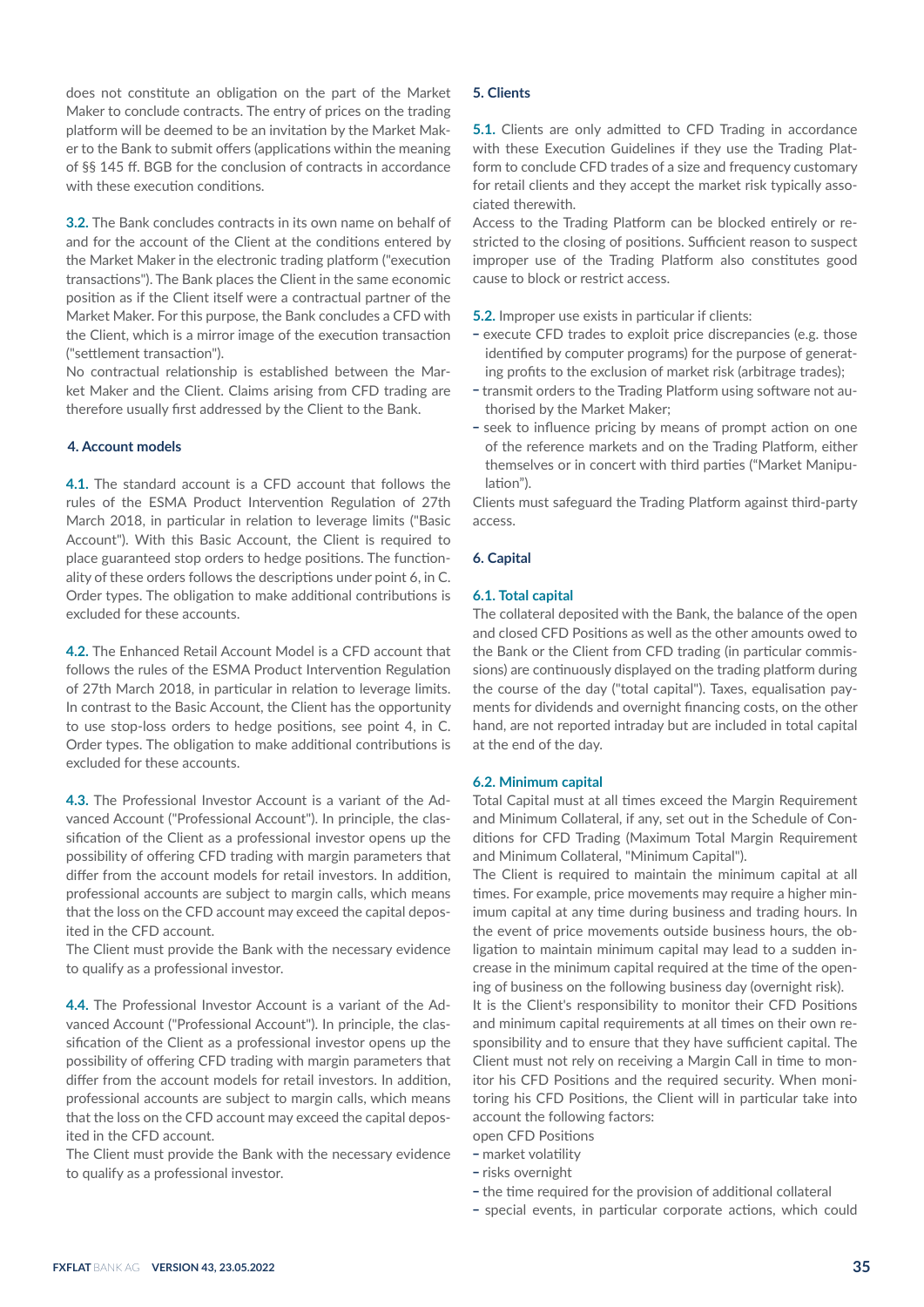affect the price of the underlying and the maintenance of tradability as a CFD

- possible increases in margin parameters, which could be announced and take effect at any time, including during the day.

#### **6.3. Free capital**

The "free capital" is the difference between the Total Capital and the Margin Requirement and is available to the Client to open CFD Positions. The "free capital" is also used to hedge existing positions.

# **6.4. Available capital**

The Client may dispose of that part of the free capital which has been set off against the deposited collateral within the context of an end-of-day booking (Section 6) and which has not only been provisionally credited ("available capital").

## **7. Daily booking**

**7.1.** Changes in the total capital shown on the trading platform for the business day are offset against the collateral deposited with the Bank after close of business ("end-of-day posting"). Settlement takes place with the end-of-day posting

- a) of the balance of realised gains and losses on closed CFD Positions ("Closed CFD Position Balance")
- b) of the balance of unrealised gains and losses on open CFD Positions ("Open CFD Position Balance")
- c) of subsequent financing costs, commissions, fees, taxes, compensation payments for dividends and other costs owed in accordance with the list of prices and services for Clients of the "FlatTrader" platform.

**7.2.** The Client may dispose of the credited amount from closed CFD Positions in accordance with Section 6 (Available Capital). The Open CFD Position Balance is only provisionally credited or debited. The Client may not freely dispose of amounts that have only been provisionally credited (Section 6).

Settlement takes place through the trading platform and must be verified by the Client on each trading day. Complaints must be notified to the Bank without delay, at the latest, however, within a period of 6 weeks. If no objection is made in due time, this will be deemed to be consent.

Any taxes due may be withheld by the Bank. It is not necessary for the taxes due to be displayed on the trading platform.

#### **8. Provision of collateral**

**8.1.** The Client will provide the Bank with collateral for CFD trading ("Collateral"). The collateral provided can only be used as collateral for CFD Positions once it has been identified in the trading platform.

The collateral serves to secure the fulfilment of the Client's outstanding obligations towards the Bank arising from open CFD Positions. The mutual claims of the Bank and the Client from CFD trading are offset against the collateral.

**8.2.** During trading hours, the amount of collateral ("margin requirement") required from the Client at the Bank and thus to be provided by the Client is calculated for each open CFD Position. A claim for disbursement or release of the deposited collateral exists exclusively against the Bank. An order is placed in the trading platform for the disbursement or release of the collateral provided.

## **9. Margin call**

Total capital must exceed the minimum capital at all times. In principle, the Client is informed of the impending shortfall of the minimum capital by the display of the margin in the trading platform ("margin call").

A margin call 1 is triggered when the margin requirement is 80% of the total capital. If the margin call is only covered by 90% of the total capital, a margin call 2 is triggered.

However, there is no obligation to issue a margin call.

In particular, in the event of rapid and sharp price movements, there is no guarantee that a firm Contract Price will be fixed before a compulsory settlement is made (see Section 13). The Client may not have sufficient opportunity to respond to the margin call.

Margin calls do not result in a guaranteed closing of the affected positions at the current price. Depending on market conditions, the actual closing price may differ from the price at the time of the margin call.

## **10. Amount of the margin call**

The amount of the margin requirement when opening a CFD Position is calculated as the product of the trading volume of a CFD Position in the trading currency and the margin parameter ("Initial Margin"). The margin parameter is a percentage that can be taken daily from the instrument overview ("margin parameter"), but which can change intraday (Section 11) as well as overnight (Section 12).

The margin requirement for CFD Long Positions is calculated on the basis of the ask price and for CFD Short Positions on the basis of the bid price. The foreign currency rate for CFD Long Positions is the selling price (bid) of the base currency and for CFD Short Positions the buying price (ask) of the base currency.

The sum of the margin requirements for all open CFD Positions is displayed on the trading platform as an amount in EUR.

#### **11. Increase in margin parameters**

The Margin Factor may be increased intraday without further notice if extraordinary price movements or liquidity losses occur on at least one reference market, or there is reason to believe that these are imminent.

This is particularly the case if the following events are imminent or have already occurred:

- a) publication of corporate news (e.g. ad hoc announcements, takeovers, balance sheet results)
- b) announcement of economic data (e.g. labour market data, sentiment indicators)
- c) macroeconomic, political or social events (e.g. debt cuts, crises, elections, referenda)

d) disasters (e.g. earthquakes, accidents)

The increased margin parameter applies immediately to open CFD Positions and the Client must hold any additional collateral that may be required. The margin is adjusted accordingly and is always displayed in the trading platform with the currently valid margin parameter.

Apart from the above factors, the margin parameter may also be increased periodically with a period of notice of three business days if an adjustment is appropriate taking into account the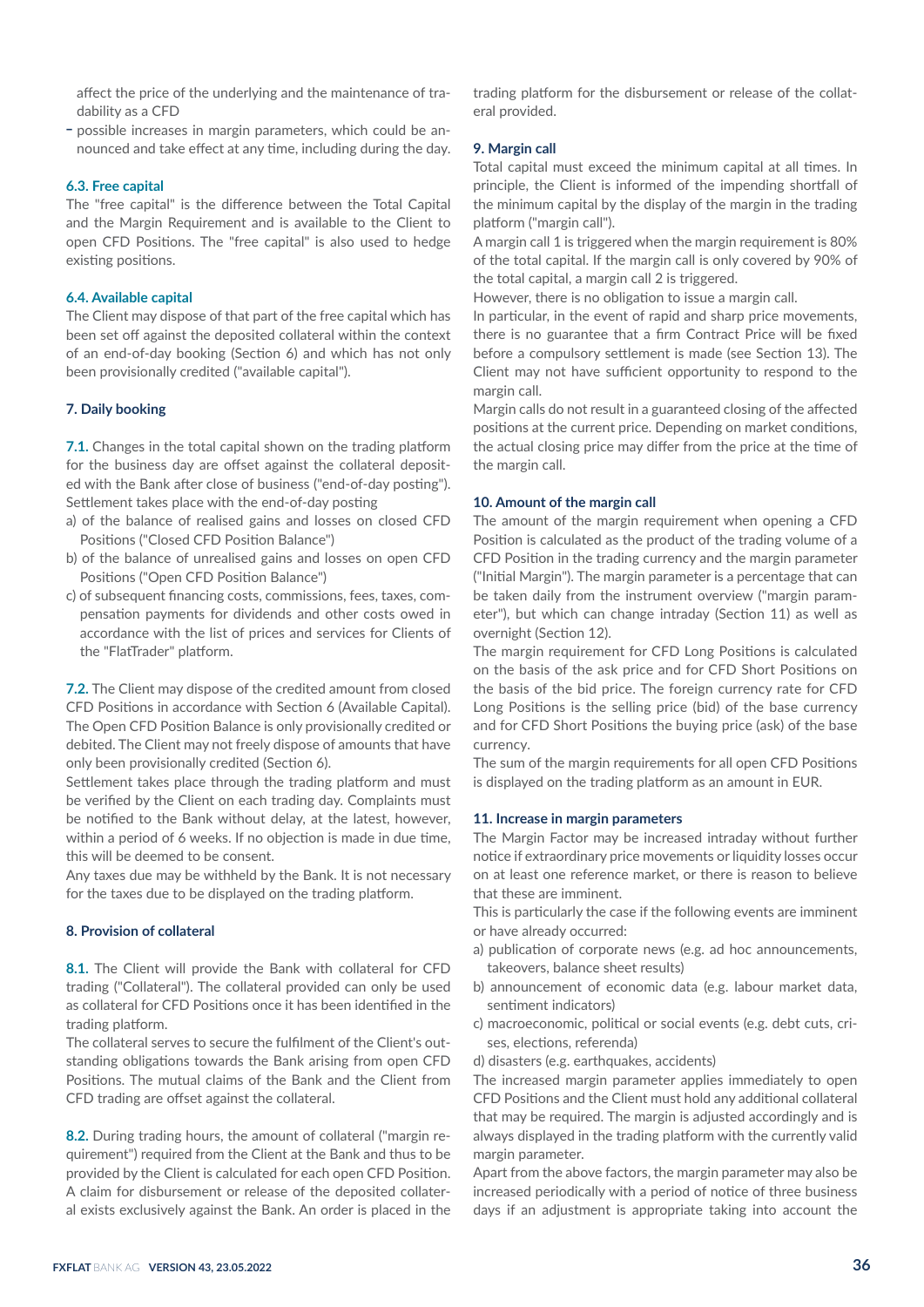market environment of the underlying, in particular the Market Depth and the prices quoted on the reference markets, as well as the cost of any hedging transactions.

The increase is announced by the setting in the trading platform and the increased margin parameter is set in the instrument overview from the time of validity.

## **12. Overnight margin**

In order to limit risk or in the interest of the Bank or the Market Makers, an increased overnight margin may be set. Especially if a strong movement of the underlying is expected overnight (e.g. due to announced news), the overnight margin serves to limit the risk. However, an overnight margin may also be charged if the Client systematically holds overnight positions in order to limit its market risk.

The overnight margin is generally calculated in the same way as the margin. However, an increased overnight margin parameter is used in the calculation of the overnight margin. The Client will either keep the required additional security in stock or provide it at short notice.

The overnight margin will take effect no earlier than 30 minutes prior to the end of trading hours for the relevant CFD. The setting of an overnight margin parameter will be displayed on the trading platform at least 30 minutes before it takes effect.

With the start of trading of the respective contract of the following business day, the application of the overnight margin ends and the margin calculation is carried out again in the regular manner.

# **13. Forced closing out**

**13.1.** Open CFD Positions may be closed in whole or in part without the consent of the Client or the Bank ("forced closing out") if

- the total capital falls below the minimum capital and a required increase in collateral has not been received in time; or
- there is a risk of its falling below the minimum capital requirement.The risk of falling below the minimum capital is at least present if the minimum capital represents more than 90% of the total capital.

**13.2.** Forced closing out takes place automatically and is communicated through the trading platform. There is no obligation to inform the Client about the forced closing out. The information about the execution of the forced closing out at the moment of the position resolution or at the moment of the execution of the closing process is displayed in the "Margin Calls" module.

**13.3.** In this process, opposing CFD Positions are closed out first, followed by the remaining open CFD Positions in descending order depending on the amount of their Margin Requirement, in each case in full, until such time as the Total Capital again exceeds the Minimum Capital. In the case of deficient liquidity, the Margin Close-Out could be delayed. In doing so, all positions during the trading hours of the CFD and where sufficient liquidity in the order book of the Market Maker is are closed first. The individual collective CFD positions are each fully closed out, i.e. all CFD (sub-)positions in a single underlying asset. No Margin Close-out is performed with respect to just one of the individual CFD sub-positions.

If CFD Positions have been compulsorily closed out under

Number 13, only claims for non-execution may be asserted instead of execution. The respective current Contract Price is the benchmark. If no Reference Prices are available at the time of the forced settlement (in particular because a market disruption under Section 16.3 exists), the Market Maker will determine the amount of the claim for non-execution at its reasonable discretion (Section 315 BGB).

**13.4.** In order to avoid a forced close-out due to falling below the minimum capital, it may be necessary for the Client to increase the deposited collateral at extremely short notice or to close out one or more open CFD Positions.

In particular, if the total capital is tight in relation to the margin requirement ("margin utilisation"), a forced closing out may be triggered even in the event of rapid and violent price movements, without the Client having the opportunity to make additional margin payments or to close positions himself beforehand. The forced closing out of a transaction in the event of falling below or threatened falling below the required minimum capital is exclusively in the own interest of the Market Maker or the Bank. The Client has no right to forced closing out.

Despite falling short of the minimum capital requirements, it is initially possible to refrain from forced closing out of the Client's open positions. In such a case, the Client's open CFD Position may be forcibly closed out at a later date, in particular if the Client's position deteriorates further.

**13.5.** Forcibly closing out does not necessarily prevent the loss from exceeding the total capital. However, a negative account balance will be settled by the Bank. There is no obligation for the Client to make additional contributions.

# **14. Underlyings**

Underlyings may be equities, equity indices, index futures, commodity futures, precious metals, currencies, interest rate futures, volatility index futures as well as other values traded on exchanges, multilateral trading platforms or by systematic internalisers ("reference markets") with the publication of prices ("underlyings"). The possible underlyings can be found in the instrument search of the trading platform.

Certain underlying assets (e.g. futures) have a fixed expiry date. Notification of the Client of the impending expiry is not obligatory. The expiry date of the CFD and the underlying asset may be different. Trading in a CFD ends on the last trading day of the CFD. The expiry date and the last trading day can be found in the instrument details. If the Client does not independently close the relevant position by the end of the last trading day of the CFD, the position will be force closed out at the close of business on the expiry date under Section 18. An automatic roll-over, i.e. the closing and reopening of positions, does not take place.

The exact Specifications of a CFD result from the instrument details as well as the contract Specifications and conditions (List of Prices and Services for Clients of the "FlatTrader" platform). Changes in CFDs due to corporate actions of the underlyings can either be economically replicated by a compensation payment determined according to equitable discretion (§315 BGB) or the CFD Position can be closed in advance of the action. Closure may explicitly take place even if no direct economic impact of the measure is expected.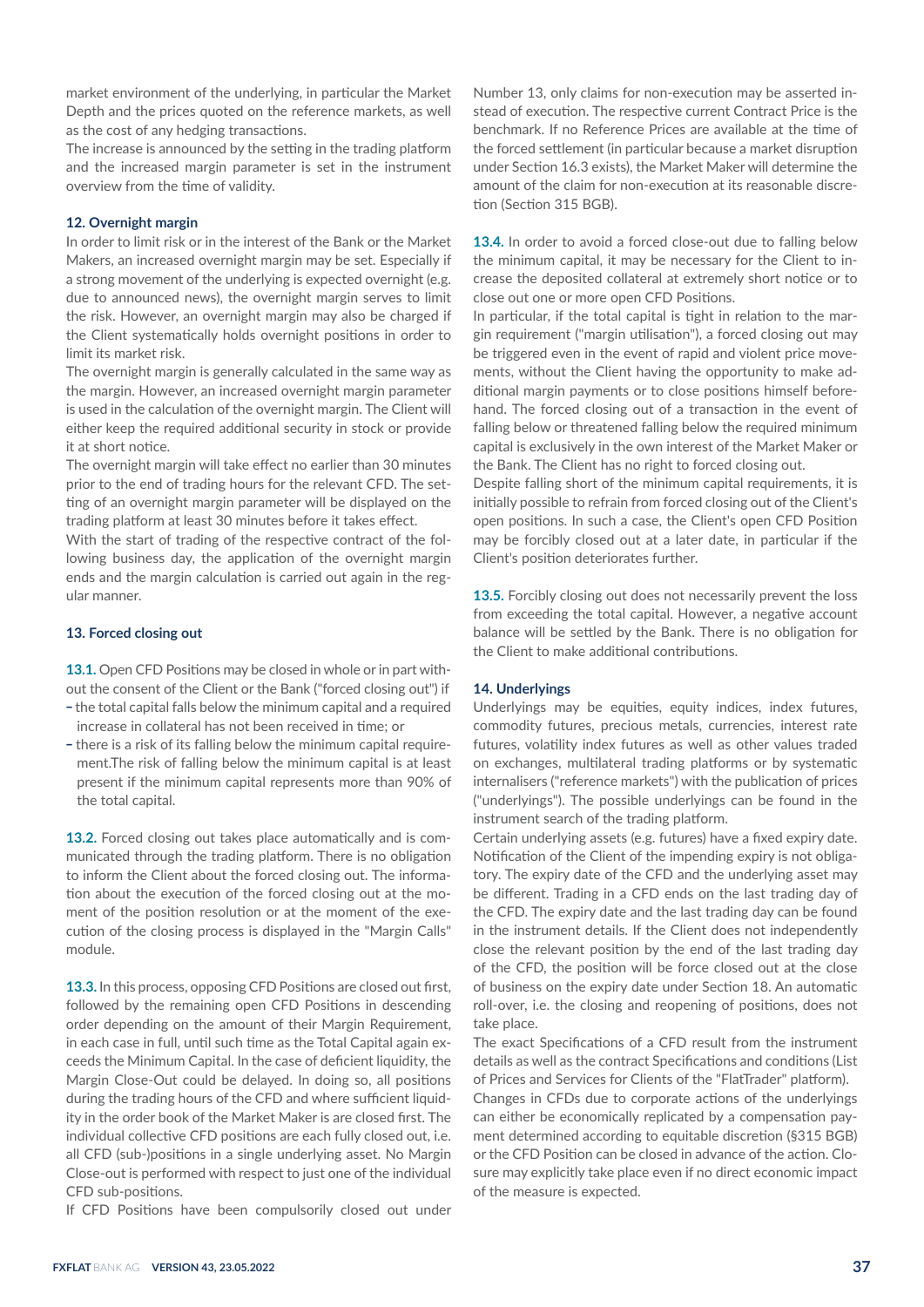# **15. Trading and business hours**

The "business hours" of the Trading Platform will start at 2:00 a.m. CET or CEST ("Business Opening Time") and end at 10:00 p.m. CET or CEST ("Business Closing Time") on each business day. Business hours are subject to change with reasonable notice. Business day means any day on which trading is possible on the relevant trading venues worldwide. Relevant trading venues include in particular the German, French and American stock exchanges. Additional business days may be set separately after announcement by the Market Maker.

The "trading hours" of the respective CFDs can be found in the instrument details. Changes as well as public holidays and trading-free periods are to be monitored by the Client himself and do not require a separate notification.

#### **16. Price setting**

**16.1.** During trading hours, the Market Maker continuously enters prices into the trading platform ("Contract Price") at which they are generally willing to open and close CFD Positions. The entry of prices into the trading platform does not constitute an obligation on the part of the Market Maker to conclude contracts.

The prices are determined on the basis of the prices for the CFD quoted on the Reference Markets or in the designated indices ("Reference Prices"). The Market Maker is not obliged to quote a price if he is is forced to quote CFDs with negative value due to the market situation.

The trading currency of the contract rates can be found in the instrument details. The quotation is continuous over several price levels ("Market Depth"). The Market Depth is composed of several price levels (up to ten), with each price level being assigned a bid and ask price and a number of contracts. The bid price falls with each price level and the ask price rises with each price level. The current Market Depth can be viewed on the trading platform.

Contract Prices are formed by mark-ups or mark-downs on the Reference Prices, taking into account the Market Depth. The maximum amount of the surcharges or discounts (expressed as a percentage of the Reference Price) can be found in the List of Prices and Services for Clients of the FlatTrade Platform.

The maximum amount of premiums and discounts can be revised if extraordinary price movements or liquidity losses occur in the Reference Markets, or if there is reason to believe that these are imminent (see first paragraph of clause 10).

**16.2.** Any such reset will not have the effect of subsequently altering, to the detriment of Clients, the relationship between the maximum level of mark-ups or mark-downs and the implied volatility of the Reference Price existing at the time the relevant execution transaction is entered into. A new determination of premiums or discounts will be announced by means of an entry in the trading platform and will become effective at the time indicated in it.

**16.3.** The Market Maker may limit or suspend pricing in the event of a market disruption. A market disruption event means a suspension or limitation imposed on trading in the Underlying Assets on at least one of the relevant Reference Markets or the loss of at least one Reference Market relevant for the Underlying Asset. A restriction on the hours or number of

days on which trading takes place is not deemed to be a market disruption event if it is based on a change in the regular trading hours of the Underlying Asset that has been publicly announced in advance. A suspension or limitation imposed on trading in options contracts on the Underlying Asset on the futures exchange with the largest trading volume of options contracts on the Underlying Asset is tantamount to a suspension or limitation imposed on trading in the Underlying Asset on at least one of the relevant Reference Markets. A market disruption event is also deemed to have occurred if the Market Maker no longer has the possibility to enter into currency hedges as required at the Market Maker's due discretion (section 315 BGB) to hedge its market risk arising from the Execution Transaction, or if such possibility is considerably restricted ("Hedging Disruption"). Furthermore, a market disruption event is deemed to have occurred if the Market Maker has procured the Underlying Asset from a third party under a lending transaction for the purposes of hedging the market risk arising from the Execution Transaction, and the lending transaction is terminated by the third party or otherwise.

**16.4.** The Market Maker is not required to post prices if prices are not quoted on at least one Reference Market due to a public holiday.

The Market Maker may decide not to quote prices for an underlying in the future. This will apply in particular to cases in which the underlying undergoes or is expected to undergo a material change in its valuation due to one of the circumstances set out in Section 15 or due to a special event under Section 4.2, C. Contract Specifications.

The Market Maker retains the right to limit or temporarily suspend the price quotation if a temporary loss of liquidity or exceptional volatility on at least one Reference Market is to be expected. This may specifically be the case in the circumstances referred to in clause 10.

In the light of a market disruption event the Market Maker may elect to post prices if at least one additional suitable Reference Market is available. The Intermediary is not entitled to demand an execution based on a price derived from a different market that is not the Reference Market.

## **17. Orders on the trading platform**

The placing, amendment and deletion of orders is generally only possible through the electronic trading platform. The available order types can be found under C. "Order types". The number of contracts per order is limited. The minimum and maximum order quantities result from the device Specifications.

#### **17.1. Placing, amending and cancelling orders**

The Bank's acceptance of an order from the Client ("Order") will be confirmed by display on the trading platform. An order is not accepted until it is displayed on the trading platform. The same applies to the modification or deletion of orders.

If the status of an order is unclear to the Client, they are required to inquire about the status immediately by telephone and - if this is not possible - by email. This is particularly the case if CFD trading fails during trading hours or some other disruption occurs.

The Client is required to inform the Bank without delay of any disruptions in data transmission of which he becomes aware of or which he suspects.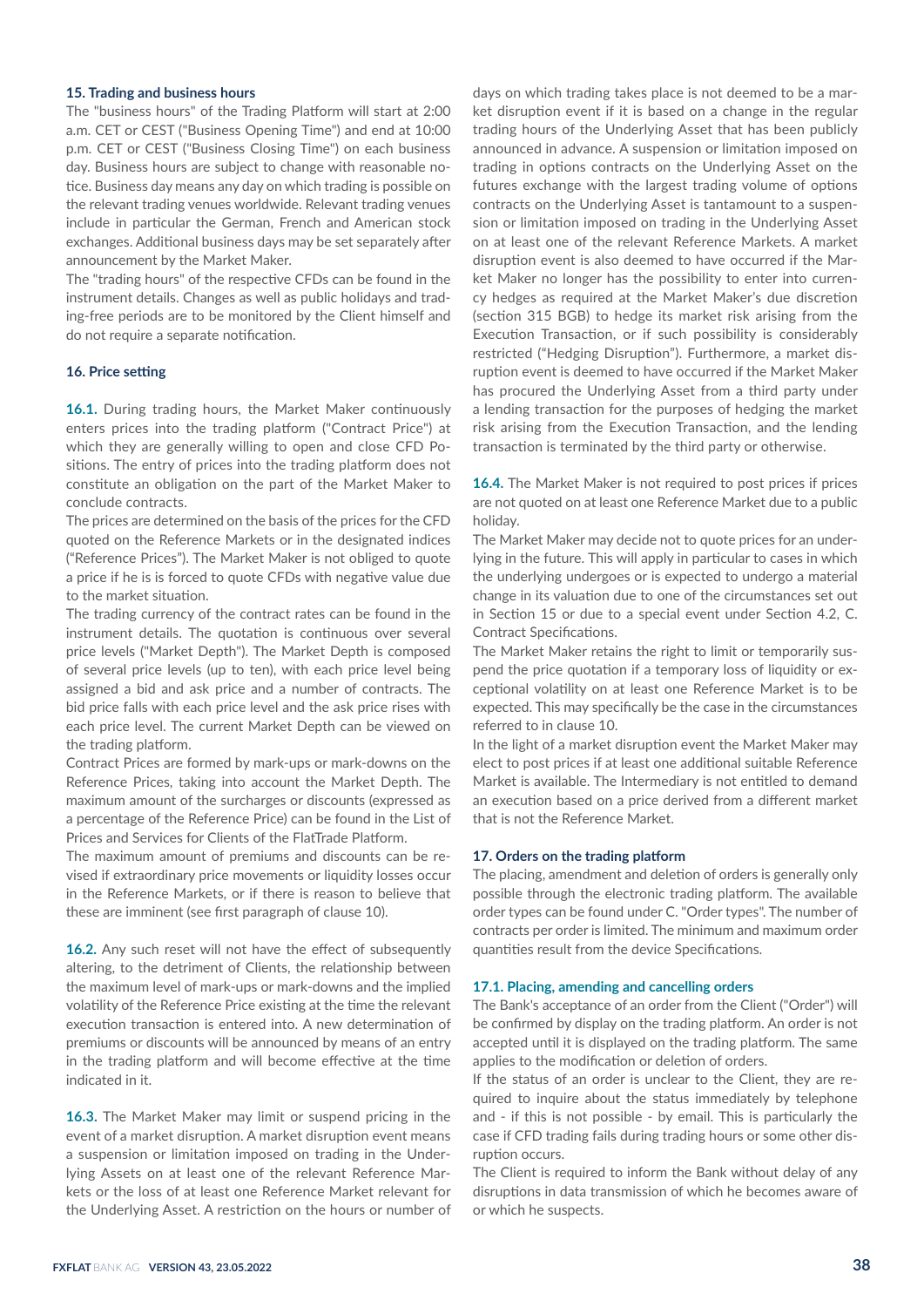In the event of a failure or operational fault of the trading platform, the Client may contact the Bank by telephone during business hours to place orders by telephone. Such an order placed by telephone is only permissible as a market order for the purpose of closing open CFD Positions (i.e. all contracts opened for the respective underlying) and must contain at least the following information:

- clear identification of the Client and indication of the account number of the CFD trading account as well as
- explicit order to close a total open CFD Position or to close all total positions,
- the clear designation of the contracts (e.g. in the case of CFDs on futures, in particular the indication of the maturity date).

If a conflicting market order or a market order that does not match the current account situation is submitted with respect to the above information, the market order cannot be executed. If the Bank cannot be reached by telephone, the wish to close the position must be documented by email, providing the Bank with the above information.

Such an order placed by telephone or email during a trading platform outage will be binding.

Orders are deleted when

- the validity date of the order has been reached.
- the expiry date of the CFD has been reached.
- Orders can, but do not have to, be deleted if
- a special event occurs in relation to a basic contract (Specifications, C, 4.2).
- trading in an Underlying Asset on the relevant Reference Markets is fully or partly suspended;
- trading is suspended or prohibited by the intervention of a regulator.
- the Market Maker no longer quotes prices for the underlying in question.
- the Market Maker is unable to quote prices for the underlying for any other reason beyond its control.

A deletion can be traced in the "Orders" module.

## **17.2. Execution of the order**

For the execution of a buy order the buy price (ask) and for a sell order the sell price (bid) is the benchmark.

In each case, the "execution price" will be the quoted volume weighted average price ("VWAP"). First, the quoted quantity of the first price level of the Market Depth is considered. In the case of a "Special Event" the price quote is not bound to one or several Reference Markets described in the instrument details.

Orders that can be executed simultaneously at a Contract Price are executed in the order of priority. For this purpose, after the execution of the first order, the Contract Price is determined after deduction of the executed contract volume and, based on this, the executability of the order following in the sequence is checked. If this order is also executable, the executed contract volume of this order is again deducted from the Contract Price and, on this basis, the executability of the next order in the sequence is determined, and so on. This continues until no more orders are executable at this Contract Price. When a new contract rate is set, this process starts all over again.

Orders will only be executed during business and trading hours. The execution of an order leads to the conclusion of a contract between the Bank and the Client and, at the same time, to the conclusion of a mirror contract between the Bank and the Market Maker.

The execution of the order is indicated by posting in the trading platform.

Orders are always executed in their entirety and not in parts. When orders are executed, commissions, fees and other costs are due immediately in accordance with the List of Prices and Services for Clients of the FlatTrader Platform.

## **17.3. Prioritisation of tasks**

Orders which become executable simultaneously at a Contract Price will be executed in the order of their order prices, i.e. in the case of a buy order, the order with the highest limit/stop price will be executed first, and in the case of a sell order, the order with the lowest limit/stop price will be executed first.

If the orders that can be executed simultaneously have identical prices, orders to hedge a position ("Take Profit" order, "Stop Loss" order, "Guaranteed Stop Order" or "Trailing Stop" order) are executed with priority over orders to open a position (Limit Order or Stop Order). All other jobs for which job prioritisation cannot be executed due to the above rules are prioritised in the order of their time stamp, i.e. the job with the oldest time stamp is executed first.

#### **17.4. Rejection of the order**

An order to open a position may be rejected without giving reasons.

In addition, an order may be rejected at the time of execution in particular if

- the free capital is lower than the required margin (even assuming costs that are not settled until the position is closed)
- the security is less than the minimum security
- the maximum total position size is exceeded
- the Market Depth is not sufficient for market orders.

If an order is rejected, it is deleted from the trading platform.

## **18. Opening, closing and valuation of positions**

## **18.1. Opening of the position**

By executing an order, a CFD Position is opened for a certain number of contracts in the respective trading currency of the CFD. If several CFD Positions ("CFD Partial Positions") are opened on one underlying, these are combined into one CFD overall position ("CFD Overall Position").

The maximum permissible size of a new total CFD Position to be opened can be changed at any time.

Opening a CFD Position requires that the free capital is greater than the margin requirement for the new position to be opened. In principle, the Client has no claim to the opening of a CFD Position, in particular not in the event of a market disruption under Section 16.3 or a failure or disruption of the trading platform under Section 17.1.

The opening of CFD Short Positions on certain underlyings can be excluded. Similarly, the opening of new CFD Positions on certain underlyings can be excluded ("Close Only").

The simultaneous management of CFD Long and CFD Short Positions on the same underlying is generally not possible, as existing long positions are closed in whole or in part by sell orders and existing short positions are closed by buy orders in the respective CFD.

However, the Bank may allow Clients to place Force Open Orders. In this case, a CFD Long and a CFD Short Position are held simultaneously in relation to the same underlying. The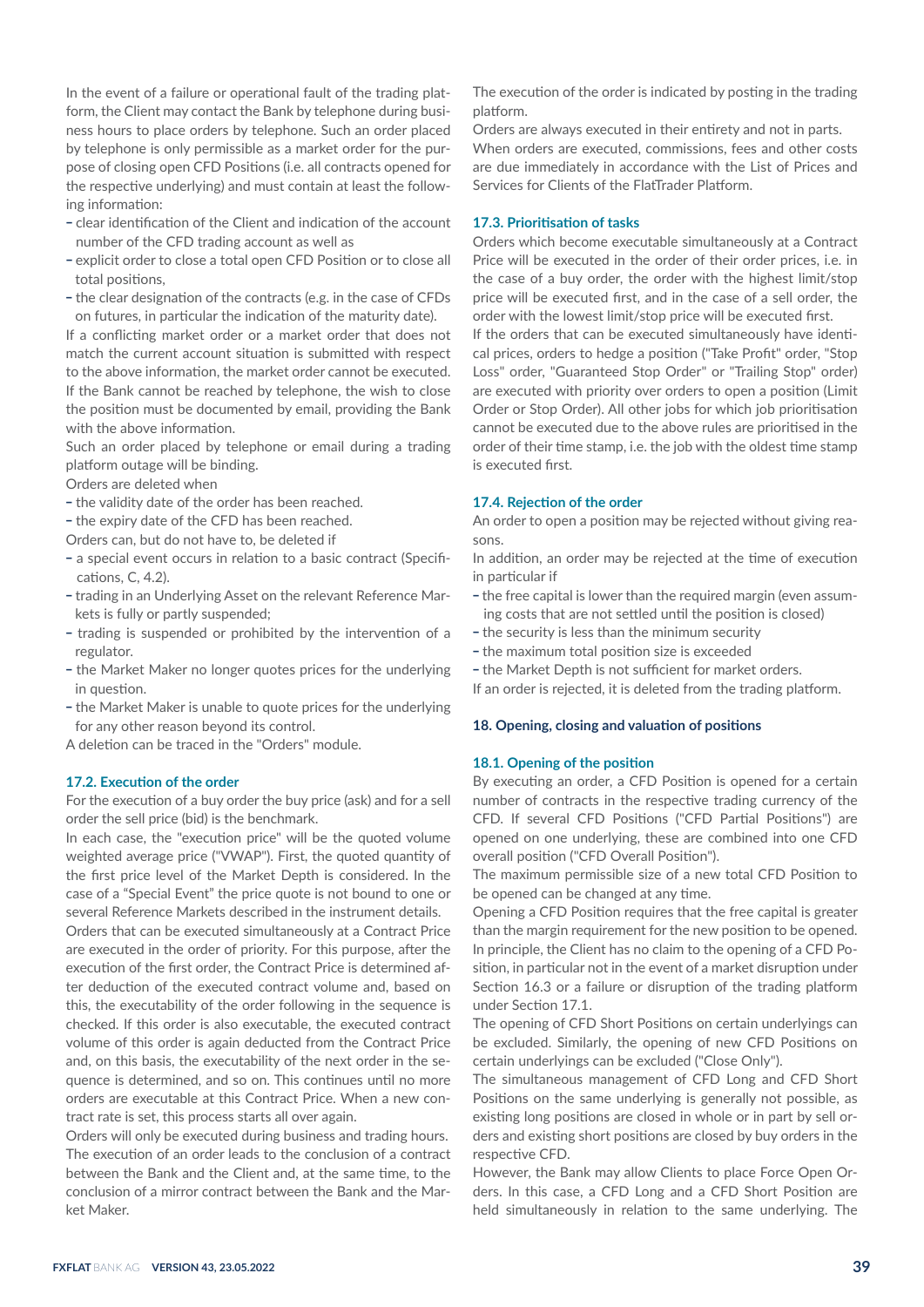total CFD Position is then the sum of the CFD Long and CFD Short Positions. On the trading platform, the total positions are displayed as CFD Long and CFD Short. In the case of a forceopen order, a margin must also be deposited for both trading directions.

CFD Positions that are open beyond the close of business ("overnight positions") will be continued on the next business day at the Contract Price determined at the start of trading. Under certain circumstances, this Contract Price may deviate considerably from the closing price of the previous day ("overnight risk"). In connection with overnight positions, compensation payments for financing costs ("overnight financing costs") are due and payable in accordance with the List of Prices and Services for Clients of the "FlatTrade" platform.

#### **18.2. Valuation of the position**

Open CFD Positions are valued continuously at the Contract Prices during business and trading hours ("valuation price").

For the intraday valuation of CFD Long Positions, the selling price of price level 1 (best bid) and for CFD Short Positions, the buying price of price level 1 (best ask) is the benchmark. At the opening of the position, the valuation of the CFD Position is negative due to the different buying and selling prices. The difference between the buying and selling price may include a margin of the Market Maker, if applicable. This can only become positive if a corresponding execution exceeds these costs.

At Close of Business, Overnight Positions are valued at the Contract Price valid as at Close of Business ("Closing Price"); for some Underlying Assets exist exceptions based on the respective Reference Markets. The valuation prices can be taken from the "Activities".

The change in value of an open position (unrealised profit and loss) is calculated as the difference between the trading volume at the opening of the position and the trading volume at the valuation price.

Unrealised gains or losses denominated in a currency other than the settlement currency are translated into the settlement currency. The translation is made from the trading currency into the settlement currency on the respective valuation date using an appropriate exchange rate. Valuation gains are translated at the ask price and valuation losses at the bid price. The currency risk for unrealised gains and losses is borne by the Client.

Unrealised gains or losses are settled at the end of the day. Unrealised gains or losses that have already been provisionally credited are offset against each other.

The valuation of a total CFD Position is equal to the sum of the valuations of its CFD Partial Positions.

# **18.3. Closing the position**

Open CFD Positions are closed in whole or in part, i.e. closed out ("closing out"), by opening an offsetting CFD Position ("offsetting transaction").

In principle, the Client can close CFD Positions at any time during the respective trading hours and thus realise the pending valuation gains or losses.

The right to exit exists only as long as there is no market disruption (Section 16.3).

If an overall CFD Position consisting of several CFD Partial Positions is to be closed only partially, the CFD Partial Positions will be closed in the order in which they were opened ("first in, first out"), unless the Client instructs otherwise.

When an open CFD Position is closed, valuation gains or losses are realised. The change in value of a position at the time of closing (realised profit and loss) is calculated as the difference between the trading volume at position opening and the trading volume at position closing.

Realised gains or losses denominated in a currency other than the settlement currency are translated into the settlement currency. The translation is carried out at the time of the transaction using an appropriate exchange rate from the trading currency to the settlement currency. Valuation gains are translated at the buying price (ask) of the respective currency and valuation losses at the selling price (bid) of the respective currency.

Realised gains or losses are settled at the end of the day. Unrealised gains or losses that have already been provisionally credited are offset against each other. In addition, amounts that were only credited provisionally (see position valuation) are credited definitively when the position is closed.

The obligation to close out exists only within the limits of the quoted Market Depth of the Contract Price. This may result in the Client having to place multiple orders to fully close out a CFD Position. This applies in particular if the Client becomes aware that forced closing out is or was not possible. This is regularly the case if the Client was logged on to the trading platform during the attempted forced closing out and received at least three closure warnings or if the free capital fell below the minimum capital over a period of at least 30 minutes. This applies in particular in the light of Section 6.2. In particular, it will be critical whether, in the opinion of the Market Maker, the order to be closed is outside the usual scope of trading or would require trading outside the trading hours of the underlying in illiquid markets or whether interim changes in the market situation are to be taken into account. Such assessment is made in consideration of representativeness, fairness and appropriateness, factoring in the applicable prices and costs of a trade in the respective Reference Markets in the volume evident from the offer.

## **19. Forced closing out**

- a market disruption (Section 16.3) continues beyond the close of business on the third business day after its occurrence and an end of the market disruption is not foreseeable in the reasonable discretion (Section 315 BGB) of the Market Maker;
- an exemption under section 4.1 (Dividends and Distributions from Shares) as set out in D, Specifications, applies.
- \_ for Clients of the Flat-Trader-Platform there is an exception according to Section 5 (Corporate actions) of the List of Prices and Services
- a case of Sections 4.2 and 5.2 (Special events) according to D, Conditions of Contract exists.
- or if
- an open position is not closed in due time after the announcement of the cancellation of the price setting (Section 16.4);
- a case of Section 20 (operational fault) is present;
- the competent supervisory authorities have made a corresponding request to the Bank, the Market Maker or the Client;
- there is a reasonable suspicion that the Client is in possession of inside information within the meaning of Art. 7 MMVO which relates to an open CFD Position of the Client;
- there is a reasonable suspicion that the Client is committing criminal offences in connection with trading in CFDs or breaching regulations on market abuse or market manipulation (e.g. taking action or causing action to be taken simulta-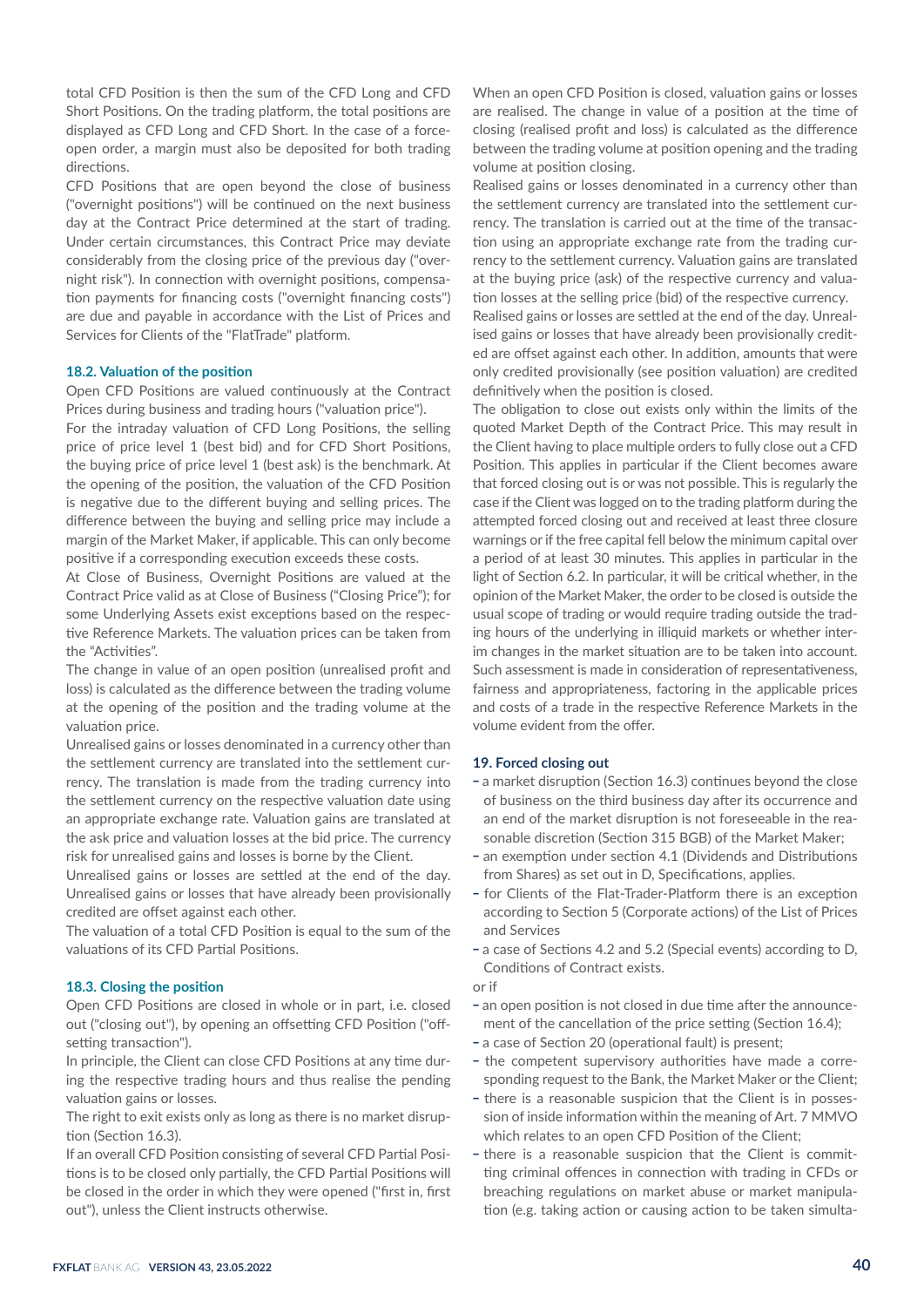neously on the Reference Markets and the Trading Platform).

## **20. Operational fault**

In the event of operational disruptions caused by force majeure, riots, acts of war or natural disasters or events for which we are not responsible, the dates and deadlines stipulated in these terms and conditions of execution will be extended by the duration of the disruption.

As a rule, force majeure will also be deemed to exist if

- the Market Maker is unable to quote prices for one or more Underlyings due to an act or omission or event beyond its control (including the failure of the energy supply, its communications or other infrastructure)
- at least one Reference Market is closed or trading in an Underlying Asset is suspended on at least one relevant Reference Market<sup>,</sup>
- \_ limits or other extraordinary rules and restrictions are imposed on relevant Reference Markets or with respect to Underlying Assets;
- if trading in the underlying is suspended or prohibited by intervention of higher authorities.

In such cases, the Market Maker may, in consultation with the Bank where appropriate, take the following measures to avoid losses:

- Change in business and trading hours
- Change in the margin parameters;
- Forced closing out of open CFD Positions (Section 13);
- any other measures that the Market Maker, in its reasonable discretion (§ 315 BGB), deems necessary or appropriate under the given circumstances and taking into account all interests involved.In this context, the Market Maker will comply with its legal obligations to avoid and, if necessary, to deal with conflicts of interest under § 63 WpHG.

#### **B) Mistrade**

## **1. Definition**

The Bank and the Client agree on a contractual right of termination in the event of the formation of non-market prices in the off-exchange transaction (mistrade). Thereafter, the Bank or the Client may cancel a Transaction if (i) a Mistrade has occurred under Section 1 and one of the parties ("the Reporting Party") applies for cancellation to the other party in due time and form under Section 3.

## **2. Mistrade**

**2.1.** A mistrade occurs when the price of the trade is lowered due to

- an error in the technical system of the Market Maker, a third party network operator or
- an error in entering a price bid or quote into the Trading System; or
- \_ in determining the underlying price, or
- \_ inaccurate data originating from third parties, or
- an incorrect relationship between the number of contracts and the resulting trading volume (e.g. due to a special event under Section 4.2 in Part C Specifications), or
- an official adjustment of the price of the underlying by the stock exchange bodies or the administration of the relevant reference market, or

- an operator error by the Market Maker

differs significantly and obviously from the market price (Reference Price) at the time the relevant transaction is concluded. Incorrect entry of the volume does not entitle the Client to cancel the transaction.

A significant and obvious deviation from the market price is determined as follows:

| Instrument                                                        | limitation                                                                                            | limitation                   |
|-------------------------------------------------------------------|-------------------------------------------------------------------------------------------------------|------------------------------|
| Blue chip<br>Equity index<br>Blue chip<br>Equities                | stock index<br>Small or Mid Cap<br>equities<br>Small or Mid Cap                                       | 1.00 %<br>3%<br>3%<br>7.50 % |
| Instrument                                                        | limitation                                                                                            | limitation                   |
| <b>Blue Chip</b><br>Stock index<br><b>Shares</b><br><b>Shares</b> | share index<br>Small- or Mid-Cap<br><b>Blue Chip</b><br>with small or medium<br>market capitalisation | 1.00 %<br>3%<br>3%<br>7.50 % |
| Other CFDs                                                        |                                                                                                       | 7.50 %                       |

Blue chips are defined in this Regulation as all leading indices and shares from these indices (DAX30, CAC40, Dow Jones Industrial Average, SMI, ATX, Eurostoxx, Nasdaq 100, FTSE).

**2.2.** A mistrade does not exist in the case of transactions in which the number of units held multiplied by the difference between the traded price and the Reference Price is less than EUR 100 ("minimum loss amount"). The achievement of the minimum amount of damage is not a precondition for the assertion of a mistrade if there are indications that the minimum amount of damage was exploited by the beneficiary of the mistrade through one or more corresponding orders (bad-faith undercutting of the amount of damage). The parties will agree on the existence of the above information.

**2.3.** In the case of transactions after 6 p.m. or in the case of a minimum loss of EUR 1,000 (number of traded contracts of the transaction to be cancelled multiplied by the difference between the mistrade price and the market price), the cancellation request may be declared until 11 a.m. of the next trading day (cf. Section 4.1).

# **3. Reference Price**

**3.1.** If no average price can be determined in accordance with the above provision or if there are doubts as to whether the average price thus determined corresponds to market conditions, the party entitled to terminate the contract will determine the Reference Price at its reasonable discretion on the basis of the respective market conditions and by means of generally accepted, customary and objectively comprehensible mathematical calculation methods.

**3.2.** The Reference Price is the average price of the last three transactions validly executed in the relevant instrument on the same Trading Day prior to the transaction at a Reference Agent. The reference agent is any stock exchange or over-the-counter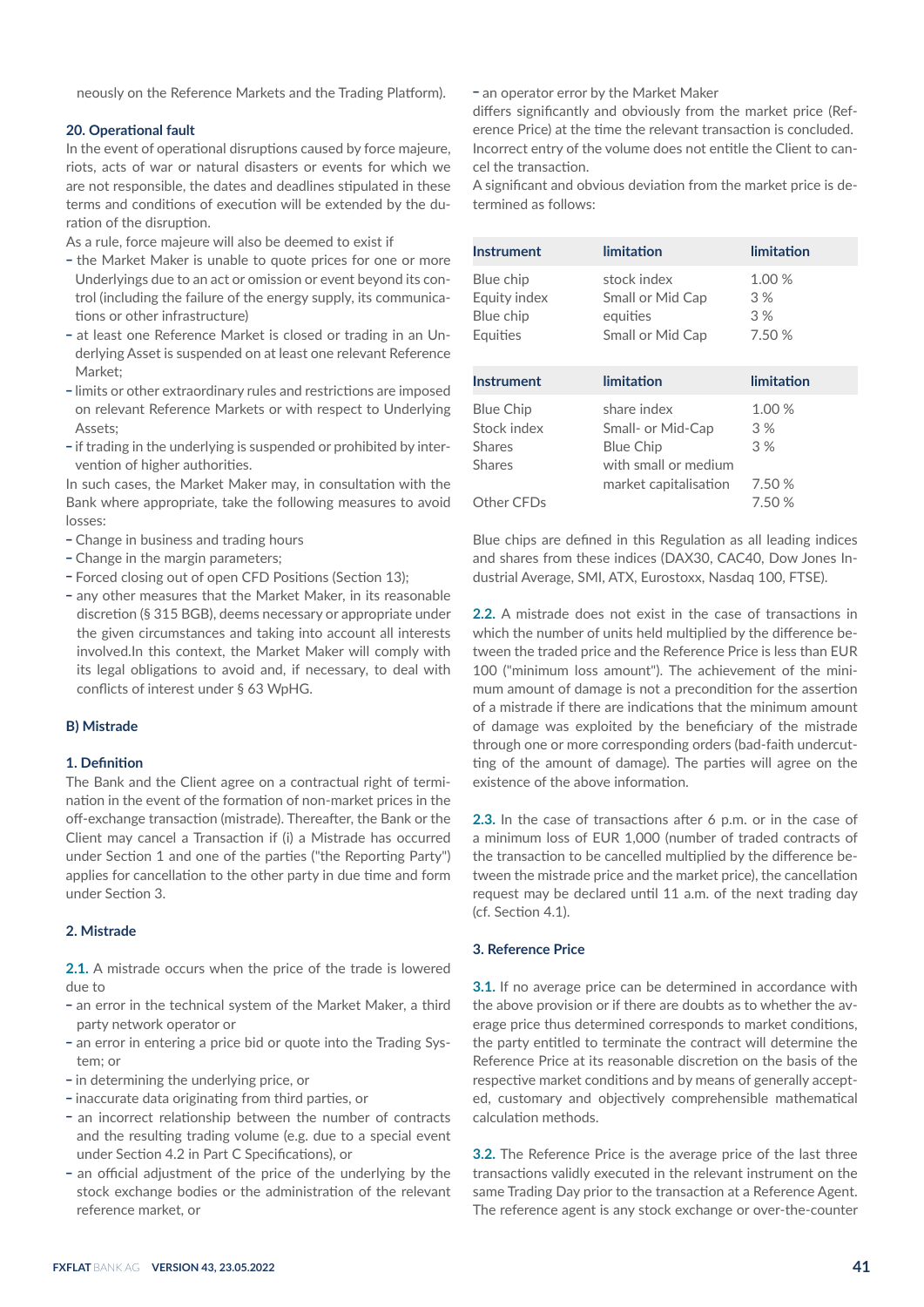trading system which publishes the prices determined for the instrument concerned in a standardised system for the dissemination of market information.

# **4. Form and deadline of the application**

**4.1.** The request for termination can only be made by the parties themselves. The cancellation request must be asserted by 11 a.m. of the following banking day for the respective contract of the respective trading day, unless the cancellation request could not be asserted immediately due to a verifiable disruption in the technical systems of the reporting contracting party or due to force majeure.

**4.2.** The notice of termination will be sent to the Partner by telephone and by email and will contain the following information:

- \_ Name of the contract,
- \_ Number and date of completion of the transactions concerned
- with the respective trading volume and the respective traded prices.

**4.3.** The validly declared request for termination will be substantiated at the request of the party not entitled to termination. The rationale includes: The circumstances which, in the opinion of the party entitled to challenge, justify the challenge and objectively comprehensible information on the determination of the fair market price. The rationale will be sent by email.

## **5. Procedure in the event of an erroneous purchase**

## **5.1. Position opened by mistrade**

- a) If the position was opened by a mistrade and has already been closed again at the time the mistrade is asserted, both orders will be cancelled.
- b) If the position was opened by a Mistrade and still exists at the time the mistrade is asserted, the order that led to the opening of the position will be cancelled if it is a market order. If the opening order is a limit order, the execution price is adjusted if it would have been reached even without the mistrade. If this is not the case, the execution is aborted.
- c) The subsequent cancellation of orders does not restore any limit orders that may have previously existed.
- d) If cancellation is not possible, a cash settlement will be made which will place the Client in the same position as if the order in question had been cancelled.

## **5.2. Position opened by mistrade + closed**

- a) If the position was opened by one mistrade and closed by another mistrade, both orders are cancelled. This occurs irrespective of whether the orders are based on market or limit orders.
- b) The subsequent cancellation of orders will not result in any previously existing limit orders being restored.
- c) If cancellation is not possible, a cash settlement will be made which will place the Client in the same position as if the orders in question had been cancelled.

#### **5.3. Position closed by mistrade**

a) If the position was closed by a mistrade and it was a market order, the order that led to the closing of the position will be deleted. The same applies if the order is a limit order whose market level would not have been reached even if the requirements for a mistrade had not been met.

- b) If the position was closed by a mistrade and the position was a limit order which would have been reached even if the requirements for a mistrade had not been met, the actual execution price will be adjusted to the limit price.
- c) The subsequent cancellation of orders does not restore any limit orders that may have previously existed.
- d) If cancellation is not possible, a cash settlement will be made which will place the Client in the same position as if the order in question had been cancelled.

#### **6. Other**

**6.1.** Cancellation of the transaction will be effected by cancellation of the transaction by both parties or, if cancellation is no longer possible, by booking a corresponding countertransaction.

**6.2.** § 122 BGB is to be applied analogously.

**6.3.** The own administrative and processing costs of the transaction cancellation are borne by both parties.

**6.4.** The declarant must provide evidence of the existence of a mistrade.

**6.5.** The agreement of this contractual right of withdrawal does not affect other rights under general civil and commercial law, in particular the right of withdrawal.

## **C. Order types**

The Client may use the following order types when using the FlatTrade trading platform.

#### **1. Market order**

In the case of a market order, the Client issues the Bank with open-ended buy or sell orders which are executed at the next possible bid or ask price, taking into account the Market Depth ("market order"). Market orders will only be executed if they are immediately and fully executable at the time the order is placed. An order to close one or all open overall positions may result in partial executions.

Market Orders can only be placed during the Trading Hours displayed in the instrument details.

In the case of market orders, deviations in the execution price may occur due to the market situation, i.e. the actual execution price may deviate from the Contract Price displayed on the trading platform at the time of the offer.

# **2. Limit**

In the case of a "limit order", the Client can specify price limits to the Bank when placing the order. The quoted volume weighted average price (VWAP) of the contract is the benchmark for reaching the limit.

A limit buy order is executed at the limit or at a lower price if the volume defined by the buy order can be traded at the VWAP. A limit sell order will be executed at the limit or higher price if the volume defined by the sell order can be traded at the VWAP.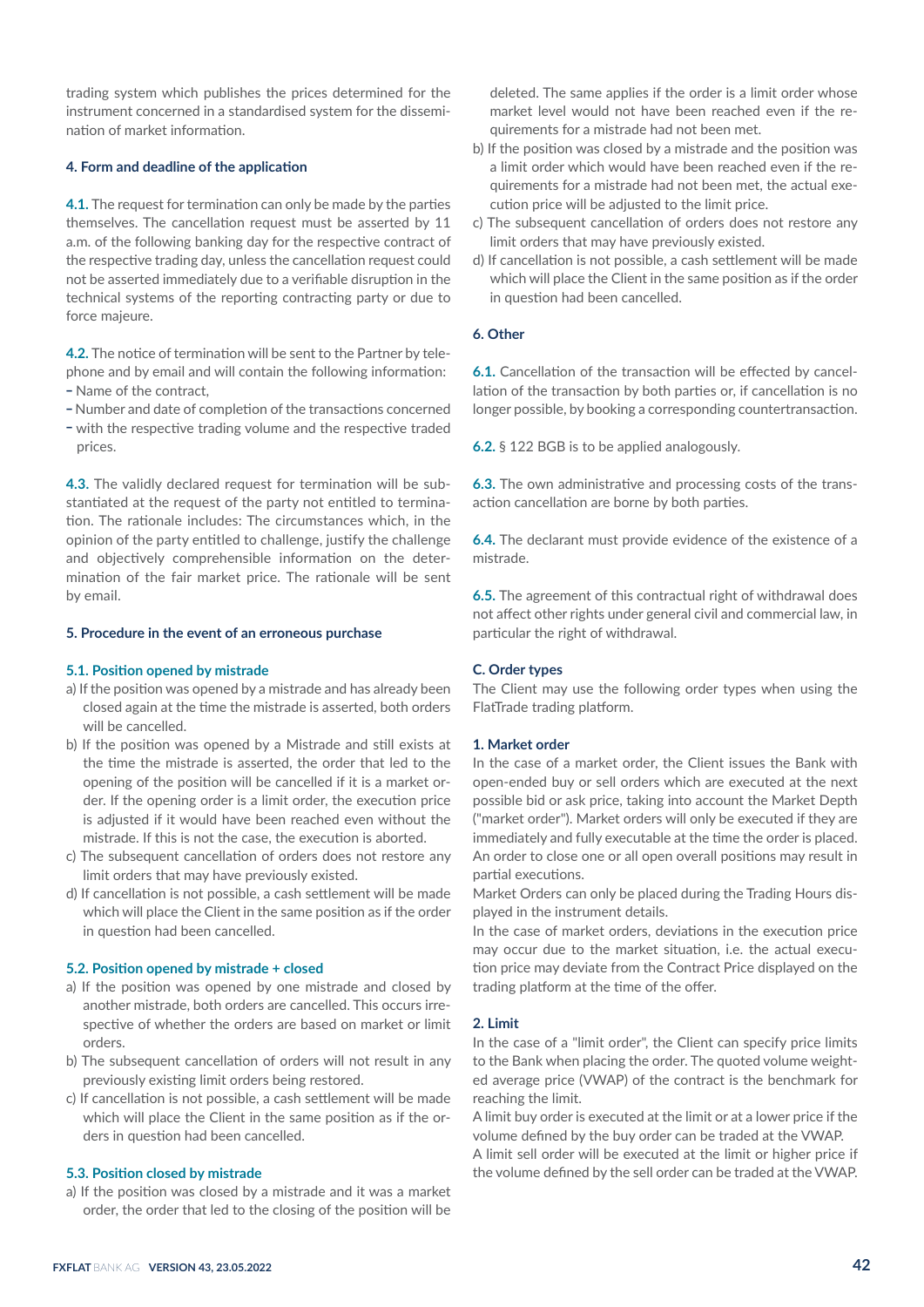# **3. Stop**

A "stop order" is a buy or sell order that is executed (sell order) at the best or best possible price (market order) after reaching or falling below a certain price (stop price). The execution of the buy or sell order is carried out as a market order, i.e. for an unlimited period at the next possible price with sufficient liquidity. The critical factor for reaching the stop price is the buy or sell price in the first order book level.

Execution at the stop price is not guaranteed by the Market Maker, but depends on the order entry in the order book and the quotation and liquidity on the relevant Reference Markets of the Underlying Asset.

## **4. Stop loss**

The "stop loss order" is a special type of stop order where a stop order is tied to an existing trading position. For this special order type, the buy or sell price in the first order book level is the benchmark for reaching the stop price, analogously to the stop order. The execution of the buy or sell order is carried out as a market order, i.e. for an unlimited period at the next possible price under the condition of sufficient liquidity.

The Stop Loss Order is used to close a CFD Position and not to open a new CFD Position. When a CFD Position is closed with an offsetting trade, an attached Stop Loss Order is automatically deleted.

For the Basic Account, the issue of a stop-loss order is forced. The stop-loss order may be changed by the Client at his discretion, but may not be lower (CFD Long Position) or higher (CFD Short Position) than the price of the guaranteed stop order under Section 6, nor may it be deleted. The gap between the price of the stop-loss order and the guaranteed stop order is at least 0.05%.

For the extended account, the placement of a stop-loss order is optional. If the Client has also placed a Guaranteed Stop Order in accordance with Section 6, the same rules apply to the definition of the Stop Loss Order as apply to the Basic Account.

#### **5. Trailing stop loss**

This order type is a dynamic stop. This means that the stop order is automatically adjusted to the current price by a certain amount, depending on the price trend, as soon as the underlying reaches a new high (CFD Long Position) or a new low (CFD Short Position): The stop limit is automatically adjusted here depending on the price development by the specified distance to the highest price (CFD Long Position) or lowest price (CFD Short Position) after opening the CFD Position according to the following pattern: When prices rise, the stop limits of the sales (stop loss) are tightened according to the specified distance parameter/differential value; the stop limits of the purchases (stop buy) remain unchanged. In the case of falling prices, the stop limits for purchases (stop-buy) are "tightened" according to the specified distance parameter/difference value; stop limits for sales remain unchanged in these cases.

The activation of a "Trailing Stop Loss" is optional and not Dependents on the underlying account model.

#### **6. Guaranteed stop order**

The "guaranteed stop order" is a special type of stop order where a stop order is tied to an existing trading position. For this special order type, the buy or sell price in the first order book level is the benchmark for reaching the stop price, analo-

gously to the stop order. The execution of the buy or sell order is guaranteed as a market order at the strike price. The difference to the stop-loss order according to number 4 is that the execution is not unlimited at the next possible price under the condition of sufficient liquidity, but that the Market Maker guarantees that the specified price will be executed.

The guaranteed stop order is used to close a CFD Position and not to open a new CFD Position. When a CFD Position is closed with an offsetting trade, an attached guaranteed stop order is automatically deleted.

If there is a position in an underlying that will be traded ex-dividend on the next trading day, the system will automatically close the existing position at the end of the day if the valuation price minus the dividend discount results in a price that is below (CFD Long Position) or above (CFD Short Position) the price of the guaranteed stop order.

On the Basic Account, the placement of a guaranteed stop order is forced in the context of the opening of a new CFD Position, with a maximum loss equal to the initial margin in the trading currency at the time of order execution. The system calculates the price to which the current price of the underlying asset can fall (CFD Long Position) or rise (CFD Short Position) until the position is automatically closed. The Client has no opportunity to adjust the price of the guaranteed stop order. In addition to the guaranteed stop order, the Client must place a stop-loss order in accordance with Section 4.

On the extended account, the Client can optionally place a guaranteed stop order in the context of opening a new CFD Position. It is not possible to place a guaranteed stop order for existing positions or to subsequently change an existing guaranteed stop order. Whether it is possible to place a guaranteed stop order in an underlying is determined by the information contained in the order ticket.

#### **7. Take profit**

This order type can also be used to hedge positions. In this case, it is a limit order for profit realisation ("take profit"). Accordingly, a limit buy order will be executed at the limit or at a lower price if, with respect to the underlying, the volume defined by the buy order can be traded and purchased at the limit or at a lower price. Accordingly, a limit sell order will be executed at the limit or at a correspondingly higher price if, with respect to the underlying, the volume defined by the sell order can be traded and sold at the limit or at a correspondingly higher price.

Hedging orders can also be directly linked to the basic order to open a position (follow-on order). The hedge order can be entered either as a specific limit, as an absolute price distance from the limit/execution price of the underlying order, or as a desired maximum absolute profit or loss, which cannot be guaranteed.

## **8. OCO order**

A "One-Cancels-Other Order" ("OCO order") combines two separate orders in such a way that once one of them has been executed, the other automatically expires.

If several orders are combined in such a way that only the execution of the first order triggers a subsequent order (e.g. by simultaneous execution of a stop-loss and a take-profit order), this is referred to as an If-Done-OCO order. The execution of the basic order (If-Done) activates the two subsequent orders (OCO). If one is executed, the other is cancelled.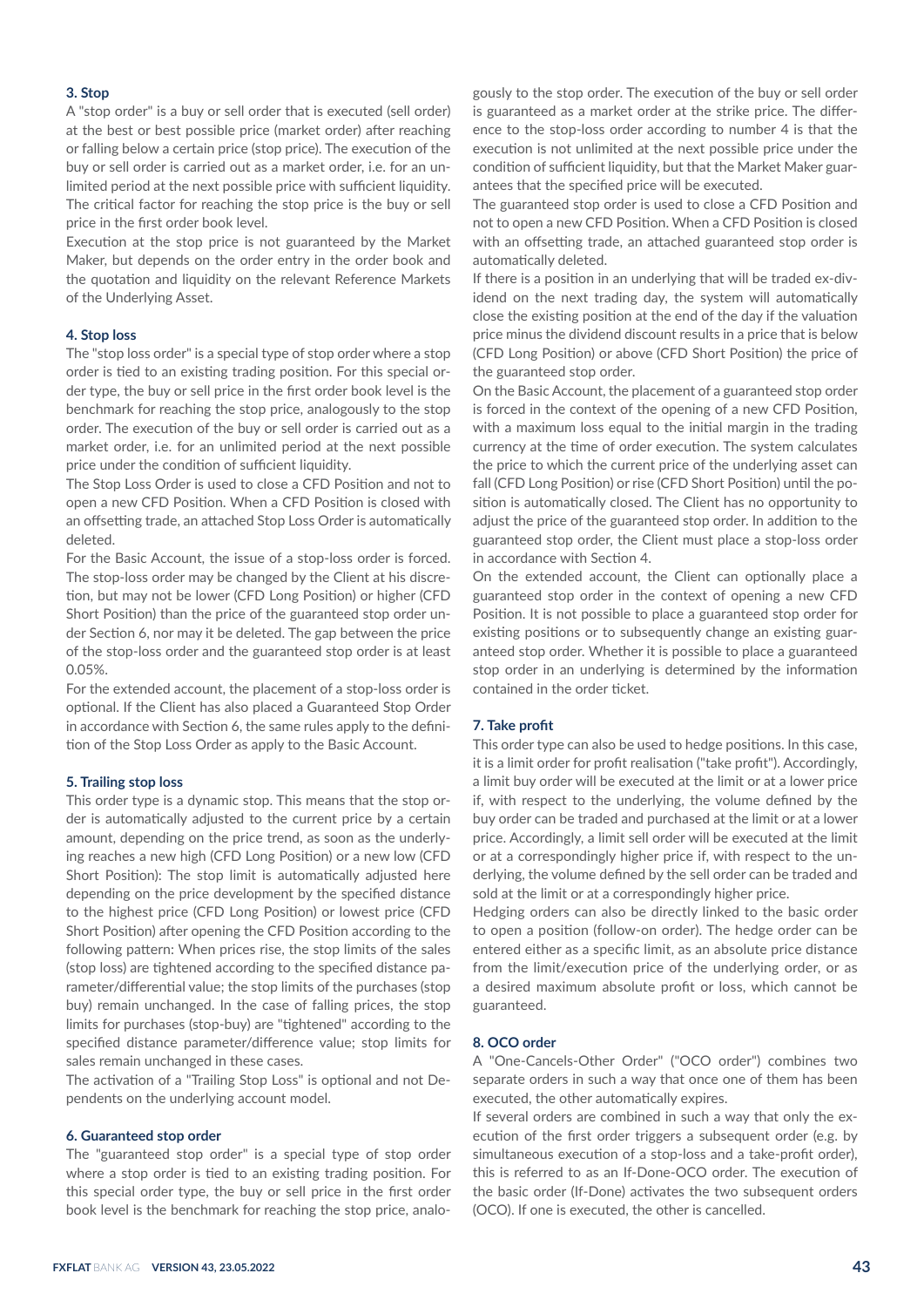# **9. If-done order**

An "If done order" combines multiple orders such that only the execution of the first order (a limit buy order or stop market order) triggers the subsequent order (a limit sell order or stop market order). If the Client - to the extent permitted by the trading platform - specifies a price range or a profit or loss target for the subsequent order instead of a limit, only the limit calculated from the Client's entries and displayed to him in the trading platform will be deemed to have been specified by the Client.

# **10. Validity period**

The Client can specify a validity period when ordering. An order placed without an express stipulation of the period of validity will be valid for an unlimited period. An order placed as open-ended remains valid until it is executed or revoked. An order placed with an express indication of the period of validity will be valid until the close of business on the working day indicated.

## **D. Specifications**

# **1. Order value**

"Contract Value" means the product of the Contract Price and the Contract volume.

"Contract Price" is

- for the opening of CFD Long Positions, the ask price quoted by the Market Maker at the relevant time; for CFD Short Positions, the bid price quoted by the Market Maker at the relevant time; in each case taking into account the Market Depth at the time of opening
- For the purpose of calculating the contract value at the time of closing of long CFD Positions, the bid price set by the Market Maker at the relevant time; for short CFD Positions, the ask price set by the Market Maker at the relevant time, taking into account the Market Depth at the time of closing.
- For the purpose of valuing CFD Long Positions, the bid price determined by the Market Maker at the relevant time; for CFD Short Positions, the ask price determined by the Market Maker at the relevant time.

"Closing Price" means the price used for position valuation purposes. This is determined by the Market Maker at his reasonable discretion (§315 BGB) and does not have to correspond to the last Contract Price of the day. Also, the closing price does not have to be the same as the settlement price of the underlying.

The "Contract volume" is the respective contractual number of Trading Units of the underlying Asset.

The "Instrument Details" are an overview of the currently valid Specifications for each underlying available through the trading platform.

## **2. Holding overnight positions:**

If the Bank holds an overnight position, it owes the Market Maker a compensation payment on each business day. The basis for their calculation can be found in the list of conditions for CFD trading, insofar as it does not result from the instrument details. CFD Short Positions will also incur a corresponding borrowing cost based on the borrowing rate specified in the instrument details. The current lending rate is determined each business day at the opening of business; there is no special notice on the trading platform.

The credit or debit will be made for each day commenced up to and including the settlement date on the basis of the annual interest rate divided by 365.

#### **3. Special provisions for individual underlyings**

#### **3.1. Reference Markets**

Are the Reference Markets as described in the Execution Guidelines. To improve the quality and liquidity of underlying assets the Market Maker can take into account other exchanges, multilateral trading platforms or systematic internalisers in addition to the reference market.

#### **3.2. Reference Price**

The relevant Reference Price is determined depending on the relevant Reference Markets for the respective Underlying Asset referring to clause 3.1.

## **3.3. Market Depth**

The Market Maker determines the Market Depth. The Client can track the current Market Depth and the Market Depth at the time of execution of his order in the "Market Depth" module.

#### **3.4. Equities**

The Reference Price is the bid or ask price quoted on the relevant Reference Markets, taking into account the Market Depth, and is denominated in the respective currencies of the relevant Reference Markets. Details can be found in the instrument details; if a specific price is indicated there, this price will be critical.

# **3.5. Stock indices**

The Reference Price is the buying or selling price quoted on the relevant Reference Markets, taking into account the Future basis in the currencies relevant for the Reference Markets. Alternatively, a basket of equities of the stock index can be used as a reference instead of the reference market. Details can be found in the instrument details on the trading platform.

#### **3.6. Index futures**

The Reference Price is the bid or ask price quoted on the relevant Reference Markets, taking into account the Market Depth, and is denominated in the respective currencies of the relevant Reference Markets. Details can be found in the instrument details on the trading platform; if a specific price is stated there, this will be the benchmark.

#### **3.7. Commodity futures**

The Reference Price is the price quoted on the relevant Reference Markets, denominated in the respective currencies of the relevant Reference Markets. Details can be found in the instrument details on the trading platform; if a specific price is stated there, this will be the benchmark.

# **3.8. Precious metals:**

The Reference Price is the price quoted on the relevant Reference Markets, denominated in the respective currencies of the relevant Reference Markets. Details can be found in the instrument details on the trading platform; if a specific price is stated there, this will be the benchmark.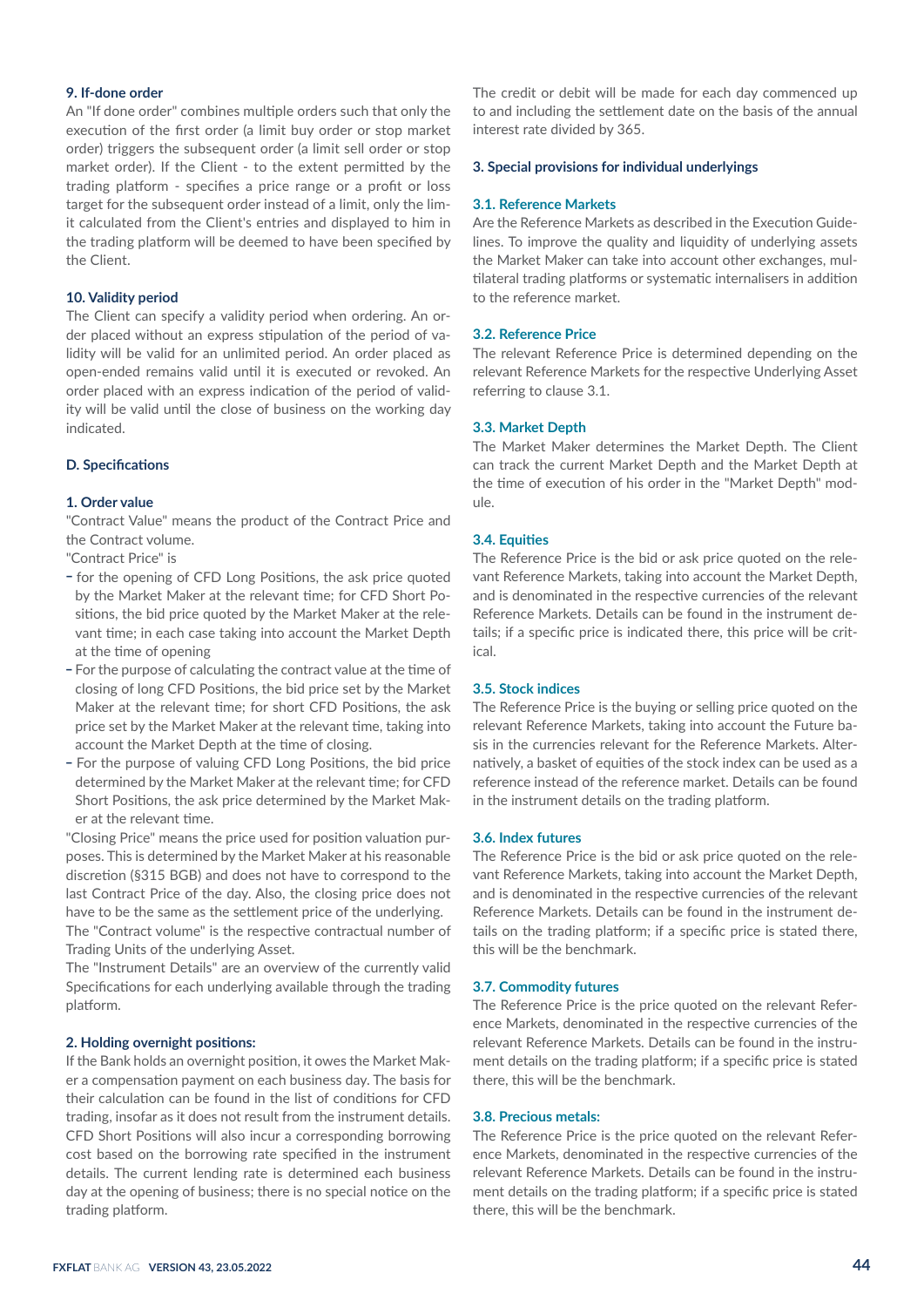# **3.9. FX (Currencies)**

The Reference Price is the price in the respective currency determined by the Market Maker in the over-the-counter (OTC) interbank market. Details can be found in the instrument details on the trading platform; if a specific price is stated there, this will be the benchmark.

#### **3.10. Interest rate futures**

The Reference Price is the bid or ask price quoted on the relevant Reference Markets, taking into account the Market Depth, and is denominated in the respective currencies of the relevant Reference Markets. Details can be found in the instrument details; if a specific price is indicated there, this price will be the benchmark.

# **3.11. Volatility Index Futures**

Reference Price is the buying or selling price quoted on the relevant Reference Markets, taking into account the Market Depth in the currencies relevant for the respective Reference Markets. Details can be found in the instrument details.

#### **3.12. Adjustments**

The Specifications for an underlying will be adjusted to reflect changes in circumstances in accordance with the following provisions. Amendments to the adjustment rules set out below will be announced by publication on the trading platform and will take effect on the date notified in it and specified by the Market Maker.

#### **4. Equities**

#### **4.1. Dividends and distributions**

If dividends or distributions are attributable to an underlying, the product of the dividend or distribution amount and the contract volume will be credited (in the case of a CFD Long Position) or debited (in the case of a CFD Short Position) on the trading platform on the dividend or distribution record date. The dividend or distribution amount will be deemed to be the amount actually paid to legal entities domiciled in the country of the Market Maker.

The dividend adjustment date is the date on which a share is traded ex-dividend for the first time.

The compensation factor is determined by the Market Maker taking into account taxes or other levies and costs at its reasonable discretion (§ 315 BGB) and can be found in the information on the instrument; the factor is e.g. 85% if the Market Maker has to pay 15% taxes for dividends on its hedge position (actual, implicit or hypothetical). It can be positive or negative.

## **4.2. Special events**

If the underlying undergoes a change in value due to a special event or a corporate action, e.g. a capital increase, an issue of convertible bonds or bonds with warrants, an issue of profit participation rights, a capital reduction, a share exchange, a share split, a reverse stock split, a change of ISIN, a change of name and/or legal form, a discontinuation of the reference market, an impending insolvency or an economically comparable measure, the Market Maker - unless it opts for a procedure under Section 18 of the Execution Conditions - will make corresponding adjustments to the Specifications. In the case of open CFD Positions, such adjustments must not have the effect of changing

the relationship between the Contract Price and the weighted average of the market prices of options on the underlying security quoted on the most liquid futures exchange at the time the CFD Position is opened, to the detriment of the Client.

Adjustments to the Specifications due to a special event will be announced by publication on the trading platform and will become effective at the time specified in it. A procedure under Section 18 of the Conditions of execution in connection with special events does not require a separate notification.

The change of business hours during the time changeover and on public holidays does not require a separate notification.

#### **5. Stock indices**

# **5.1. Dividends and distributions**

If dividends or distributions are attributable to an underlying, the product of the dividend or distribution amount, the Index Weight, the Adjustment Factor and the Contract volume ("Dividend Adjustment") will be credited or debited, as the case may be, on the day preceding the Adjustment Date.

For Price Index CFDs, the dividend settlement will be credited in the case of a CFD Long Position or debited in the case of a CFD Short Position.

In the case of Execution Index CFDs, a dividend offset may be levied on a long CFD Position.

The "Adjustment Date" is the date on which one of the Index Components included in the Index is traded ex-dividend for the first time. The compensation factor is determined by the Market Maker taking into account taxes or other levies and costs at its reasonable discretion (§ 315 BGB) and can be found in the information on the instrument; the factor is e.g. 85% if the Market Maker has to pay 15% taxes for dividends on its hedge position (actual, implicit or hypothetical). This can be both positive and negative.

These are third-party indemnities that are charged on by the Bank. These are subject to change and can therefore be adjusted at any time.

US Stock CFDs:

Due to US tax legislation, positions in US equity CFDs are automatically closed out on the trading day prior to the dividend adjustment. In this case, there is no entitlement to a dividend deduction. Similarly, the position will not be reopened on the trading day on which the share is traded ex-dividend.

#### **5.2. Special events**

If the implementation of a corporate action or a comparable measure and/or a dividend distribution in respect of one of the equities included in the index has a material effect on the level of the index, the Market Maker will - unless it opts for an approach under Section 18 of the execution conditions - make corresponding adjustments to the Specifications. In the case of open CFD Positions, such adjustments must not have the effect of changing the relationship between the Contract Price and the weighted average of the market prices of options on the underlying security quoted on the most liquid futures exchange at the time the CFD Position is opened, to the detriment of the Client. Adjustments will be announced by posting on the trading platform and will become effective at the time notified in it and determined by the Market Maker in its reasonable discretion (§ 315 BGB).